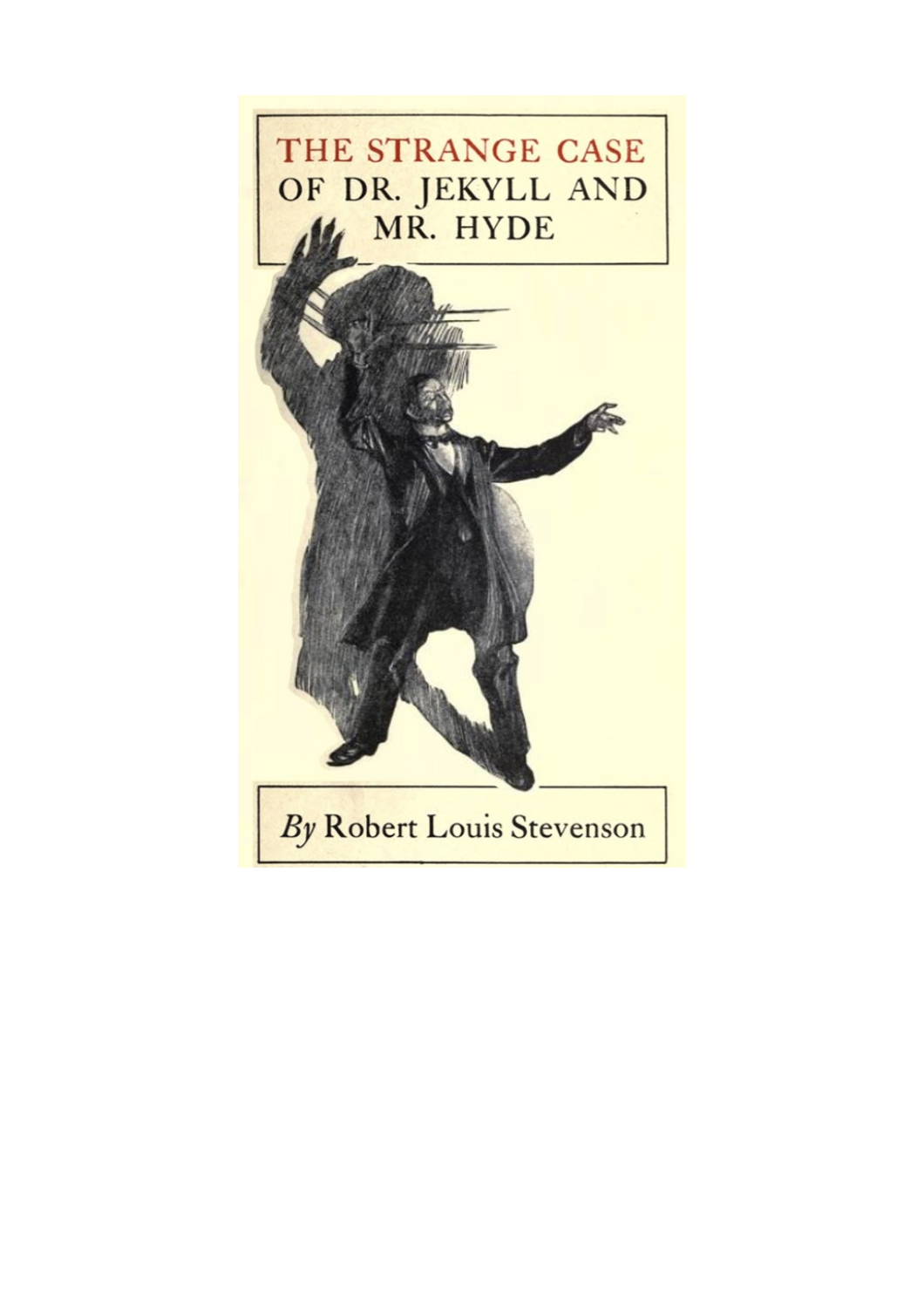The Project Gutenberg EBook of The Strange Case Of Dr. Jekyll And Mr. Hyde, by Robert Louis Stevenson

This eBook is for the use of anyone anywhere at no cost and with almost no restrictions whatsoever.You may copy it, give it away or re-use it under the terms of the Project Gutenberg License included with this eBook or online at www.gutenberg.org

Title: The Strange Case Of Dr. Jekyll And Mr. Hyde

Author: Robert Louis Stevenson

Release Date: June 25, 2008 [EBook #43] Last Updated: December 6, 2018

Language: English

\*\*\* START OF THIS PROJECT GUTENBERG EBOOK THE STRANGE CASE OF DR. JEKYLL AND MR. HYDE \*\*\*

Produced by David Widger

# The Strange Case Of Dr. Jekyll And Mr. Hyde

by Robert Louis Stevenson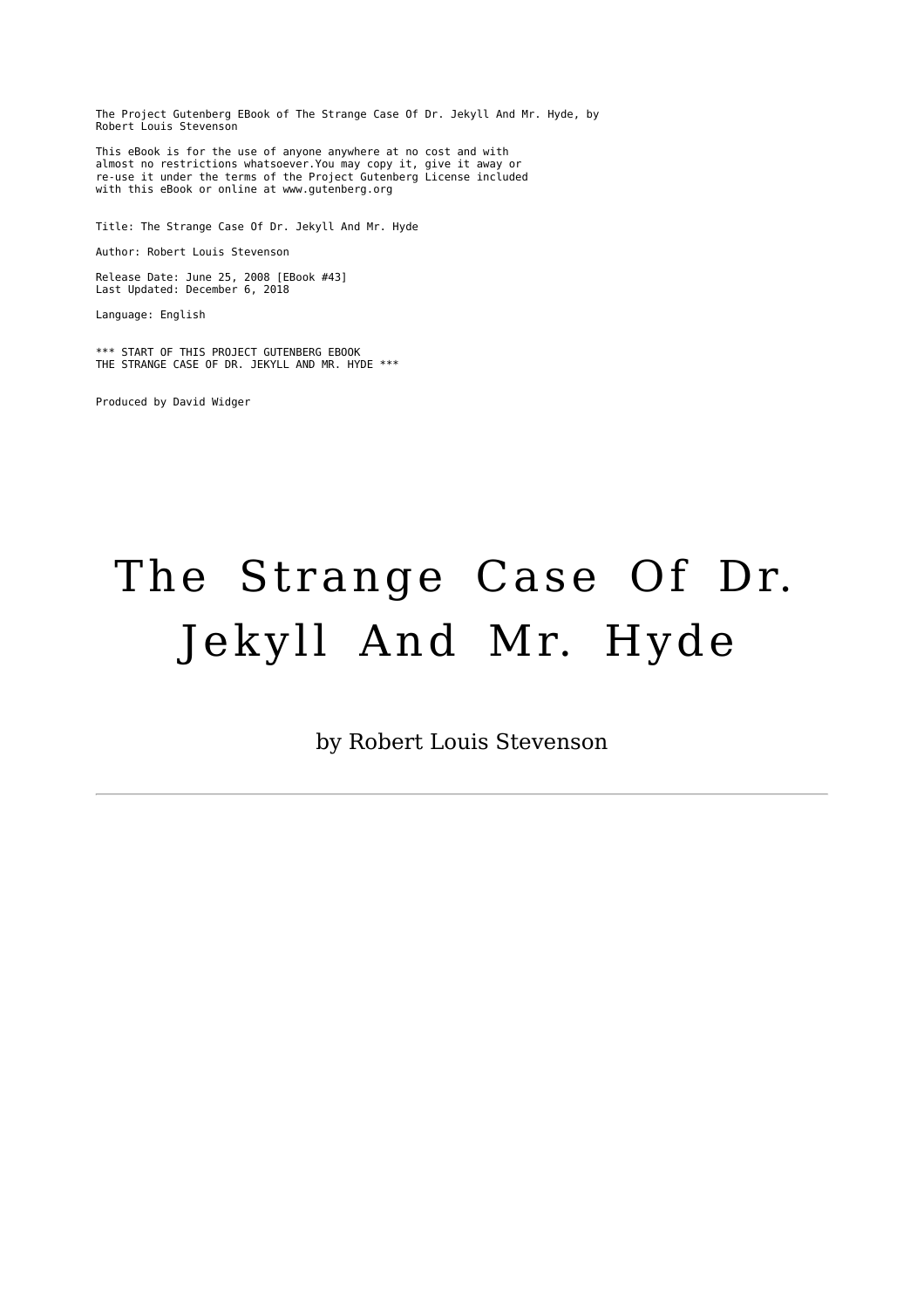# **Contents**

STORY OF THE DOOR SEARCH FOR MR. HYDE DR. JEKYLL WAS QUITE AT EASE THE CAREW MURDER CASE INCIDENT OF THE LETTER INCIDENT OF DR. LANYON INCIDENT AT THE WINDOW THE LAST NIGHT DR. LANYON'S NARRATIVE HENRY JEKYLL'S FULL STATEMENT OF THE CASE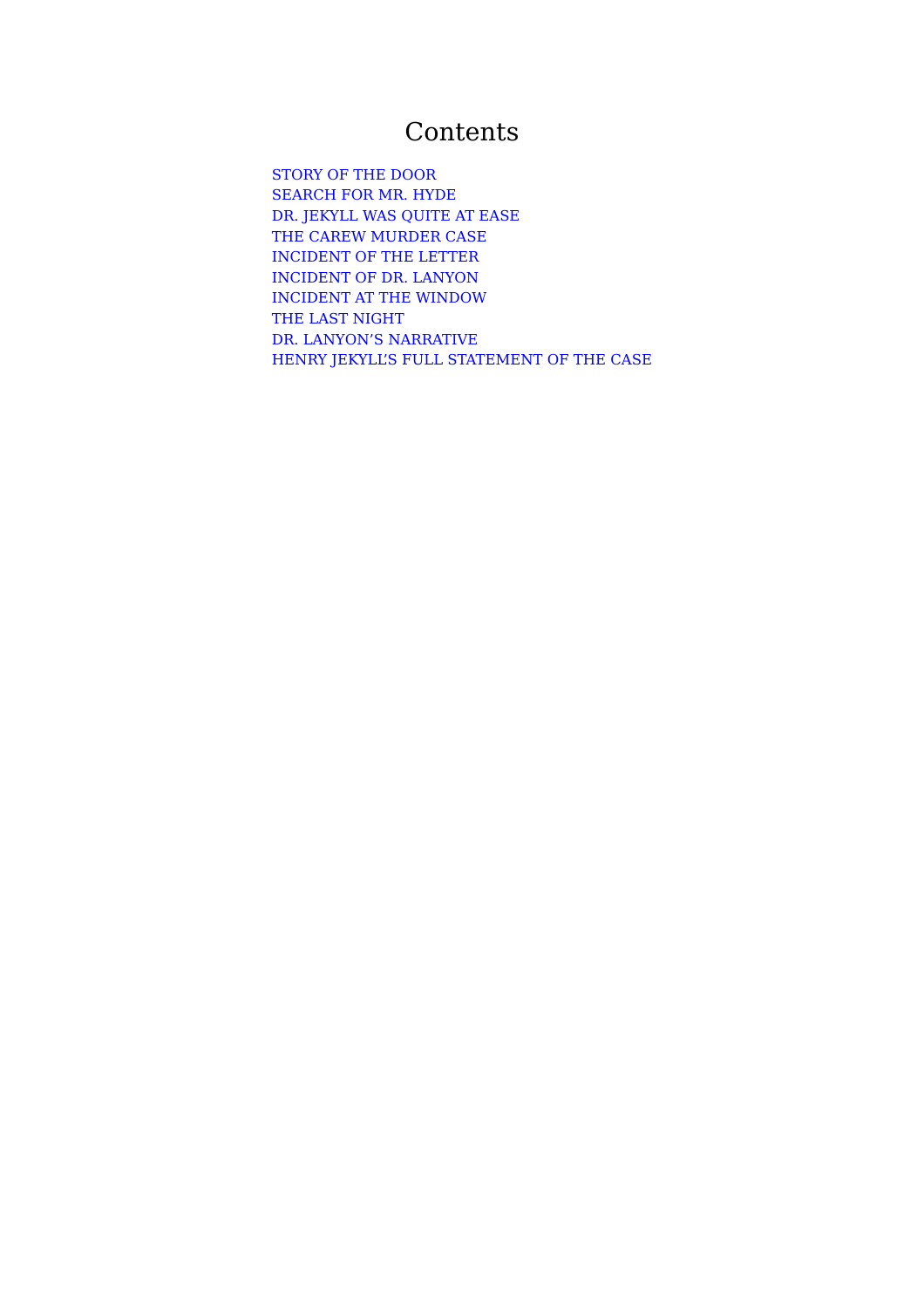# STORY OF THE DOOR

Mr. Utterson the lawyer was a man of a rugged countenance that was never lighted by a smile; cold, scanty and embarrassed in discourse; backward in sentiment; lean, long, dusty, dreary and yet somehow lovable. At friendly meetings, and when the wine was to his taste, something eminently human beaconed from his eye; something indeed which never found its way into his talk, but which spoke not only in these silent symbols of the after-dinner face, but more often and loudly in the acts of his life. He was austere with himself; drank gin when he was alone, to mortify a taste for vintages; and though he enjoyed the theatre, had not crossed the doors of one for twenty years. But he had an approved tolerance for others; sometimes wondering, almost with envy, at the high pressure of spirits involved in their misdeeds; and in any extremity inclined to help rather than to reprove. "I incline to Cain's heresy," he used to say quaintly: "I let my brother go to the devil in his own way." In this character, it was frequently his fortune to be the last reputable acquaintance and the last good influence in the lives of downgoing men. And to such as these, so long as they came about his chambers, he never marked a shade of change in his demeanour.

No doubt the feat was easy to Mr. Utterson; for he was undemonstrative at the best, and even his friendship seemed to be founded in a similar catholicity of good-nature. It is the mark of a modest man to accept his friendly circle ready-made from the hands of opportunity; and that was the lawyer's way. His friends were those of his own blood or those whom he had known the longest; his affections, like ivy, were the growth of time, they implied no aptness in the object. Hence, no doubt the bond that united him to Mr. Richard Enfield, his distant kinsman, the well-known man about town. It was a nut to crack for many, what these two could see in each other, or what subject they could find in common. It was reported by those who encountered them in their Sunday walks, that they said nothing, looked singularly dull and would hail with obvious relief the appearance of a friend. For all that, the two men put the greatest store by these excursions, counted them the chief jewel of each week, and not only set aside occasions of pleasure, but even resisted the calls of business, that they might enjoy them uninterrupted.

It chanced on one of these rambles that their way led them down a by-street in a busy quarter of London. The street was small and what is called quiet, but it drove a thriving trade on the weekdays. The inhabitants were all doing well, it seemed and all emulously hoping to do better still, and laying out the surplus of their grains in coquetry; so that the shop fronts stood along that thoroughfare with an air of invitation, like rows of smiling saleswomen. Even on Sunday, when it veiled its more florid charms and lay comparatively empty of passage, the street shone out in contrast to its dingy neighbourhood, like a fire in a forest; and with its freshly painted shutters, well-polished brasses, and general cleanliness and gaiety of note, instantly caught and pleased the eye of the passenger.

Two doors from one corner, on the left hand going east the line was broken by the entry of a court; and just at that point a certain sinister block of building thrust forward its gable on the street. It was two storeys high; showed no window, nothing but a door on the lower storey and a blind forehead of discoloured wall on the upper; and bore in every feature, the marks of prolonged and sordid negligence. The door, which was equipped with neither bell nor knocker, was blistered and distained. Tramps slouched into the recess and struck matches on the panels; children kept shop upon the steps; the schoolboy had tried his knife on the mouldings; and for close on a generation, no one had appeared to drive away these random visitors or to repair their ravages.

Mr. Enfield and the lawyer were on the other side of the by-street; but when they came abreast of the entry, the former lifted up his cane and pointed.

"Did you ever remark that door?" he asked; and when his companion had replied in the affirmative, "It is connected in my mind," added he, "with a very odd story."

"Indeed?" said Mr. Utterson, with a slight change of voice, "and what was that?"

"Well, it was this way," returned Mr. Enfield: "I was coming home from some place at the end of the world, about three o'clock of a black winter morning, and my way lay through a part of town where there was literally nothing to be seen but lamps. Street after street and all the folks asleep street after street, all lighted up as if for a procession and all as empty as a church—till at last I got into that state of mind when a man listens and listens and begins to long for the sight of a policeman. All at once, I saw two figures: one a little man who was stumping along eastward at a good walk, and the other a girl of maybe eight or ten who was running as hard as she was able down a cross street. Well, sir, the two ran into one another naturally enough at the corner; and then came the horrible part of the thing; for the man trampled calmly over the child's body and left her screaming on the ground. It sounds nothing to hear, but it was hellish to see. It wasn't like a man; it was like some damned Juggernaut. I gave a few halloa, took to my heels, collared my gentleman, and brought him back to where there was already quite a group about the screaming child. He was perfectly cool and made no resistance, but gave me one look, so ugly that it brought out the sweat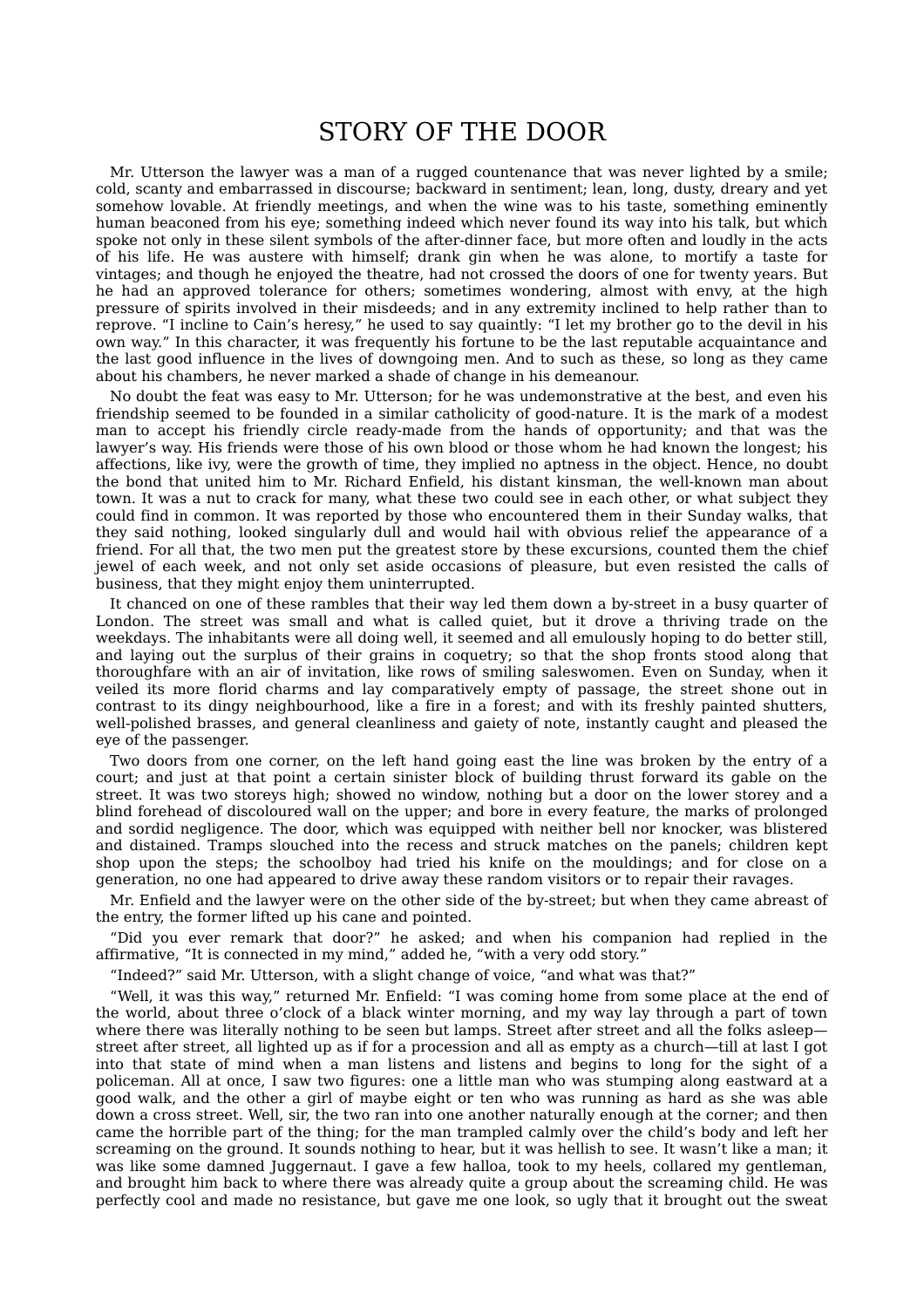on me like running. The people who had turned out were the girl's own family; and pretty soon, the doctor, for whom she had been sent put in his appearance. Well, the child was not much the worse, more frightened, according to the sawbones; and there you might have supposed would be an end to it. But there was one curious circumstance. I had taken a loathing to my gentleman at first sight. So had the child's family, which was only natural. But the doctor's case was what struck me. He was the usual cut and dry apothecary, of no particular age and colour, with a strong Edinburgh accent and about as emotional as a bagpipe. Well, sir, he was like the rest of us; every time he looked at my prisoner, I saw that sawbones turn sick and white with the desire to kill him. I knew what was in his mind, just as he knew what was in mine; and killing being out of the question, we did the next best. We told the man we could and would make such a scandal out of this as should make his name stink from one end of London to the other. If he had any friends or any credit, we undertook that he should lose them. And all the time, as we were pitching it in red hot, we were keeping the women off him as best we could for they were as wild as harpies. I never saw a circle of such hateful faces; and there was the man in the middle, with a kind of black sneering coolness—frightened too, I could see that—but carrying it off, sir, really like Satan. 'If you choose to make capital out of this accident,' said he, 'I am naturally helpless. No gentleman but wishes to avoid a scene,' says he. 'Name your figure.' Well, we screwed him up to a hundred pounds for the child's family; he would have clearly liked to stick out; but there was something about the lot of us that meant mischief, and at last he struck. The next thing was to get the money; and where do you think he carried us but to that place with the door?—whipped out a key, went in, and presently came back with the matter of ten pounds in gold and a cheque for the balance on Coutts's, drawn payable to bearer and signed with a name that I can't mention, though it's one of the points of my story, but it was a name at least very well known and often printed. The figure was stiff; but the signature was good for more than that if it was only genuine. I took the liberty of pointing out to my gentleman that the whole business looked apocryphal, and that a man does not, in real life, walk into a cellar door at four in the morning and come out with another man's cheque for close upon a hundred pounds. But he was quite easy and sneering. 'Set your mind at rest,' says he, 'I will stay with you till the banks open and cash the cheque myself.' So we all set off, the doctor, and the child's father, and our friend and myself, and passed the rest of the night in my chambers; and next day, when we had breakfasted, went in a body to the bank. I gave in the cheque myself, and said I had every reason to believe it was a forgery. Not a bit of it. The cheque was genuine."

"Tut-tut!" said Mr. Utterson.

"I see you feel as I do," said Mr. Enfield. "Yes, it's a bad story. For my man was a fellow that nobody could have to do with, a really damnable man; and the person that drew the cheque is the very pink of the proprieties, celebrated too, and (what makes it worse) one of your fellows who do what they call good. Blackmail, I suppose; an honest man paying through the nose for some of the capers of his youth. Black Mail House is what I call the place with the door, in consequence. Though even that, you know, is far from explaining all," he added, and with the words fell into a vein of musing.

From this he was recalled by Mr. Utterson asking rather suddenly: "And you don't know if the drawer of the cheque lives there?"

"A likely place, isn't it?" returned Mr. Enfield. "But I happen to have noticed his address; he lives in some square or other."

"And you never asked about the—place with the door?" said Mr. Utterson.

"No, sir; I had a delicacy," was the reply. "I feel very strongly about putting questions; it partakes too much of the style of the day of judgment. You start a question, and it's like starting a stone. You sit quietly on the top of a hill; and away the stone goes, starting others; and presently some bland old bird (the last you would have thought of) is knocked on the head in his own back garden and the family have to change their name. No sir, I make it a rule of mine: the more it looks like Queer Street, the less I ask."

"A very good rule, too," said the lawyer.

"But I have studied the place for myself," continued Mr. Enfield. "It seems scarcely a house. There is no other door, and nobody goes in or out of that one but, once in a great while, the gentleman of my adventure. There are three windows looking on the court on the first floor; none below; the windows are always shut but they're clean. And then there is a chimney which is generally smoking; so somebody must live there. And yet it's not so sure; for the buildings are so packed together about the court, that it's hard to say where one ends and another begins."

The pair walked on again for a while in silence; and then "Enfield," said Mr. Utterson, "that's a good rule of yours."

"Yes, I think it is," returned Enfield.

"But for all that," continued the lawyer, "there's one point I want to ask. I want to ask the name of that man who walked over the child."

"Well," said Mr. Enfield, "I can't see what harm it would do. It was a man of the name of Hyde."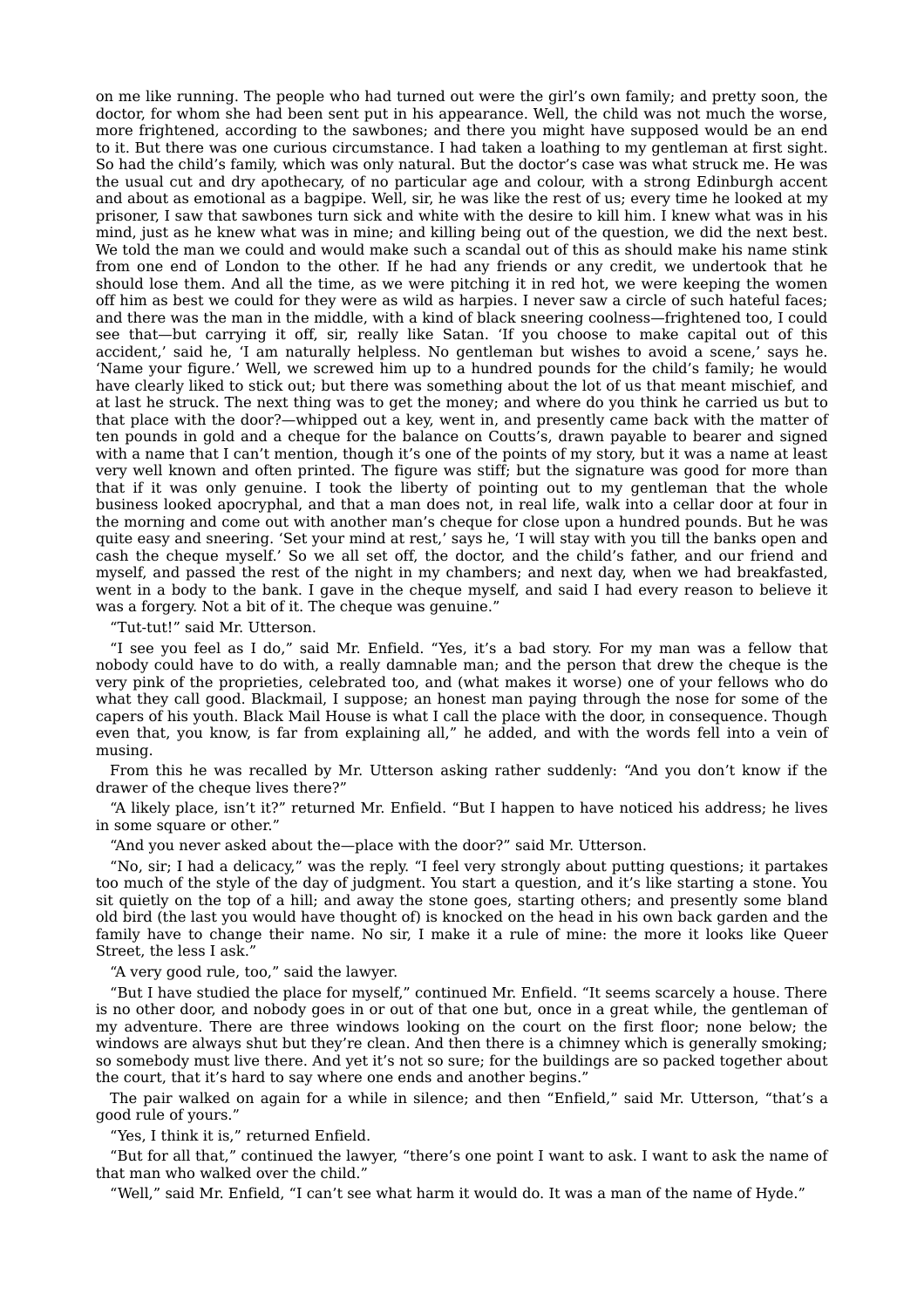"Hm," said Mr. Utterson. "What sort of a man is he to see?"

"He is not easy to describe. There is something wrong with his appearance; something displeasing, something down-right detestable. I never saw a man I so disliked, and yet I scarce know why. He must be deformed somewhere; he gives a strong feeling of deformity, although I couldn't specify the point. He's an extraordinary looking man, and yet I really can name nothing out of the way. No, sir; I can make no hand of it; I can't describe him. And it's not want of memory; for I declare I can see him this moment."

Mr. Utterson again walked some way in silence and obviously under a weight of consideration. "You are sure he used a key?" he inquired at last.

"My dear sir..." began Enfield, surprised out of himself.

"Yes, I know," said Utterson; "I know it must seem strange. The fact is, if I do not ask you the name of the other party, it is because I know it already. You see, Richard, your tale has gone home. If you have been inexact in any point you had better correct it."

"I think you might have warned me," returned the other with a touch of sullenness. "But I have been pedantically exact, as you call it. The fellow had a key; and what's more, he has it still. I saw him use it not a week ago."

Mr. Utterson sighed deeply but said never a word; and the young man presently resumed. "Here is another lesson to say nothing," said he. "I am ashamed of my long tongue. Let us make a bargain never to refer to this again."

"With all my heart," said the lawyer. "I shake hands on that, Richard."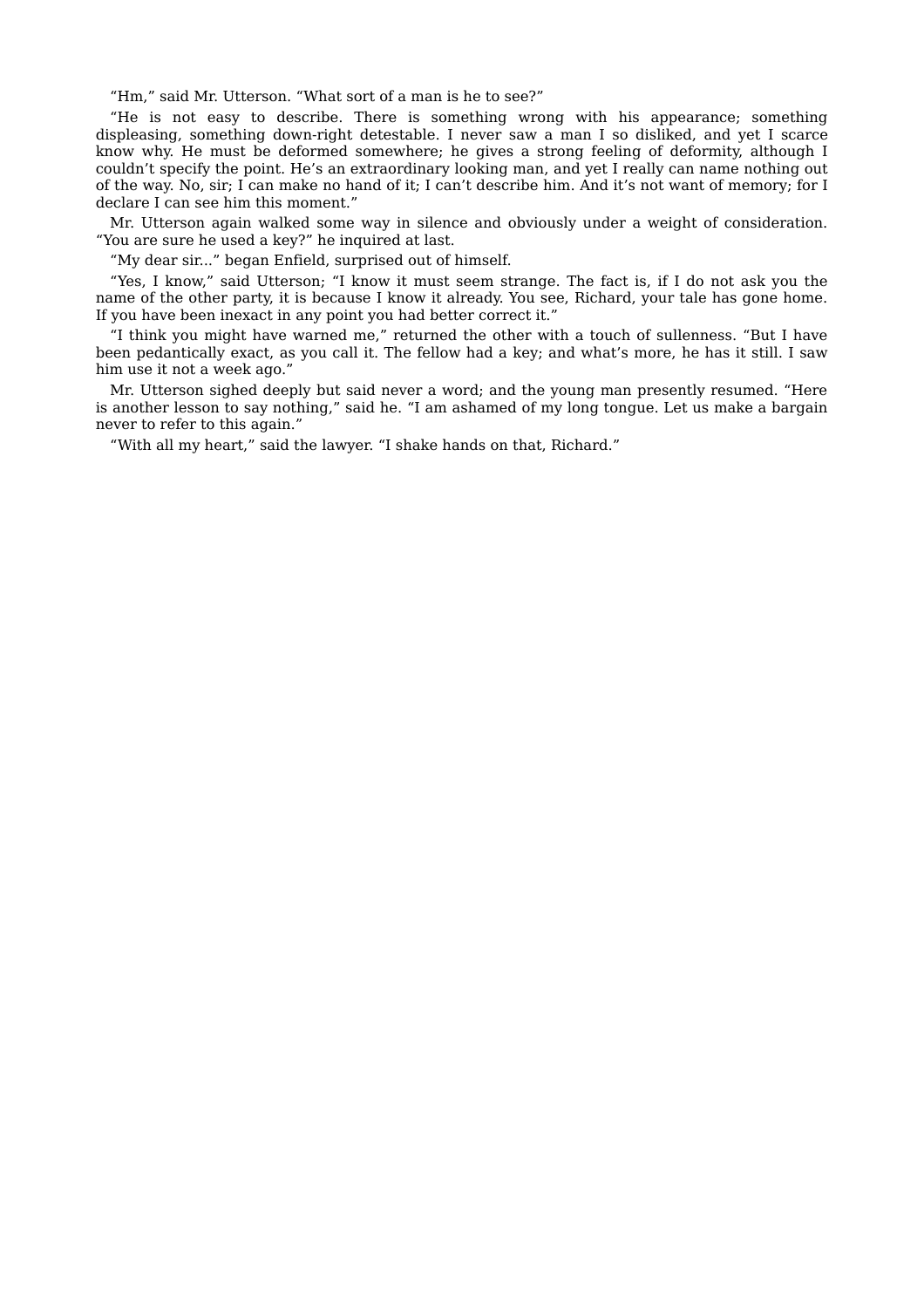#### SEARCH FOR MR. HYDE

That evening Mr. Utterson came home to his bachelor house in sombre spirits and sat down to dinner without relish. It was his custom of a Sunday, when this meal was over, to sit close by the fire, a volume of some dry divinity on his reading desk, until the clock of the neighbouring church rang out the hour of twelve, when he would go soberly and gratefully to bed. On this night however, as soon as the cloth was taken away, he took up a candle and went into his business room. There he opened his safe, took from the most private part of it a document endorsed on the envelope as Dr. Jekyll's Will and sat down with a clouded brow to study its contents. The will was holograph, for Mr. Utterson though he took charge of it now that it was made, had refused to lend the least assistance in the making of it; it provided not only that, in case of the decease of Henry Jekyll, M.D., D.C.L., L.L.D., F.R.S., etc., all his possessions were to pass into the hands of his "friend and benefactor Edward Hyde," but that in case of Dr. Jekyll's "disappearance or unexplained absence for any period exceeding three calendar months," the said Edward Hyde should step into the said Henry Jekyll's shoes without further delay and free from any burthen or obligation beyond the payment of a few small sums to the members of the doctor's household. This document had long been the lawyer's eyesore. It offended him both as a lawyer and as a lover of the sane and customary sides of life, to whom the fanciful was the immodest. And hitherto it was his ignorance of Mr. Hyde that had swelled his indignation; now, by a sudden turn, it was his knowledge. It was already bad enough when the name was but a name of which he could learn no more. It was worse when it began to be clothed upon with detestable attributes; and out of the shifting, insubstantial mists that had so long baffled his eye, there leaped up the sudden, definite presentment of a fiend.

"I thought it was madness," he said, as he replaced the obnoxious paper in the safe, "and now I begin to fear it is disgrace."

With that he blew out his candle, put on a greatcoat, and set forth in the direction of Cavendish Square, that citadel of medicine, where his friend, the great Dr. Lanyon, had his house and received his crowding patients. "If anyone knows, it will be Lanyon," he had thought.

The solemn butler knew and welcomed him; he was subjected to no stage of delay, but ushered direct from the door to the dining-room where Dr. Lanyon sat alone over his wine. This was a hearty, healthy, dapper, red-faced gentleman, with a shock of hair prematurely white, and a boisterous and decided manner. At sight of Mr. Utterson, he sprang up from his chair and welcomed him with both hands. The geniality, as was the way of the man, was somewhat theatrical to the eye; but it reposed on genuine feeling. For these two were old friends, old mates both at school and college, both thorough respectors of themselves and of each other, and what does not always follow, men who thoroughly enjoyed each other's company.

After a little rambling talk, the lawyer led up to the subject which so disagreeably preoccupied his mind.

"I suppose, Lanyon," said he, "you and I must be the two oldest friends that Henry Jekyll has?"

"I wish the friends were younger," chuckled Dr. Lanyon. "But I suppose we are. And what of that? I see little of him now."

"Indeed?" said Utterson. "I thought you had a bond of common interest."

"We had," was the reply. "But it is more than ten years since Henry Jekyll became too fanciful for me. He began to go wrong, wrong in mind; and though of course I continue to take an interest in him for old sake's sake, as they say, I see and I have seen devilish little of the man. Such unscientific balderdash," added the doctor, flushing suddenly purple, "would have estranged Damon and Pythias."

This little spirit of temper was somewhat of a relief to Mr. Utterson. "They have only differed on some point of science," he thought; and being a man of no scientific passions (except in the matter of conveyancing), he even added: "It is nothing worse than that!" He gave his friend a few seconds to recover his composure, and then approached the question he had come to put. "Did you ever come across a *protégé* of his—one Hyde?" he asked.

"Hyde?" repeated Lanyon. "No. Never heard of him. Since my time."

That was the amount of information that the lawyer carried back with him to the great, dark bed on which he tossed to and fro, until the small hours of the morning began to grow large. It was a night of little ease to his toiling mind, toiling in mere darkness and besieged by questions.

Six o'clock struck on the bells of the church that was so conveniently near to Mr. Utterson's dwelling, and still he was digging at the problem. Hitherto it had touched him on the intellectual side alone; but now his imagination also was engaged, or rather enslaved; and as he lay and tossed in the gross darkness of the night and the curtained room, Mr. Enfield's tale went by before his mind in a scroll of lighted pictures. He would be aware of the great field of lamps of a nocturnal city; then of the figure of a man walking swiftly; then of a child running from the doctor's; and then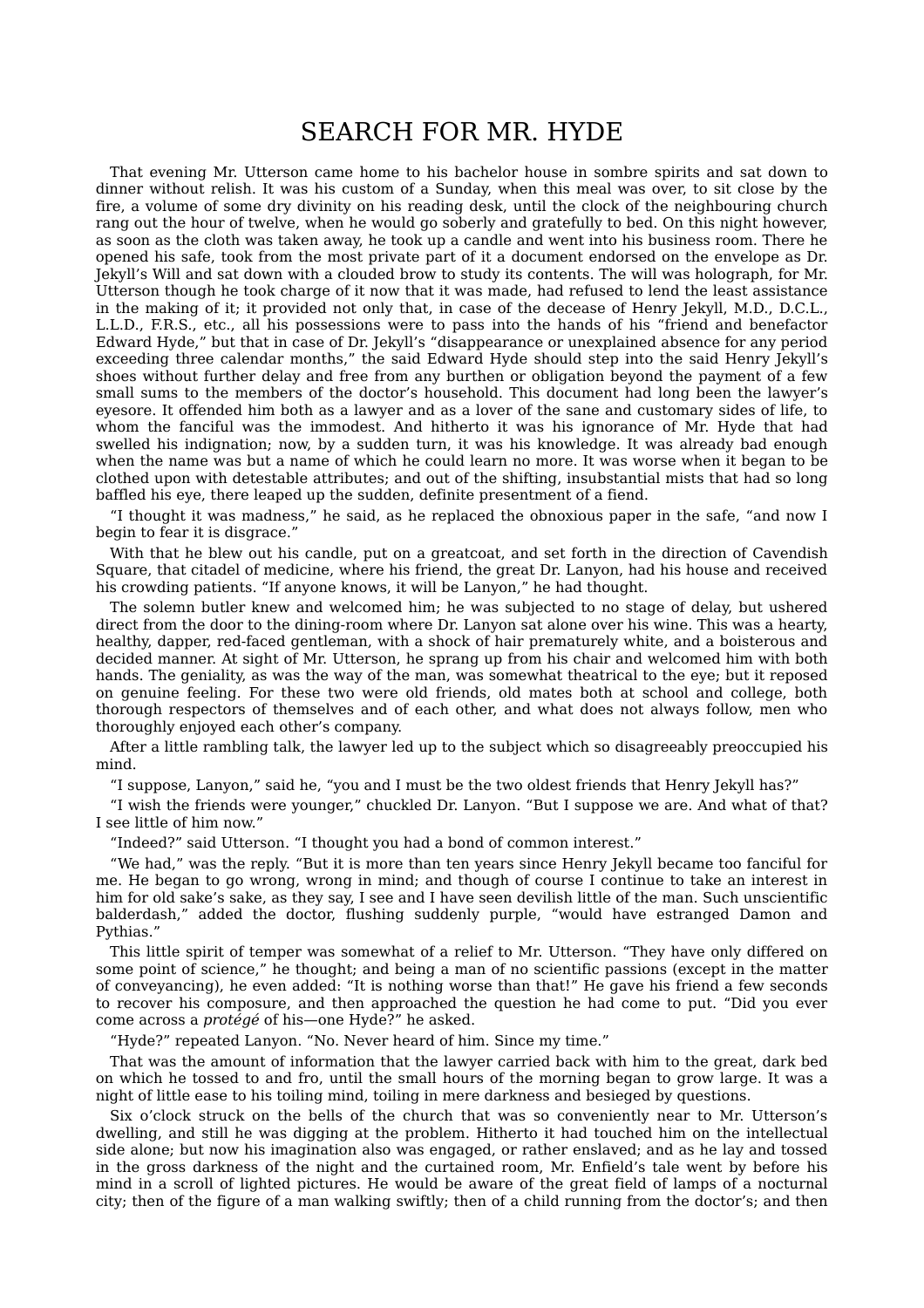these met, and that human Juggernaut trod the child down and passed on regardless of her screams. Or else he would see a room in a rich house, where his friend lay asleep, dreaming and smiling at his dreams; and then the door of that room would be opened, the curtains of the bed plucked apart, the sleeper recalled, and lo! there would stand by his side a figure to whom power was given, and even at that dead hour, he must rise and do its bidding. The figure in these two phases haunted the lawyer all night; and if at any time he dozed over, it was but to see it glide more stealthily through sleeping houses, or move the more swiftly and still the more swiftly, even to dizziness, through wider labyrinths of lamplighted city, and at every street corner crush a child and leave her screaming. And still the figure had no face by which he might know it; even in his dreams, it had no face, or one that baffled him and melted before his eyes; and thus it was that there sprang up and grew apace in the lawyer's mind a singularly strong, almost an inordinate, curiosity to behold the features of the real Mr. Hyde. If he could but once set eyes on him, he thought the mystery would lighten and perhaps roll altogether away, as was the habit of mysterious things when well examined. He might see a reason for his friend's strange preference or bondage (call it which you please) and even for the startling clause of the will. At least it would be a face worth seeing: the face of a man who was without bowels of mercy: a face which had but to show itself to raise up, in the mind of the unimpressionable Enfield, a spirit of enduring hatred.

From that time forward, Mr. Utterson began to haunt the door in the by-street of shops. In the morning before office hours, at noon when business was plenty and time scarce, at night under the face of the fogged city moon, by all lights and at all hours of solitude or concourse, the lawyer was to be found on his chosen post.

"If he be Mr. Hyde," he had thought, "I shall be Mr. Seek."

And at last his patience was rewarded. It was a fine dry night; frost in the air; the streets as clean as a ballroom floor; the lamps, unshaken by any wind, drawing a regular pattern of light and shadow. By ten o'clock, when the shops were closed, the by-street was very solitary and, in spite of the low growl of London from all round, very silent. Small sounds carried far; domestic sounds out of the houses were clearly audible on either side of the roadway; and the rumour of the approach of any passenger preceded him by a long time. Mr. Utterson had been some minutes at his post, when he was aware of an odd light footstep drawing near. In the course of his nightly patrols, he had long grown accustomed to the quaint effect with which the footfalls of a single person, while he is still a great way off, suddenly spring out distinct from the vast hum and clatter of the city. Yet his attention had never before been so sharply and decisively arrested; and it was with a strong, superstitious prevision of success that he withdrew into the entry of the court.

The steps drew swiftly nearer, and swelled out suddenly louder as they turned the end of the street. The lawyer, looking forth from the entry, could soon see what manner of man he had to deal with. He was small and very plainly dressed and the look of him, even at that distance, went somehow strongly against the watcher's inclination. But he made straight for the door, crossing the roadway to save time; and as he came, he drew a key from his pocket like one approaching home.

Mr. Utterson stepped out and touched him on the shoulder as he passed. "Mr. Hyde, I think?"

Mr. Hyde shrank back with a hissing intake of the breath. But his fear was only momentary; and though he did not look the lawyer in the face, he answered coolly enough: "That is my name. What do you want?"

"I see you are going in," returned the lawyer. "I am an old friend of Dr. Jekyll's—Mr. Utterson of Gaunt Street—you must have heard of my name; and meeting you so conveniently, I thought you might admit me."

"You will not find Dr. Jekyll; he is from home," replied Mr. Hyde, blowing in the key. And then suddenly, but still without looking up, "How did you know me?" he asked.

"On your side," said Mr. Utterson "will you do me a favour?"

"With pleasure," replied the other. "What shall it be?"

"Will you let me see your face?" asked the lawyer.

Mr. Hyde appeared to hesitate, and then, as if upon some sudden reflection, fronted about with an air of defiance; and the pair stared at each other pretty fixedly for a few seconds. "Now I shall know you again," said Mr. Utterson. "It may be useful."

"Yes," returned Mr. Hyde, "It is as well we have met; and *à propos*, you should have my address." And he gave a number of a street in Soho.

"Good God!" thought Mr. Utterson, "can he, too, have been thinking of the will?" But he kept his feelings to himself and only grunted in acknowledgment of the address.

"And now," said the other, "how did you know me?"

"By description," was the reply.

"Whose description?"

"We have common friends," said Mr. Utterson.

"Common friends," echoed Mr. Hyde, a little hoarsely. "Who are they?"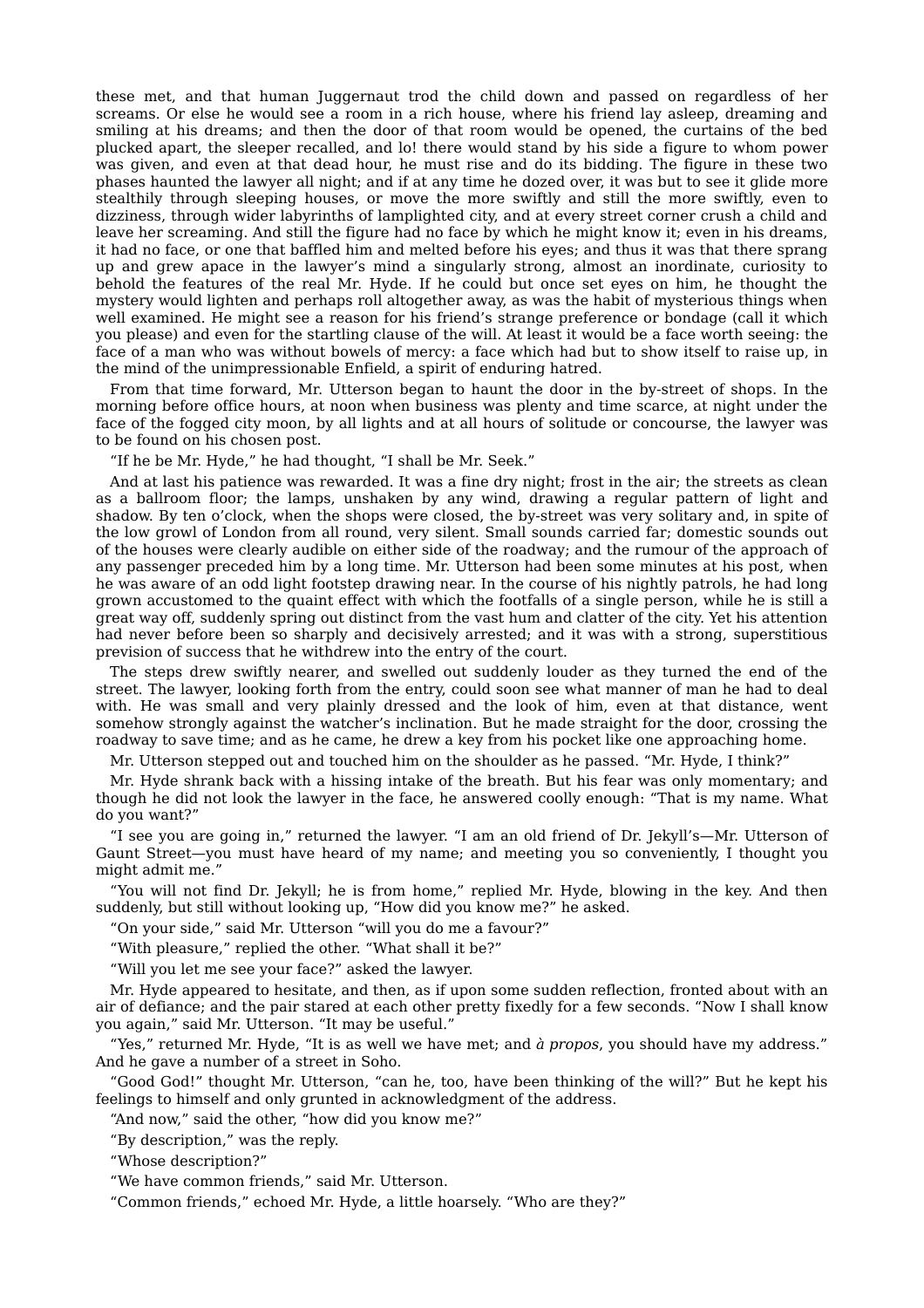"Jekyll, for instance," said the lawyer.

"He never told you," cried Mr. Hyde, with a flush of anger. "I did not think you would have lied."

"Come," said Mr. Utterson, "that is not fitting language."

The other snarled aloud into a savage laugh; and the next moment, with extraordinary quickness, he had unlocked the door and disappeared into the house.

The lawyer stood awhile when Mr. Hyde had left him, the picture of disquietude. Then he began slowly to mount the street, pausing every step or two and putting his hand to his brow like a man in mental perplexity. The problem he was thus debating as he walked, was one of a class that is rarely solved. Mr. Hyde was pale and dwarfish, he gave an impression of deformity without any nameable malformation, he had a displeasing smile, he had borne himself to the lawyer with a sort of murderous mixture of timidity and boldness, and he spoke with a husky, whispering and somewhat broken voice; all these were points against him, but not all of these together could explain the hitherto unknown disgust, loathing and fear with which Mr. Utterson regarded him. "There must be something else," said the perplexed gentleman. "There *is* something more, if I could find a name for it. God bless me, the man seems hardly human! Something troglodytic, shall we say? or can it be the old story of Dr. Fell? or is it the mere radiance of a foul soul that thus transpires through, and transfigures, its clay continent? The last, I think; for, O my poor old Harry Jekyll, if ever I read Satan's signature upon a face, it is on that of your new friend."

Round the corner from the by-street, there was a square of ancient, handsome houses, now for the most part decayed from their high estate and let in flats and chambers to all sorts and conditions of men; map-engravers, architects, shady lawyers and the agents of obscure enterprises. One house, however, second from the corner, was still occupied entire; and at the door of this, which wore a great air of wealth and comfort, though it was now plunged in darkness except for the fanlight, Mr. Utterson stopped and knocked. A well-dressed, elderly servant opened the door.

"Is Dr. Jekyll at home, Poole?" asked the lawyer.

"I will see, Mr. Utterson," said Poole, admitting the visitor, as he spoke, into a large, low-roofed, comfortable hall paved with flags, warmed (after the fashion of a country house) by a bright, open fire, and furnished with costly cabinets of oak. "Will you wait here by the fire, sir? or shall I give you a light in the dining-room?"

"Here, thank you," said the lawyer, and he drew near and leaned on the tall fender. This hall, in which he was now left alone, was a pet fancy of his friend the doctor's; and Utterson himself was wont to speak of it as the pleasantest room in London. But tonight there was a shudder in his blood; the face of Hyde sat heavy on his memory; he felt (what was rare with him) a nausea and distaste of life; and in the gloom of his spirits, he seemed to read a menace in the flickering of the firelight on the polished cabinets and the uneasy starting of the shadow on the roof. He was ashamed of his relief, when Poole presently returned to announce that Dr. Jekyll was gone out.

"I saw Mr. Hyde go in by the old dissecting room, Poole," he said. "Is that right, when Dr. Jekyll is from home?'

"Quite right, Mr. Utterson, sir," replied the servant. "Mr. Hyde has a key."

"Your master seems to repose a great deal of trust in that young man, Poole," resumed the other musingly.

"Yes, sir, he does indeed," said Poole. "We have all orders to obey him."

"I do not think I ever met Mr. Hyde?" asked Utterson.

"O, dear no, sir. He never *dines* here," replied the butler. "Indeed we see very little of him on this side of the house; he mostly comes and goes by the laboratory."

"Well, good-night, Poole."

"Good-night, Mr. Utterson."

And the lawyer set out homeward with a very heavy heart. "Poor Harry Jekyll," he thought, "my mind misgives me he is in deep waters! He was wild when he was young; a long while ago to be sure; but in the law of God, there is no statute of limitations. Ay, it must be that; the ghost of some old sin, the cancer of some concealed disgrace: punishment coming, *pede claudo*, years after memory has forgotten and self-love condoned the fault." And the lawyer, scared by the thought, brooded awhile on his own past, groping in all the corners of memory, least by chance some Jack-inthe-Box of an old iniquity should leap to light there. His past was fairly blameless; few men could read the rolls of their life with less apprehension; yet he was humbled to the dust by the many ill things he had done, and raised up again into a sober and fearful gratitude by the many he had come so near to doing yet avoided. And then by a return on his former subject, he conceived a spark of hope. "This Master Hyde, if he were studied," thought he, "must have secrets of his own; black secrets, by the look of him; secrets compared to which poor Jekyll's worst would be like sunshine. Things cannot continue as they are. It turns me cold to think of this creature stealing like a thief to Harry's bedside; poor Harry, what a wakening! And the danger of it; for if this Hyde suspects the existence of the will, he may grow impatient to inherit. Ay, I must put my shoulders to the wheel—if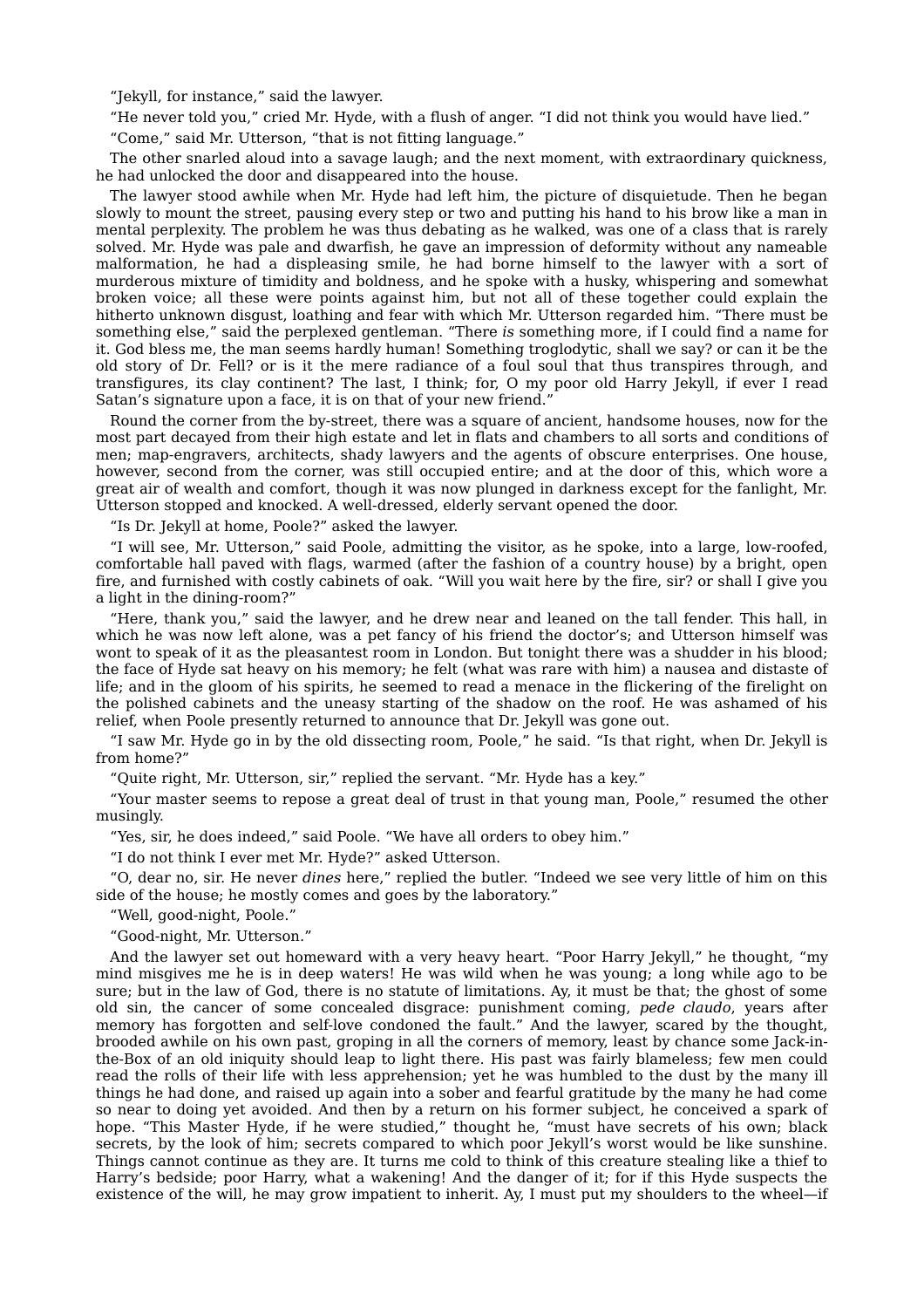Jekyll will but let me," he added, "if Jekyll will only let me." For once more he saw before his mind's eye, as clear as transparency, the strange clauses of the will.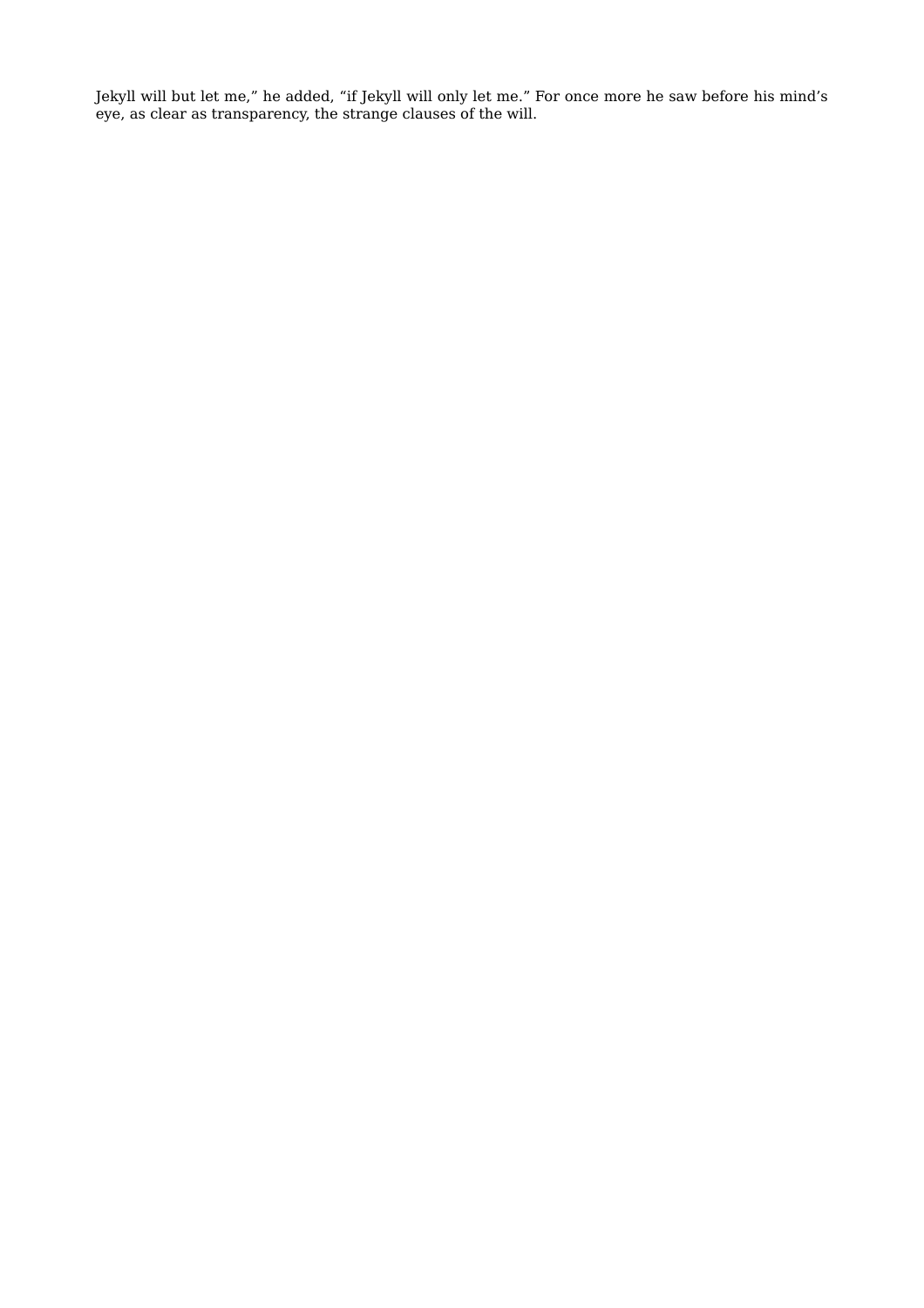### DR. JEKYLL WAS QUITE AT EASE

A fortnight later, by excellent good fortune, the doctor gave one of his pleasant dinners to some five or six old cronies, all intelligent, reputable men and all judges of good wine; and Mr. Utterson so contrived that he remained behind after the others had departed. This was no new arrangement, but a thing that had befallen many scores of times. Where Utterson was liked, he was liked well. Hosts loved to detain the dry lawyer, when the light-hearted and loose-tongued had already their foot on the threshold; they liked to sit a while in his unobtrusive company, practising for solitude, sobering their minds in the man's rich silence after the expense and strain of gaiety. To this rule, Dr. Jekyll was no exception; and as he now sat on the opposite side of the fire—a large, well-made, smooth-faced man of fifty, with something of a stylish cast perhaps, but every mark of capacity and kindness—you could see by his looks that he cherished for Mr. Utterson a sincere and warm affection.

"I have been wanting to speak to you, Jekyll," began the latter. "You know that will of yours?"

A close observer might have gathered that the topic was distasteful; but the doctor carried it off gaily. "My poor Utterson," said he, "you are unfortunate in such a client. I never saw a man so distressed as you were by my will; unless it were that hide-bound pedant, Lanyon, at what he called my scientific heresies. O, I know he's a good fellow—you needn't frown—an excellent fellow, and I always mean to see more of him; but a hide-bound pedant for all that; an ignorant, blatant pedant. I was never more disappointed in any man than Lanyon."

"You know I never approved of it," pursued Utterson, ruthlessly disregarding the fresh topic.

"My will? Yes, certainly, I know that," said the doctor, a trifle sharply. "You have told me so."

"Well, I tell you so again," continued the lawyer. "I have been learning something of young Hyde."

The large handsome face of Dr. Jekyll grew pale to the very lips, and there came a blackness about his eyes. "I do not care to hear more," said he. "This is a matter I thought we had agreed to drop."

"What I heard was abominable," said Utterson.

"It can make no change. You do not understand my position," returned the doctor, with a certain incoherency of manner. "I am painfully situated, Utterson; my position is a very strange—a very strange one. It is one of those affairs that cannot be mended by talking."

"Jekyll," said Utterson, "you know me: I am a man to be trusted. Make a clean breast of this in confidence; and I make no doubt I can get you out of it."

"My good Utterson," said the doctor, "this is very good of you, this is downright good of you, and I cannot find words to thank you in. I believe you fully; I would trust you before any man alive, ay, before myself, if I could make the choice; but indeed it isn't what you fancy; it is not as bad as that; and just to put your good heart at rest, I will tell you one thing: the moment I choose, I can be rid of Mr. Hyde. I give you my hand upon that; and I thank you again and again; and I will just add one little word, Utterson, that I'm sure you'll take in good part: this is a private matter, and I beg of you to let it sleep."

Utterson reflected a little, looking in the fire.

"I have no doubt you are perfectly right," he said at last, getting to his feet.

"Well, but since we have touched upon this business, and for the last time I hope," continued the doctor, "there is one point I should like you to understand. I have really a very great interest in poor Hyde. I know you have seen him; he told me so; and I fear he was rude. But I do sincerely take a great, a very great interest in that young man; and if I am taken away, Utterson, I wish you to promise me that you will bear with him and get his rights for him. I think you would, if you knew all; and it would be a weight off my mind if you would promise."

"I can't pretend that I shall ever like him," said the lawyer.

"I don't ask that," pleaded Jekyll, laying his hand upon the other's arm; "I only ask for justice; I only ask you to help him for my sake, when I am no longer here."

Utterson heaved an irrepressible sigh. "Well," said he, "I promise."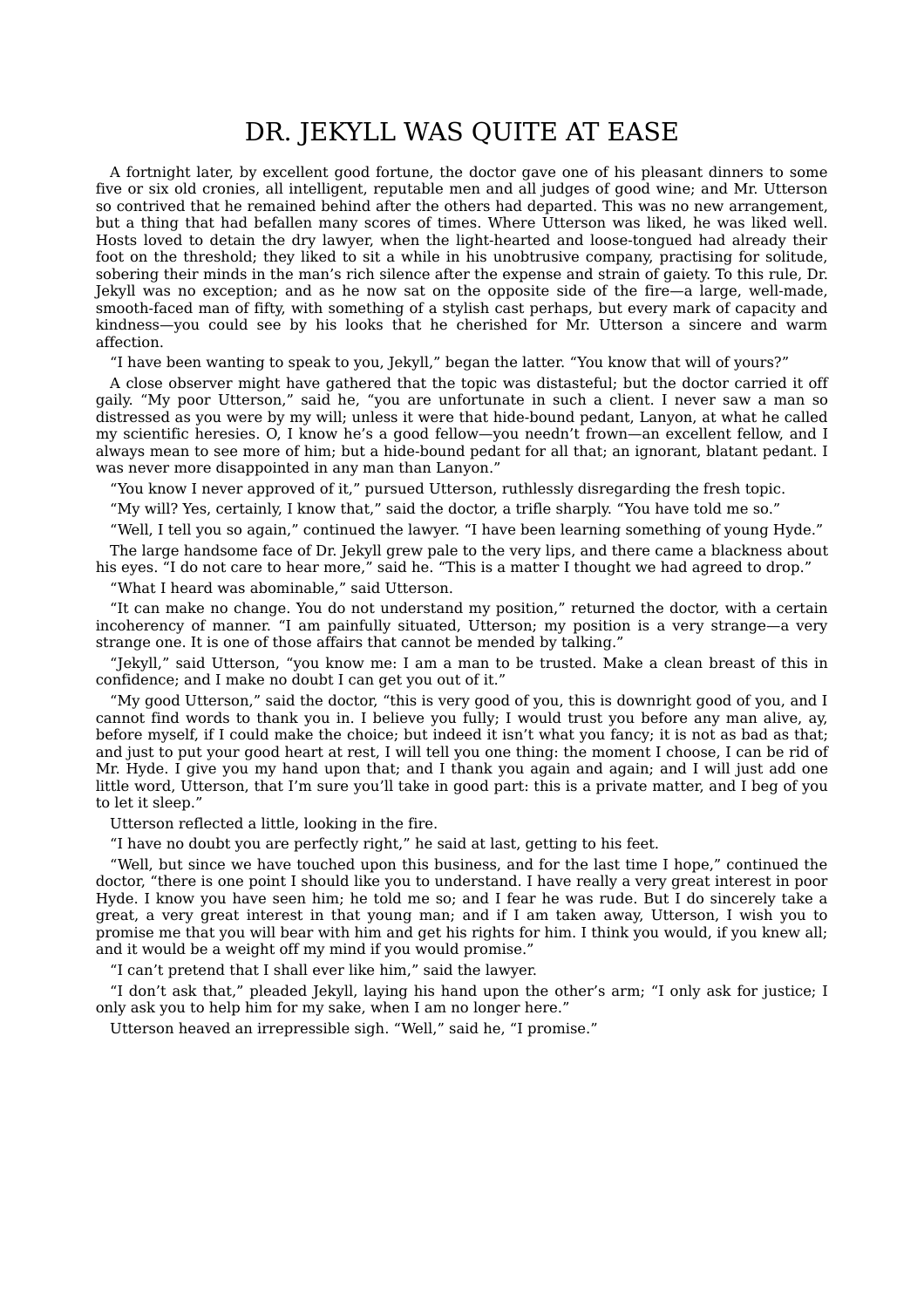### THE CAREW MURDER CASE

Nearly a year later, in the month of October, 18—, London was startled by a crime of singular ferocity and rendered all the more notable by the high position of the victim. The details were few and startling. A maid servant living alone in a house not far from the river, had gone upstairs to bed about eleven. Although a fog rolled over the city in the small hours, the early part of the night was cloudless, and the lane, which the maid's window overlooked, was brilliantly lit by the full moon. It seems she was romantically given, for she sat down upon her box, which stood immediately under the window, and fell into a dream of musing. Never (she used to say, with streaming tears, when she narrated that experience), never had she felt more at peace with all men or thought more kindly of the world. And as she so sat she became aware of an aged beautiful gentleman with white hair, drawing near along the lane; and advancing to meet him, another and very small gentleman, to whom at first she paid less attention. When they had come within speech (which was just under the maid's eyes) the older man bowed and accosted the other with a very pretty manner of politeness. It did not seem as if the subject of his address were of great importance; indeed, from his pointing, it sometimes appeared as if he were only inquiring his way; but the moon shone on his face as he spoke, and the girl was pleased to watch it, it seemed to breathe such an innocent and old-world kindness of disposition, yet with something high too, as of a well-founded self-content. Presently her eye wandered to the other, and she was surprised to recognise in him a certain Mr. Hyde, who had once visited her master and for whom she had conceived a dislike. He had in his hand a heavy cane, with which he was trifling; but he answered never a word, and seemed to listen with an ill-contained impatience. And then all of a sudden he broke out in a great flame of anger, stamping with his foot, brandishing the cane, and carrying on (as the maid described it) like a madman. The old gentleman took a step back, with the air of one very much surprised and a trifle hurt; and at that Mr. Hyde broke out of all bounds and clubbed him to the earth. And next moment, with ape-like fury, he was trampling his victim under foot and hailing down a storm of blows, under which the bones were audibly shattered and the body jumped upon the roadway. At the horror of these sights and sounds, the maid fainted.

It was two o'clock when she came to herself and called for the police. The murderer was gone long ago; but there lay his victim in the middle of the lane, incredibly mangled. The stick with which the deed had been done, although it was of some rare and very tough and heavy wood, had broken in the middle under the stress of this insensate cruelty; and one splintered half had rolled in the neighbouring gutter—the other, without doubt, had been carried away by the murderer. A purse and gold watch were found upon the victim: but no cards or papers, except a sealed and stamped envelope, which he had been probably carrying to the post, and which bore the name and address of Mr. Utterson.

This was brought to the lawyer the next morning, before he was out of bed; and he had no sooner seen it and been told the circumstances, than he shot out a solemn lip. "I shall say nothing till I have seen the body," said he; "this may be very serious. Have the kindness to wait while I dress." And with the same grave countenance he hurried through his breakfast and drove to the police station, whither the body had been carried. As soon as he came into the cell, he nodded.

"Yes," said he, "I recognise him. I am sorry to say that this is Sir Danvers Carew."

"Good God, sir," exclaimed the officer, "is it possible?" And the next moment his eye lighted up with professional ambition. "This will make a deal of noise," he said. "And perhaps you can help us to the man." And he briefly narrated what the maid had seen, and showed the broken stick.

Mr. Utterson had already quailed at the name of Hyde; but when the stick was laid before him, he could doubt no longer; broken and battered as it was, he recognised it for one that he had himself presented many years before to Henry Jekyll.

"Is this Mr. Hyde a person of small stature?" he inquired.

"Particularly small and particularly wicked-looking, is what the maid calls him," said the officer.

Mr. Utterson reflected; and then, raising his head, "If you will come with me in my cab," he said, "I think I can take you to his house."

It was by this time about nine in the morning, and the first fog of the season. A great chocolatecoloured pall lowered over heaven, but the wind was continually charging and routing these embattled vapours; so that as the cab crawled from street to street, Mr. Utterson beheld a marvelous number of degrees and hues of twilight; for here it would be dark like the back-end of evening; and there would be a glow of a rich, lurid brown, like the light of some strange conflagration; and here, for a moment, the fog would be quite broken up, and a haggard shaft of daylight would glance in between the swirling wreaths. The dismal quarter of Soho seen under these changing glimpses, with its muddy ways, and slatternly passengers, and its lamps, which had never been extinguished or had been kindled afresh to combat this mournful reinvasion of darkness, seemed, in the lawyer's eyes, like a district of some city in a nightmare. The thoughts of his mind,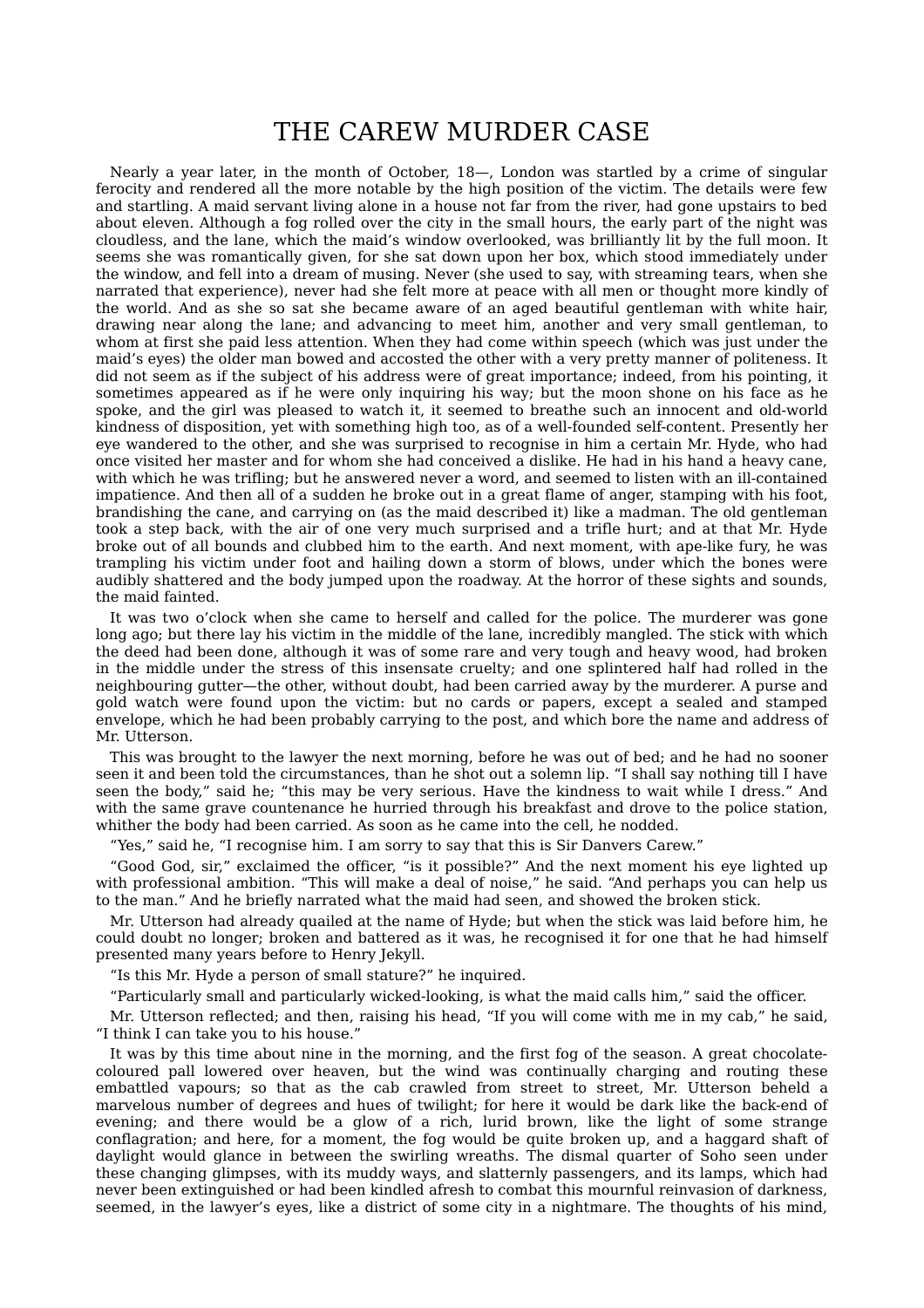besides, were of the gloomiest dye; and when he glanced at the companion of his drive, he was conscious of some touch of that terror of the law and the law's officers, which may at times assail the most honest.

As the cab drew up before the address indicated, the fog lifted a little and showed him a dingy street, a gin palace, a low French eating house, a shop for the retail of penny numbers and twopenny salads, many ragged children huddled in the doorways, and many women of many different nationalities passing out, key in hand, to have a morning glass; and the next moment the fog settled down again upon that part, as brown as umber, and cut him off from his blackguardly surroundings. This was the home of Henry Jekyll's favourite; of a man who was heir to a quarter of a million sterling.

An ivory-faced and silvery-haired old woman opened the door. She had an evil face, smoothed by hypocrisy: but her manners were excellent. Yes, she said, this was Mr. Hyde's, but he was not at home; he had been in that night very late, but he had gone away again in less than an hour; there was nothing strange in that; his habits were very irregular, and he was often absent; for instance, it was nearly two months since she had seen him till yesterday.

"Very well, then, we wish to see his rooms," said the lawyer; and when the woman began to declare it was impossible, "I had better tell you who this person is," he added. "This is Inspector Newcomen of Scotland Yard."

A flash of odious joy appeared upon the woman's face. "Ah!" said she, "he is in trouble! What has he done?"

Mr. Utterson and the inspector exchanged glances. "He don't seem a very popular character," observed the latter. "And now, my good woman, just let me and this gentleman have a look about us."

In the whole extent of the house, which but for the old woman remained otherwise empty, Mr. Hyde had only used a couple of rooms; but these were furnished with luxury and good taste. A closet was filled with wine; the plate was of silver, the napery elegant; a good picture hung upon the walls, a gift (as Utterson supposed) from Henry Jekyll, who was much of a connoisseur; and the carpets were of many plies and agreeable in colour. At this moment, however, the rooms bore every mark of having been recently and hurriedly ransacked; clothes lay about the floor, with their pockets inside out; lock-fast drawers stood open; and on the hearth there lay a pile of grey ashes, as though many papers had been burned. From these embers the inspector disinterred the butt end of a green cheque book, which had resisted the action of the fire; the other half of the stick was found behind the door; and as this clinched his suspicions, the officer declared himself delighted. A visit to the bank, where several thousand pounds were found to be lying to the murderer's credit, completed his gratification.

"You may depend upon it, sir," he told Mr. Utterson: "I have him in my hand. He must have lost his head, or he never would have left the stick or, above all, burned the cheque book. Why, money's life to the man. We have nothing to do but wait for him at the bank, and get out the handbills."

This last, however, was not so easy of accomplishment; for Mr. Hyde had numbered few familiars —even the master of the servant maid had only seen him twice; his family could nowhere be traced; he had never been photographed; and the few who could describe him differed widely, as common observers will. Only on one point were they agreed; and that was the haunting sense of unexpressed deformity with which the fugitive impressed his beholders.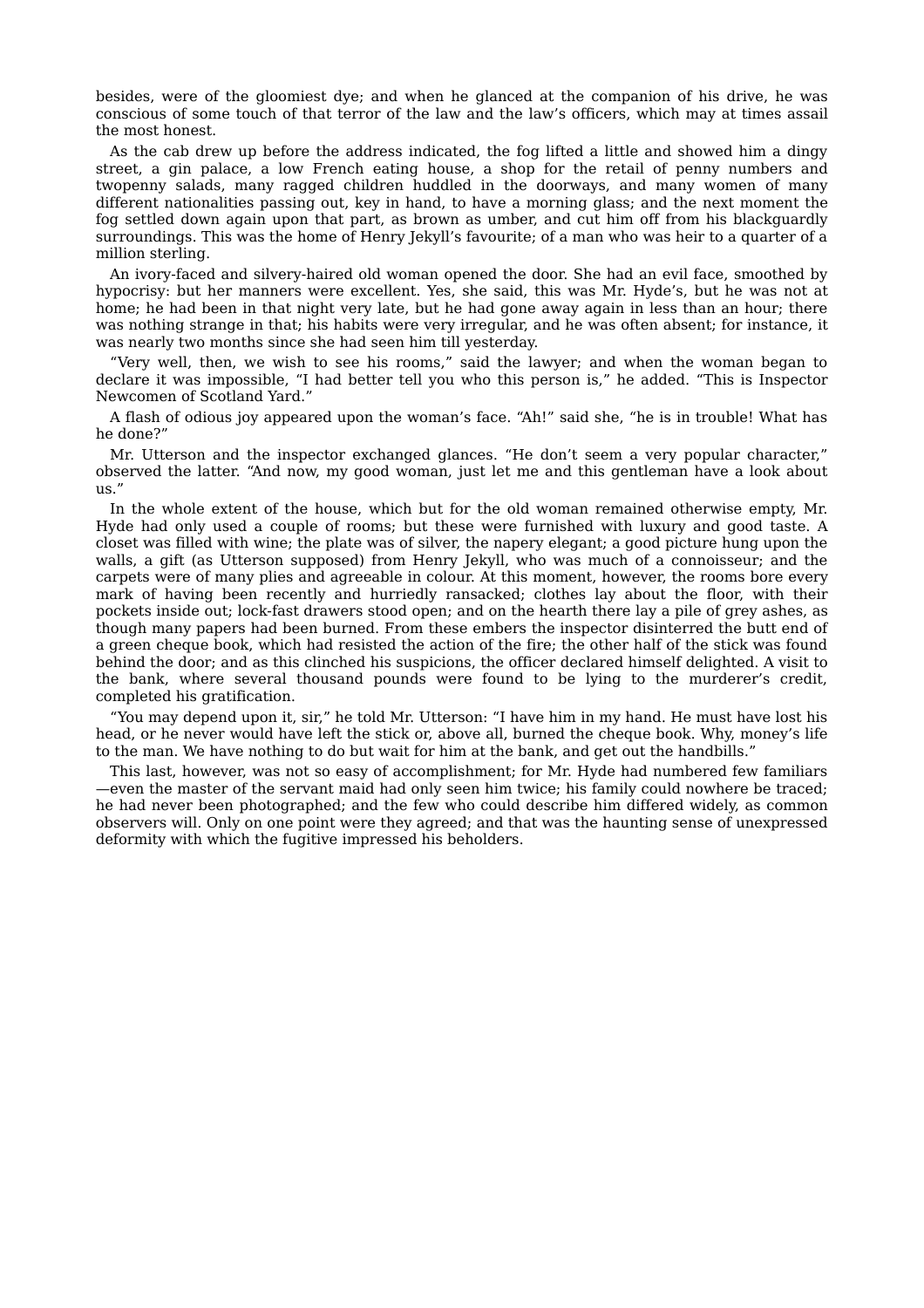### INCIDENT OF THE LETTER

It was late in the afternoon, when Mr. Utterson found his way to Dr. Jekyll's door, where he was at once admitted by Poole, and carried down by the kitchen offices and across a yard which had once been a garden, to the building which was indifferently known as the laboratory or dissecting rooms. The doctor had bought the house from the heirs of a celebrated surgeon; and his own tastes being rather chemical than anatomical, had changed the destination of the block at the bottom of the garden. It was the first time that the lawyer had been received in that part of his friend's quarters; and he eyed the dingy, windowless structure with curiosity, and gazed round with a distasteful sense of strangeness as he crossed the theatre, once crowded with eager students and now lying gaunt and silent, the tables laden with chemical apparatus, the floor strewn with crates and littered with packing straw, and the light falling dimly through the foggy cupola. At the further end, a flight of stairs mounted to a door covered with red baize; and through this, Mr. Utterson was at last received into the doctor's cabinet. It was a large room fitted round with glass presses, furnished, among other things, with a cheval-glass and a business table, and looking out upon the court by three dusty windows barred with iron. The fire burned in the grate; a lamp was set lighted on the chimney shelf, for even in the houses the fog began to lie thickly; and there, close up to the warmth, sat Dr. Jekyll, looking deathly sick. He did not rise to meet his visitor, but held out a cold hand and bade him welcome in a changed voice.

"And now," said Mr. Utterson, as soon as Poole had left them, "you have heard the news?"

The doctor shuddered. "They were crying it in the square," he said. "I heard them in my diningroom."

"One word," said the lawyer. "Carew was my client, but so are you, and I want to know what I am doing. You have not been mad enough to hide this fellow?"

"Utterson, I swear to God," cried the doctor, "I swear to God I will never set eyes on him again. I bind my honour to you that I am done with him in this world. It is all at an end. And indeed he does not want my help; you do not know him as I do; he is safe, he is quite safe; mark my words, he will never more be heard of."

The lawyer listened gloomily; he did not like his friend's feverish manner. "You seem pretty sure of him," said he; "and for your sake, I hope you may be right. If it came to a trial, your name might appear."

"I am quite sure of him," replied Jekyll; "I have grounds for certainty that I cannot share with any one. But there is one thing on which you may advise me. I have—I have received a letter; and I am at a loss whether I should show it to the police. I should like to leave it in your hands, Utterson; you would judge wisely, I am sure; I have so great a trust in you."

"You fear, I suppose, that it might lead to his detection?" asked the lawyer.

"No," said the other. "I cannot say that I care what becomes of Hyde; I am quite done with him. I was thinking of my own character, which this hateful business has rather exposed."

Utterson ruminated awhile; he was surprised at his friend's selfishness, and yet relieved by it. "Well," said he, at last, "let me see the letter."

The letter was written in an odd, upright hand and signed "Edward Hyde": and it signified, briefly enough, that the writer's benefactor, Dr. Jekyll, whom he had long so unworthily repaid for a thousand generosities, need labour under no alarm for his safety, as he had means of escape on which he placed a sure dependence. The lawyer liked this letter well enough; it put a better colour on the intimacy than he had looked for; and he blamed himself for some of his past suspicions.

"Have you the envelope?" he asked.

"I burned it," replied Jekyll, "before I thought what I was about. But it bore no postmark. The note was handed in."

"Shall I keep this and sleep upon it?" asked Utterson.

"I wish you to judge for me entirely," was the reply. "I have lost confidence in myself."

"Well, I shall consider," returned the lawyer. "And now one word more: it was Hyde who dictated the terms in your will about that disappearance?"

The doctor seemed seized with a qualm of faintness; he shut his mouth tight and nodded.

"I knew it," said Utterson. "He meant to murder you. You had a fine escape."

"I have had what is far more to the purpose," returned the doctor solemnly: "I have had a lesson— O God, Utterson, what a lesson I have had!" And he covered his face for a moment with his hands.

On his way out, the lawyer stopped and had a word or two with Poole. "By the bye," said he, "there was a letter handed in to-day: what was the messenger like?" But Poole was positive nothing had come except by post; "and only circulars by that," he added.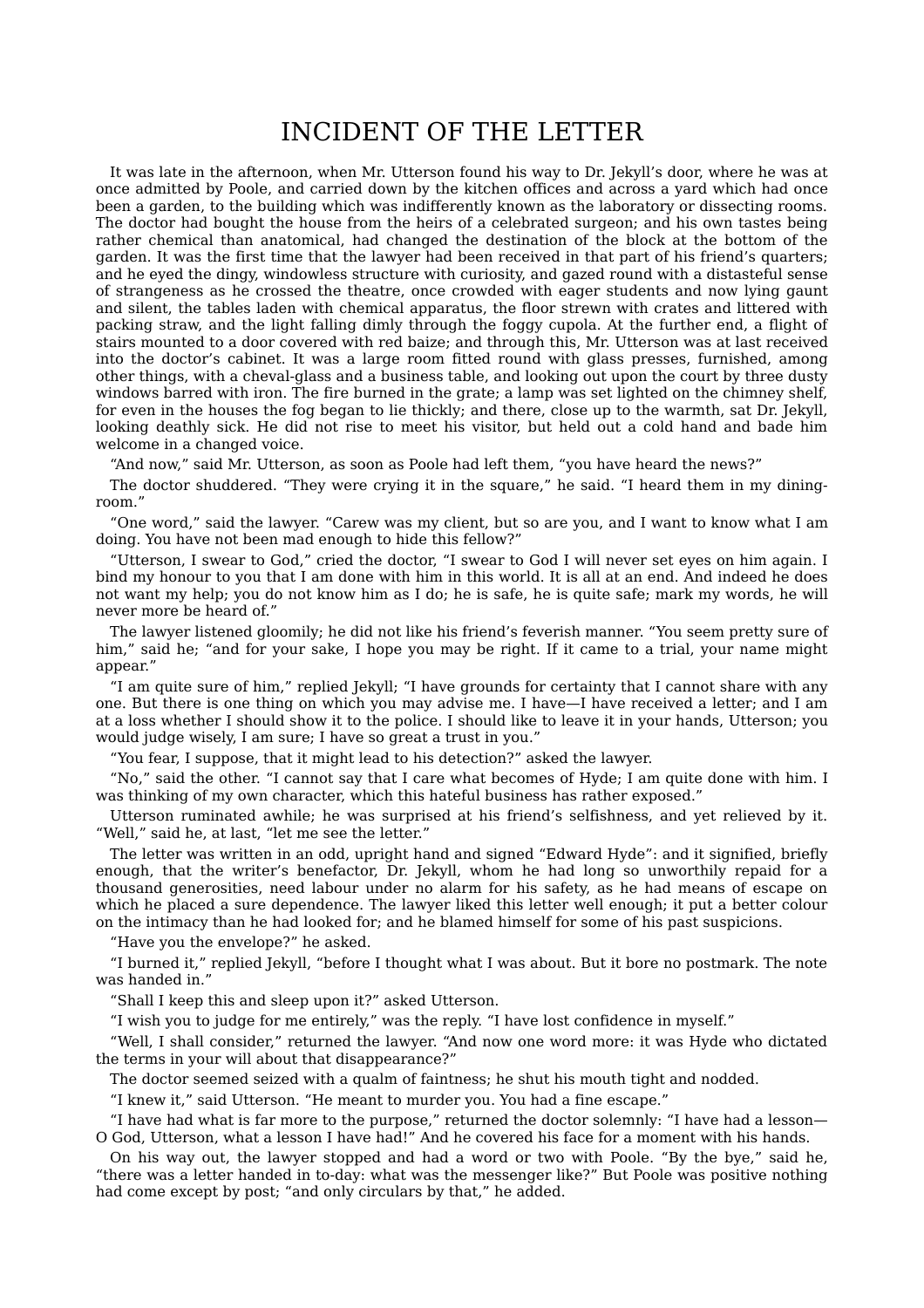This news sent off the visitor with his fears renewed. Plainly the letter had come by the laboratory door; possibly, indeed, it had been written in the cabinet; and if that were so, it must be differently judged, and handled with the more caution. The newsboys, as he went, were crying themselves hoarse along the footways: "Special edition. Shocking murder of an M.P." That was the funeral oration of one friend and client; and he could not help a certain apprehension lest the good name of another should be sucked down in the eddy of the scandal. It was, at least, a ticklish decision that he had to make; and self-reliant as he was by habit, he began to cherish a longing for advice. It was not to be had directly; but perhaps, he thought, it might be fished for.

Presently after, he sat on one side of his own hearth, with Mr. Guest, his head clerk, upon the other, and midway between, at a nicely calculated distance from the fire, a bottle of a particular old wine that had long dwelt unsunned in the foundations of his house. The fog still slept on the wing above the drowned city, where the lamps glimmered like carbuncles; and through the muffle and smother of these fallen clouds, the procession of the town's life was still rolling in through the great arteries with a sound as of a mighty wind. But the room was gay with firelight. In the bottle the acids were long ago resolved; the imperial dye had softened with time, as the colour grows richer in stained windows; and the glow of hot autumn afternoons on hillside vineyards, was ready to be set free and to disperse the fogs of London. Insensibly the lawyer melted. There was no man from whom he kept fewer secrets than Mr. Guest; and he was not always sure that he kept as many as he meant. Guest had often been on business to the doctor's; he knew Poole; he could scarce have failed to hear of Mr. Hyde's familiarity about the house; he might draw conclusions: was it not as well, then, that he should see a letter which put that mystery to right? and above all since Guest, being a great student and critic of handwriting, would consider the step natural and obliging? The clerk, besides, was a man of counsel; he could scarce read so strange a document without dropping a remark; and by that remark Mr. Utterson might shape his future course.

"This is a sad business about Sir Danvers," he said.

"Yes, sir, indeed. It has elicited a great deal of public feeling," returned Guest. "The man, of course, was mad."

"I should like to hear your views on that," replied Utterson. "I have a document here in his handwriting; it is between ourselves, for I scarce know what to do about it; it is an ugly business at the best. But there it is; quite in your way: a murderer's autograph."

Guest's eyes brightened, and he sat down at once and studied it with passion. "No sir," he said: "not mad; but it is an odd hand."

"And by all accounts a very odd writer," added the lawyer.

Just then the servant entered with a note.

"Is that from Dr. Jekyll, sir?" inquired the clerk. "I thought I knew the writing. Anything private, Mr. Utterson?"

"Only an invitation to dinner. Why? Do you want to see it?"

"One moment. I thank you, sir;" and the clerk laid the two sheets of paper alongside and sedulously compared their contents. "Thank you, sir," he said at last, returning both; "it's a very interesting autograph."

There was a pause, during which Mr. Utterson struggled with himself. "Why did you compare them, Guest?" he inquired suddenly.

"Well, sir," returned the clerk, "there's a rather singular resemblance; the two hands are in many points identical: only differently sloped."

"Rather quaint," said Utterson.

"It is, as you say, rather quaint," returned Guest.

"I wouldn't speak of this note, you know," said the master.

"No, sir," said the clerk. "I understand."

But no sooner was Mr. Utterson alone that night, than he locked the note into his safe, where it reposed from that time forward. "What!" he thought. "Henry Jekyll forge for a murderer!" And his blood ran cold in his veins.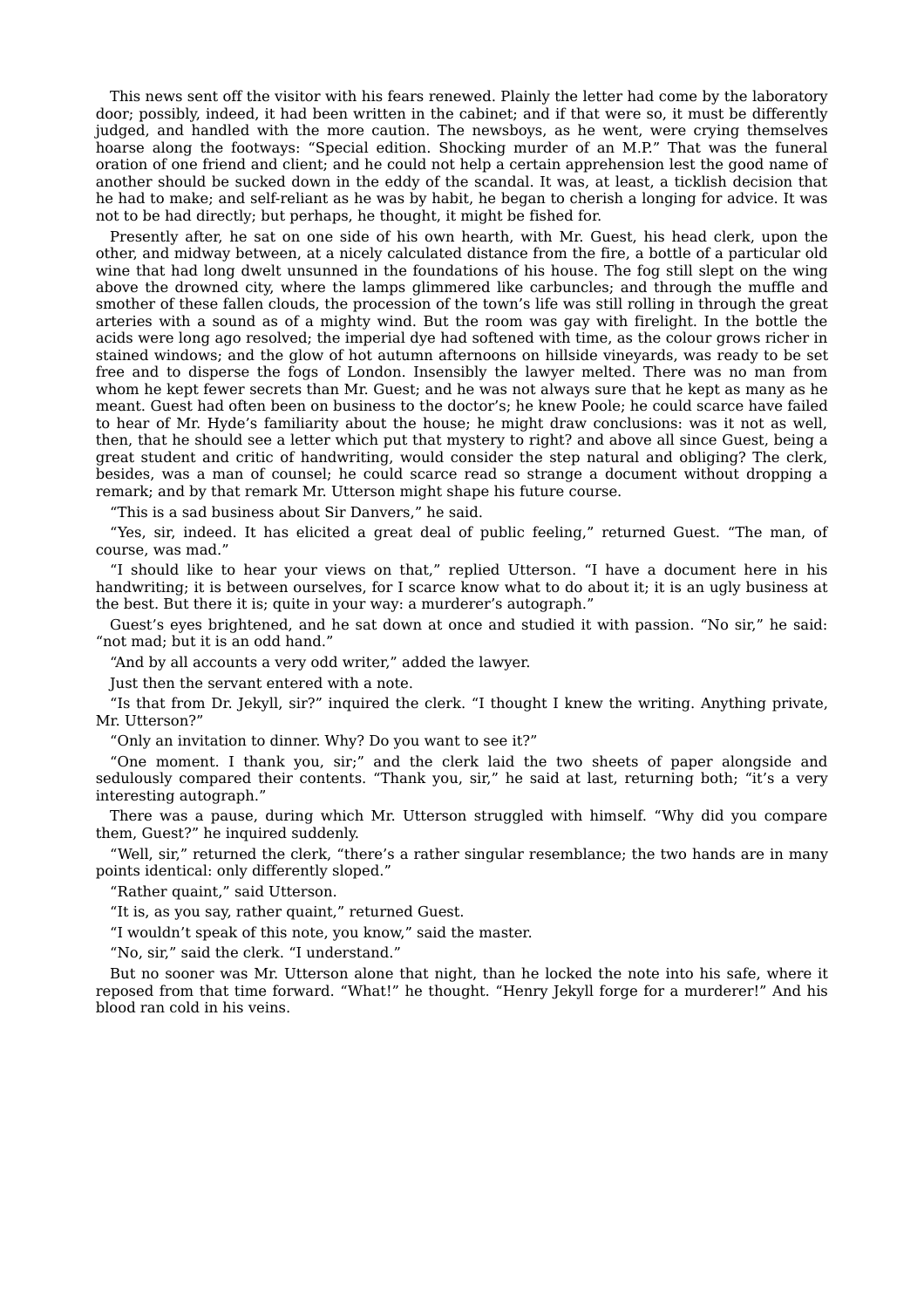# INCIDENT OF DR. LANYON

Time ran on; thousands of pounds were offered in reward, for the death of Sir Danvers was resented as a public injury; but Mr. Hyde had disappeared out of the ken of the police as though he had never existed. Much of his past was unearthed, indeed, and all disreputable: tales came out of the man's cruelty, at once so callous and violent; of his vile life, of his strange associates, of the hatred that seemed to have surrounded his career; but of his present whereabouts, not a whisper. From the time he had left the house in Soho on the morning of the murder, he was simply blotted out; and gradually, as time drew on, Mr. Utterson began to recover from the hotness of his alarm, and to grow more at quiet with himself. The death of Sir Danvers was, to his way of thinking, more than paid for by the disappearance of Mr. Hyde. Now that that evil influence had been withdrawn, a new life began for Dr. Jekyll. He came out of his seclusion, renewed relations with his friends, became once more their familiar guest and entertainer; and whilst he had always been known for charities, he was now no less distinguished for religion. He was busy, he was much in the open air, he did good; his face seemed to open and brighten, as if with an inward consciousness of service; and for more than two months, the doctor was at peace.

On the 8th of January Utterson had dined at the doctor's with a small party; Lanyon had been there; and the face of the host had looked from one to the other as in the old days when the trio were inseparable friends. On the 12th, and again on the 14th, the door was shut against the lawyer. "The doctor was confined to the house," Poole said, "and saw no one." On the 15th, he tried again, and was again refused; and having now been used for the last two months to see his friend almost daily, he found this return of solitude to weigh upon his spirits. The fifth night he had in Guest to dine with him; and the sixth he betook himself to Dr. Lanyon's.

There at least he was not denied admittance; but when he came in, he was shocked at the change which had taken place in the doctor's appearance. He had his death-warrant written legibly upon his face. The rosy man had grown pale; his flesh had fallen away; he was visibly balder and older; and yet it was not so much these tokens of a swift physical decay that arrested the lawyer's notice, as a look in the eye and quality of manner that seemed to testify to some deep-seated terror of the mind. It was unlikely that the doctor should fear death; and yet that was what Utterson was tempted to suspect. "Yes," he thought; "he is a doctor, he must know his own state and that his days are counted; and the knowledge is more than he can bear." And yet when Utterson remarked on his ill looks, it was with an air of great firmness that Lanyon declared himself a doomed man.

"I have had a shock," he said, "and I shall never recover. It is a question of weeks. Well, life has been pleasant; I liked it; yes, sir, I used to like it. I sometimes think if we knew all, we should be more glad to get away."

"Jekyll is ill, too," observed Utterson. "Have you seen him?"

But Lanyon's face changed, and he held up a trembling hand. "I wish to see or hear no more of Dr. Jekyll," he said in a loud, unsteady voice. "I am quite done with that person; and I beg that you will spare me any allusion to one whom I regard as dead."

"Tut, tut!" said Mr. Utterson; and then after a considerable pause, "Can't I do anything?" he inquired. "We are three very old friends, Lanyon; we shall not live to make others."

"Nothing can be done," returned Lanyon; "ask himself."

"He will not see me," said the lawyer.

"I am not surprised at that," was the reply. "Some day, Utterson, after I am dead, you may perhaps come to learn the right and wrong of this. I cannot tell you. And in the meantime, if you can sit and talk with me of other things, for God's sake, stay and do so; but if you cannot keep clear of this accursed topic, then in God's name, go, for I cannot bear it."

As soon as he got home, Utterson sat down and wrote to Jekyll, complaining of his exclusion from the house, and asking the cause of this unhappy break with Lanyon; and the next day brought him a long answer, often very pathetically worded, and sometimes darkly mysterious in drift. The quarrel with Lanyon was incurable. "I do not blame our old friend," Jekyll wrote, "but I share his view that we must never meet. I mean from henceforth to lead a life of extreme seclusion; you must not be surprised, nor must you doubt my friendship, if my door is often shut even to you. You must suffer me to go my own dark way. I have brought on myself a punishment and a danger that I cannot name. If I am the chief of sinners, I am the chief of sufferers also. I could not think that this earth contained a place for sufferings and terrors so unmanning; and you can do but one thing, Utterson, to lighten this destiny, and that is to respect my silence." Utterson was amazed; the dark influence of Hyde had been withdrawn, the doctor had returned to his old tasks and amities; a week ago, the prospect had smiled with every promise of a cheerful and an honoured age; and now in a moment, friendship, and peace of mind, and the whole tenor of his life were wrecked. So great and unprepared a change pointed to madness; but in view of Lanyon's manner and words, there must lie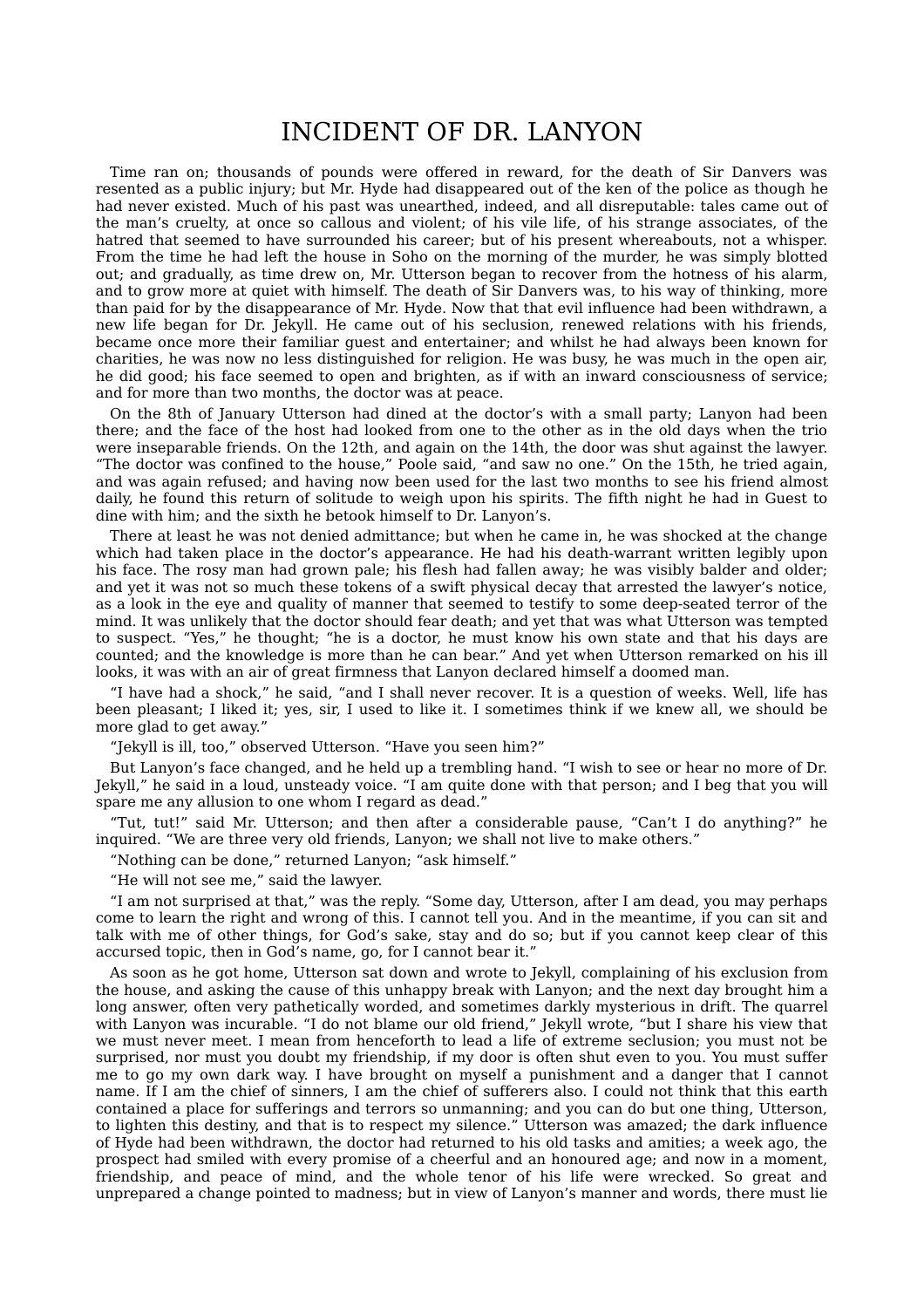for it some deeper ground.

A week afterwards Dr. Lanyon took to his bed, and in something less than a fortnight he was dead. The night after the funeral, at which he had been sadly affected, Utterson locked the door of his business room, and sitting there by the light of a melancholy candle, drew out and set before him an envelope addressed by the hand and sealed with the seal of his dead friend. "PRIVATE: for the hands of G. J. Utterson ALONE, and in case of his predecease *to be destroyed unread*," so it was emphatically superscribed; and the lawyer dreaded to behold the contents. "I have buried one friend to-day," he thought: "what if this should cost me another?" And then he condemned the fear as a disloyalty, and broke the seal. Within there was another enclosure, likewise sealed, and marked upon the cover as "not to be opened till the death or disappearance of Dr. Henry Jekyll." Utterson could not trust his eyes. Yes, it was disappearance; here again, as in the mad will which he had long ago restored to its author, here again were the idea of a disappearance and the name of Henry Jekyll bracketted. But in the will, that idea had sprung from the sinister suggestion of the man Hyde; it was set there with a purpose all too plain and horrible. Written by the hand of Lanyon, what should it mean? A great curiosity came on the trustee, to disregard the prohibition and dive at once to the bottom of these mysteries; but professional honour and faith to his dead friend were stringent obligations; and the packet slept in the inmost corner of his private safe.

It is one thing to mortify curiosity, another to conquer it; and it may be doubted if, from that day forth, Utterson desired the society of his surviving friend with the same eagerness. He thought of him kindly; but his thoughts were disquieted and fearful. He went to call indeed; but he was perhaps relieved to be denied admittance; perhaps, in his heart, he preferred to speak with Poole upon the doorstep and surrounded by the air and sounds of the open city, rather than to be admitted into that house of voluntary bondage, and to sit and speak with its inscrutable recluse. Poole had, indeed, no very pleasant news to communicate. The doctor, it appeared, now more than ever confined himself to the cabinet over the laboratory, where he would sometimes even sleep; he was out of spirits, he had grown very silent, he did not read; it seemed as if he had something on his mind. Utterson became so used to the unvarying character of these reports, that he fell off little by little in the frequency of his visits.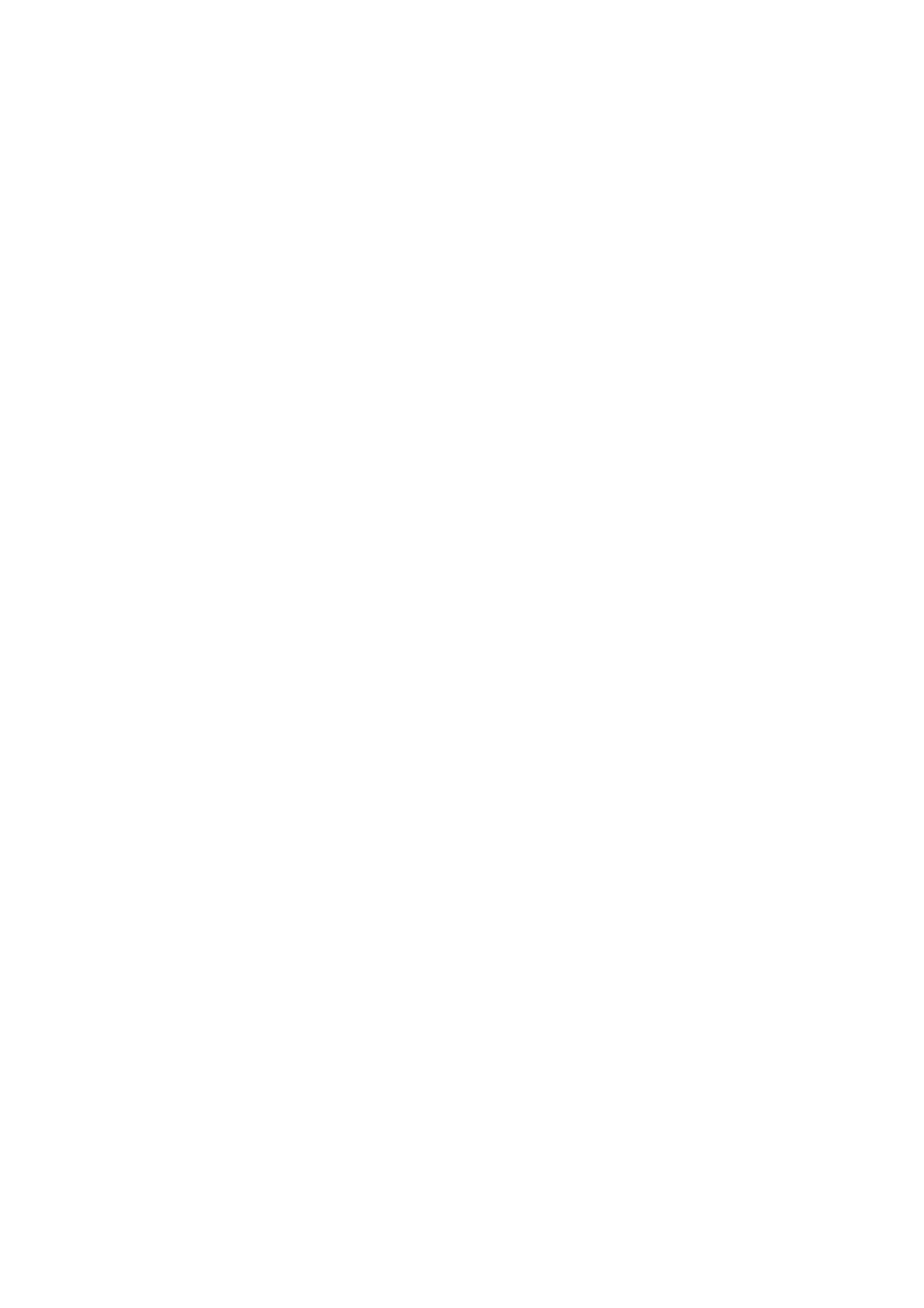# INCIDENT AT THE WINDOW

It chanced on Sunday, when Mr. Utterson was on his usual walk with Mr. Enfield, that their way lay once again through the by-street; and that when they came in front of the door, both stopped to gaze on it.

"Well," said Enfield, "that story's at an end at least. We shall never see more of Mr. Hyde."

"I hope not," said Utterson. "Did I ever tell you that I once saw him, and shared your feeling of repulsion?"

"It was impossible to do the one without the other," returned Enfield. "And by the way, what an ass you must have thought me, not to know that this was a back way to Dr. Jekyll's! It was partly your own fault that I found it out, even when I did."

"So you found it out, did you?" said Utterson. "But if that be so, we may step into the court and take a look at the windows. To tell you the truth, I am uneasy about poor Jekyll; and even outside, I feel as if the presence of a friend might do him good."

The court was very cool and a little damp, and full of premature twilight, although the sky, high up overhead, was still bright with sunset. The middle one of the three windows was half-way open; and sitting close beside it, taking the air with an infinite sadness of mien, like some disconsolate prisoner, Utterson saw Dr. Jekyll.

"What! Jekyll!" he cried. "I trust you are better."

"I am very low, Utterson," replied the doctor drearily, "very low. It will not last long, thank God."

"You stay too much indoors," said the lawyer. "You should be out, whipping up the circulation like Mr. Enfield and me. (This is my cousin—Mr. Enfield—Dr. Jekyll.) Come now; get your hat and take a quick turn with us."

"You are very good," sighed the other. "I should like to very much; but no, no, no, it is quite impossible; I dare not. But indeed, Utterson, I am very glad to see you; this is really a great pleasure; I would ask you and Mr. Enfield up, but the place is really not fit."

"Why, then," said the lawyer, good-naturedly, "the best thing we can do is to stay down here and speak with you from where we are."

"That is just what I was about to venture to propose," returned the doctor with a smile. But the words were hardly uttered, before the smile was struck out of his face and succeeded by an expression of such abject terror and despair, as froze the very blood of the two gentlemen below. They saw it but for a glimpse for the window was instantly thrust down; but that glimpse had been sufficient, and they turned and left the court without a word. In silence, too, they traversed the bystreet; and it was not until they had come into a neighbouring thoroughfare, where even upon a Sunday there were still some stirrings of life, that Mr. Utterson at last turned and looked at his companion. They were both pale; and there was an answering horror in their eyes.

"God forgive us, God forgive us," said Mr. Utterson.

But Mr. Enfield only nodded his head very seriously, and walked on once more in silence.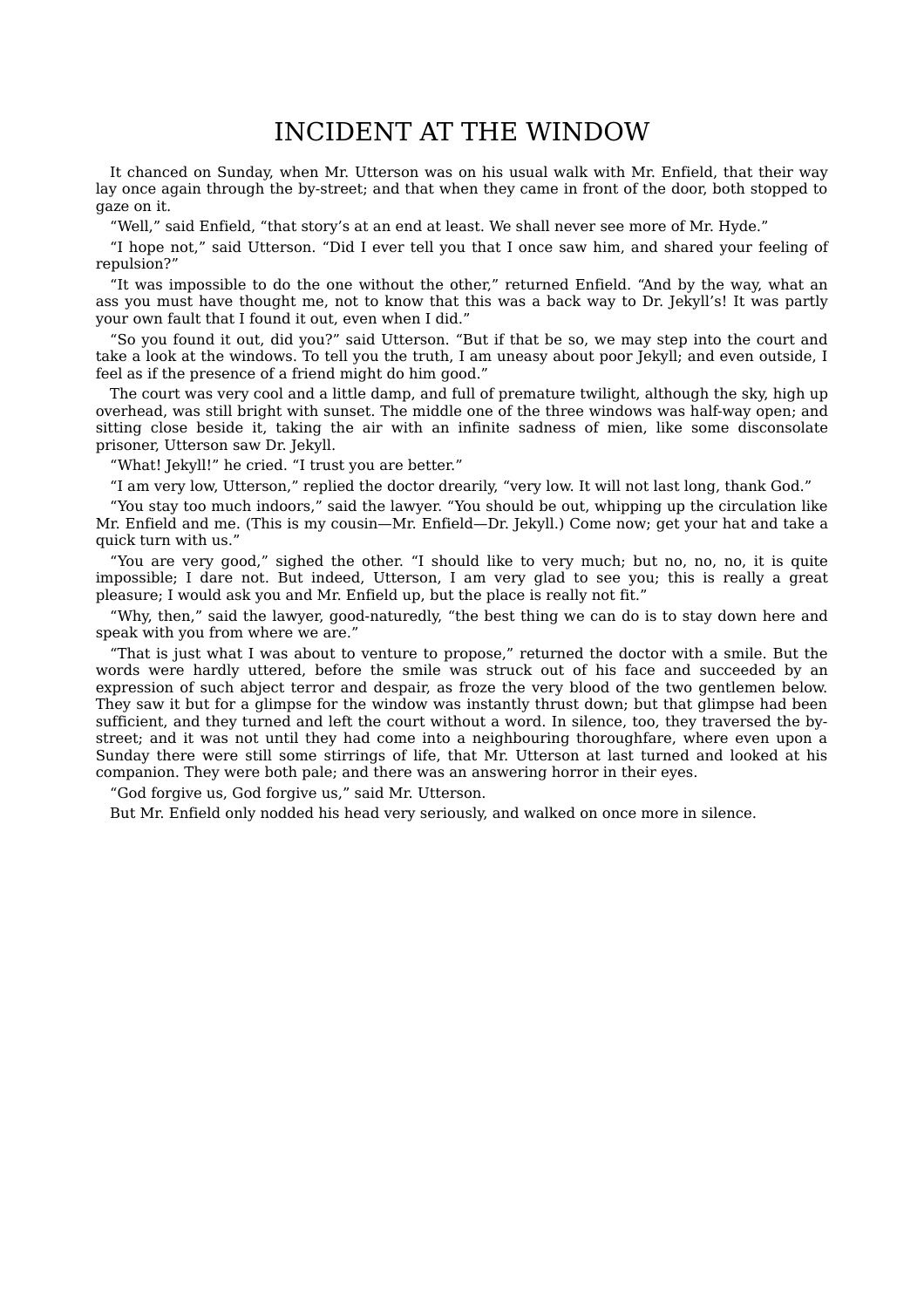# THE LAST NIGHT

Mr. Utterson was sitting by his fireside one evening after dinner, when he was surprised to receive a visit from Poole.

"Bless me, Poole, what brings you here?" he cried; and then taking a second look at him, "What ails you?" he added; "is the doctor ill?"

"Mr. Utterson," said the man, "there is something wrong."

"Take a seat, and here is a glass of wine for you," said the lawyer. "Now, take your time, and tell me plainly what you want."

"You know the doctor's ways, sir," replied Poole, "and how he shuts himself up. Well, he's shut up again in the cabinet; and I don't like it, sir—I wish I may die if I like it. Mr. Utterson, sir, I'm afraid."

"Now, my good man," said the lawyer, "be explicit. What are you afraid of?"

"I've been afraid for about a week," returned Poole, doggedly disregarding the question, "and I can bear it no more."

The man's appearance amply bore out his words; his manner was altered for the worse; and except for the moment when he had first announced his terror, he had not once looked the lawyer in the face. Even now, he sat with the glass of wine untasted on his knee, and his eyes directed to a corner of the floor. "I can bear it no more," he repeated.

"Come," said the lawyer, "I see you have some good reason, Poole; I see there is something seriously amiss. Try to tell me what it is."

"I think there's been foul play," said Poole, hoarsely.

"Foul play!" cried the lawyer, a good deal frightened and rather inclined to be irritated in consequence. "What foul play! What does the man mean?"

"I daren't say, sir," was the answer; "but will you come along with me and see for yourself?"

Mr. Utterson's only answer was to rise and get his hat and greatcoat; but he observed with wonder the greatness of the relief that appeared upon the butler's face, and perhaps with no less, that the wine was still untasted when he set it down to follow.

It was a wild, cold, seasonable night of March, with a pale moon, lying on her back as though the wind had tilted her, and flying wrack of the most diaphanous and lawny texture. The wind made talking difficult, and flecked the blood into the face. It seemed to have swept the streets unusually bare of passengers, besides; for Mr. Utterson thought he had never seen that part of London so deserted. He could have wished it otherwise; never in his life had he been conscious of so sharp a wish to see and touch his fellow-creatures; for struggle as he might, there was borne in upon his mind a crushing anticipation of calamity. The square, when they got there, was full of wind and dust, and the thin trees in the garden were lashing themselves along the railing. Poole, who had kept all the way a pace or two ahead, now pulled up in the middle of the pavement, and in spite of the biting weather, took off his hat and mopped his brow with a red pocket-handkerchief. But for all the hurry of his coming, these were not the dews of exertion that he wiped away, but the moisture of some strangling anguish; for his face was white and his voice, when he spoke, harsh and broken.

"Well, sir," he said, "here we are, and God grant there be nothing wrong."

"Amen, Poole," said the lawyer.

Thereupon the servant knocked in a very guarded manner; the door was opened on the chain; and a voice asked from within, "Is that you, Poole?"

"It's all right," said Poole. "Open the door."

The hall, when they entered it, was brightly lighted up; the fire was built high; and about the hearth the whole of the servants, men and women, stood huddled together like a flock of sheep. At the sight of Mr. Utterson, the housemaid broke into hysterical whimpering; and the cook, crying out "Bless God! it's Mr. Utterson," ran forward as if to take him in her arms.

"What, what? Are you all here?" said the lawyer peevishly. "Very irregular, very unseemly; your master would be far from pleased."

"They're all afraid," said Poole.

Blank silence followed, no one protesting; only the maid lifted her voice and now wept loudly.

"Hold your tongue!" Poole said to her, with a ferocity of accent that testified to his own jangled nerves; and indeed, when the girl had so suddenly raised the note of her lamentation, they had all started and turned towards the inner door with faces of dreadful expectation. "And now," continued the butler, addressing the knife-boy, "reach me a candle, and we'll get this through hands at once." And then he begged Mr. Utterson to follow him, and led the way to the back garden.

"Now, sir," said he, "you come as gently as you can. I want you to hear, and I don't want you to be heard. And see here, sir, if by any chance he was to ask you in, don't go."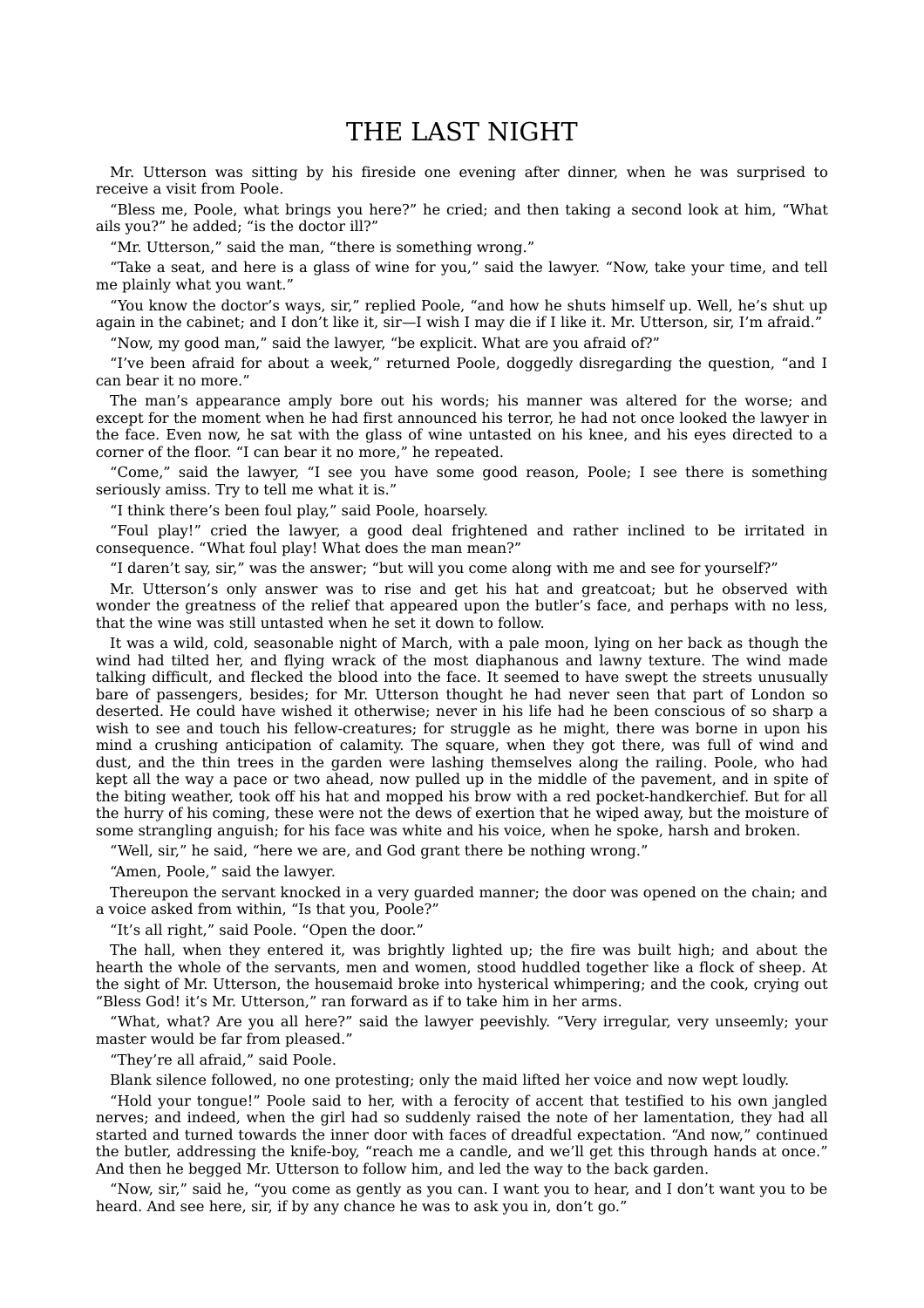Mr. Utterson's nerves, at this unlooked-for termination, gave a jerk that nearly threw him from his balance; but he recollected his courage and followed the butler into the laboratory building through the surgical theatre, with its lumber of crates and bottles, to the foot of the stair. Here Poole motioned him to stand on one side and listen; while he himself, setting down the candle and making a great and obvious call on his resolution, mounted the steps and knocked with a somewhat uncertain hand on the red baize of the cabinet door.

"Mr. Utterson, sir, asking to see you," he called; and even as he did so, once more violently signed to the lawyer to give ear.

A voice answered from within: "Tell him I cannot see anyone," it said complainingly.

"Thank you, sir," said Poole, with a note of something like triumph in his voice; and taking up his candle, he led Mr. Utterson back across the yard and into the great kitchen, where the fire was out and the beetles were leaping on the floor.

"Sir," he said, looking Mr. Utterson in the eyes, "Was that my master's voice?"

"It seems much changed," replied the lawyer, very pale, but giving look for look.

"Changed? Well, yes, I think so," said the butler. "Have I been twenty years in this man's house, to be deceived about his voice? No, sir; master's made away with; he was made away with eight days ago, when we heard him cry out upon the name of God; and *who's* in there instead of him, and *why* it stays there, is a thing that cries to Heaven, Mr. Utterson!"

"This is a very strange tale, Poole; this is rather a wild tale my man," said Mr. Utterson, biting his finger. "Suppose it were as you suppose, supposing Dr. Jekyll to have been—well, murdered what could induce the murderer to stay? That won't hold water; it doesn't commend itself to reason."

"Well, Mr. Utterson, you are a hard man to satisfy, but I'll do it yet," said Poole. "All this last week (you must know) him, or it, whatever it is that lives in that cabinet, has been crying night and day for some sort of medicine and cannot get it to his mind. It was sometimes his way—the master's, that is—to write his orders on a sheet of paper and throw it on the stair. We've had nothing else this week back; nothing but papers, and a closed door, and the very meals left there to be smuggled in when nobody was looking. Well, sir, every day, ay, and twice and thrice in the same day, there have been orders and complaints, and I have been sent flying to all the wholesale chemists in town. Every time I brought the stuff back, there would be another paper telling me to return it, because it was not pure, and another order to a different firm. This drug is wanted bitter bad, sir, whatever for."

"Have you any of these papers?" asked Mr. Utterson.

Poole felt in his pocket and handed out a crumpled note, which the lawyer, bending nearer to the candle, carefully examined. Its contents ran thus: "Dr. Jekyll presents his compliments to Messrs. Maw. He assures them that their last sample is impure and quite useless for his present purpose. In the year 18—, Dr. J. purchased a somewhat large quantity from Messrs. M. He now begs them to search with most sedulous care, and should any of the same quality be left, forward it to him at once. Expense is no consideration. The importance of this to Dr. J. can hardly be exaggerated." So far the letter had run composedly enough, but here with a sudden splutter of the pen, the writer's emotion had broken loose. "For God's sake," he added, "find me some of the old."

"This is a strange note," said Mr. Utterson; and then sharply, "How do you come to have it open?"

"The man at Maw's was main angry, sir, and he threw it back to me like so much dirt," returned Poole.

"This is unquestionably the doctor's hand, do you know?" resumed the lawyer.

"I thought it looked like it," said the servant rather sulkily; and then, with another voice, "But what matters hand of write?" he said. "I've seen him!"

"Seen him?" repeated Mr. Utterson. "Well?"

"That's it!" said Poole. "It was this way. I came suddenly into the theatre from the garden. It seems he had slipped out to look for this drug or whatever it is; for the cabinet door was open, and there he was at the far end of the room digging among the crates. He looked up when I came in, gave a kind of cry, and whipped upstairs into the cabinet. It was but for one minute that I saw him, but the hair stood upon my head like quills. Sir, if that was my master, why had he a mask upon his face? If it was my master, why did he cry out like a rat, and run from me? I have served him long enough. And then..." The man paused and passed his hand over his face.

"These are all very strange circumstances," said Mr. Utterson, "but I think I begin to see daylight. Your master, Poole, is plainly seized with one of those maladies that both torture and deform the sufferer; hence, for aught I know, the alteration of his voice; hence the mask and the avoidance of his friends; hence his eagerness to find this drug, by means of which the poor soul retains some hope of ultimate recovery—God grant that he be not deceived! There is my explanation; it is sad enough, Poole, ay, and appalling to consider; but it is plain and natural, hangs well together, and delivers us from all exorbitant alarms."

"Sir," said the butler, turning to a sort of mottled pallor, "that thing was not my master, and there's the truth. My master"—here he looked round him and began to whisper—"is a tall, fine build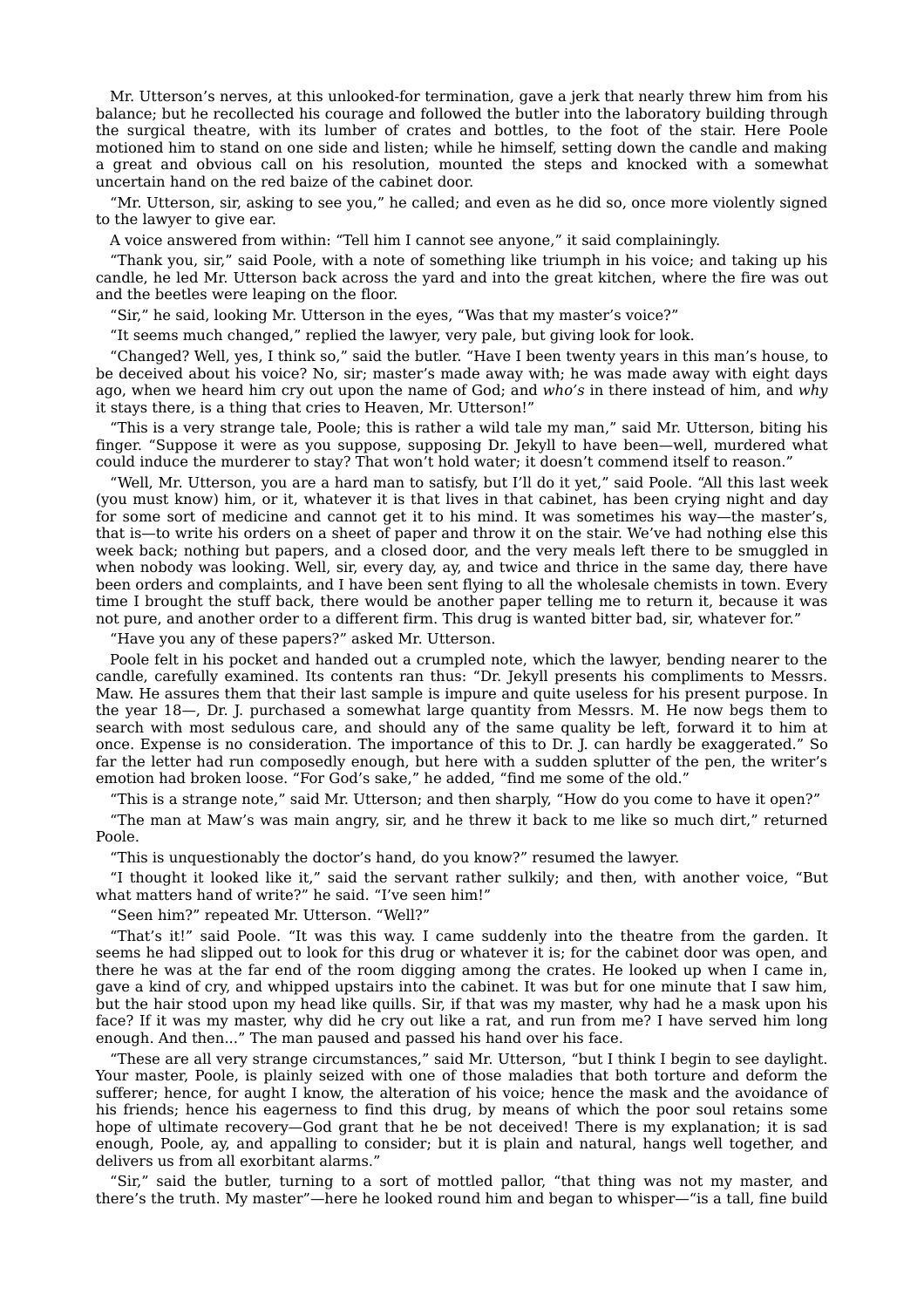of a man, and this was more of a dwarf." Utterson attempted to protest. "O, sir," cried Poole, "do you think I do not know my master after twenty years? Do you think I do not know where his head comes to in the cabinet door, where I saw him every morning of my life? No, sir, that thing in the mask was never Dr. Jekyll—God knows what it was, but it was never Dr. Jekyll; and it is the belief of my heart that there was murder done."

"Poole," replied the lawyer, "if you say that, it will become my duty to make certain. Much as I desire to spare your master's feelings, much as I am puzzled by this note which seems to prove him to be still alive, I shall consider it my duty to break in that door."

"Ah, Mr. Utterson, that's talking!" cried the butler.

"And now comes the second question," resumed Utterson: "Who is going to do it?"

"Why, you and me, sir," was the undaunted reply.

"That's very well said," returned the lawyer; "and whatever comes of it, I shall make it my business to see you are no loser."

"There is an axe in the theatre," continued Poole; "and you might take the kitchen poker for yourself."

The lawyer took that rude but weighty instrument into his hand, and balanced it. "Do you know, Poole," he said, looking up, "that you and I are about to place ourselves in a position of some peril?"

"You may say so, sir, indeed," returned the butler.

"It is well, then that we should be frank," said the other. "We both think more than we have said; let us make a clean breast. This masked figure that you saw, did you recognise it?"

"Well, sir, it went so quick, and the creature was so doubled up, that I could hardly swear to that," was the answer. "But if you mean, was it Mr. Hyde?—why, yes, I think it was! You see, it was much of the same bigness; and it had the same quick, light way with it; and then who else could have got in by the laboratory door? You have not forgot, sir, that at the time of the murder he had still the key with him? But that's not all. I don't know, Mr. Utterson, if you ever met this Mr. Hyde?"

"Yes," said the lawyer, "I once spoke with him."

"Then you must know as well as the rest of us that there was something queer about that gentleman—something that gave a man a turn—I don't know rightly how to say it, sir, beyond this: that you felt in your marrow kind of cold and thin."

"I own I felt something of what you describe," said Mr. Utterson.

"Quite so, sir," returned Poole. "Well, when that masked thing like a monkey jumped from among the chemicals and whipped into the cabinet, it went down my spine like ice. O, I know it's not evidence, Mr. Utterson; I'm book-learned enough for that; but a man has his feelings, and I give you my bible-word it was Mr. Hyde!"

"Ay, ay," said the lawyer. "My fears incline to the same point. Evil, I fear, founded—evil was sure to come—of that connection. Ay truly, I believe you; I believe poor Harry is killed; and I believe his murderer (for what purpose, God alone can tell) is still lurking in his victim's room. Well, let our name be vengeance. Call Bradshaw."

The footman came at the summons, very white and nervous.

"Pull yourself together, Bradshaw," said the lawyer. "This suspense, I know, is telling upon all of you; but it is now our intention to make an end of it. Poole, here, and I are going to force our way into the cabinet. If all is well, my shoulders are broad enough to bear the blame. Meanwhile, lest anything should really be amiss, or any malefactor seek to escape by the back, you and the boy must go round the corner with a pair of good sticks and take your post at the laboratory door. We give you ten minutes to get to your stations."

As Bradshaw left, the lawyer looked at his watch. "And now, Poole, let us get to ours," he said; and taking the poker under his arm, led the way into the yard. The scud had banked over the moon, and it was now quite dark. The wind, which only broke in puffs and draughts into that deep well of building, tossed the light of the candle to and fro about their steps, until they came into the shelter of the theatre, where they sat down silently to wait. London hummed solemnly all around; but nearer at hand, the stillness was only broken by the sounds of a footfall moving to and fro along the cabinet floor.

"So it will walk all day, sir," whispered Poole; "ay, and the better part of the night. Only when a new sample comes from the chemist, there's a bit of a break. Ah, it's an ill conscience that's such an enemy to rest! Ah, sir, there's blood foully shed in every step of it! But hark again, a little closer put your heart in your ears, Mr. Utterson, and tell me, is that the doctor's foot?"

The steps fell lightly and oddly, with a certain swing, for all they went so slowly; it was different indeed from the heavy creaking tread of Henry Jekyll. Utterson sighed. "Is there never anything else?" he asked.

Poole nodded. "Once," he said. "Once I heard it weeping!"

"Weeping? how that?" said the lawyer, conscious of a sudden chill of horror.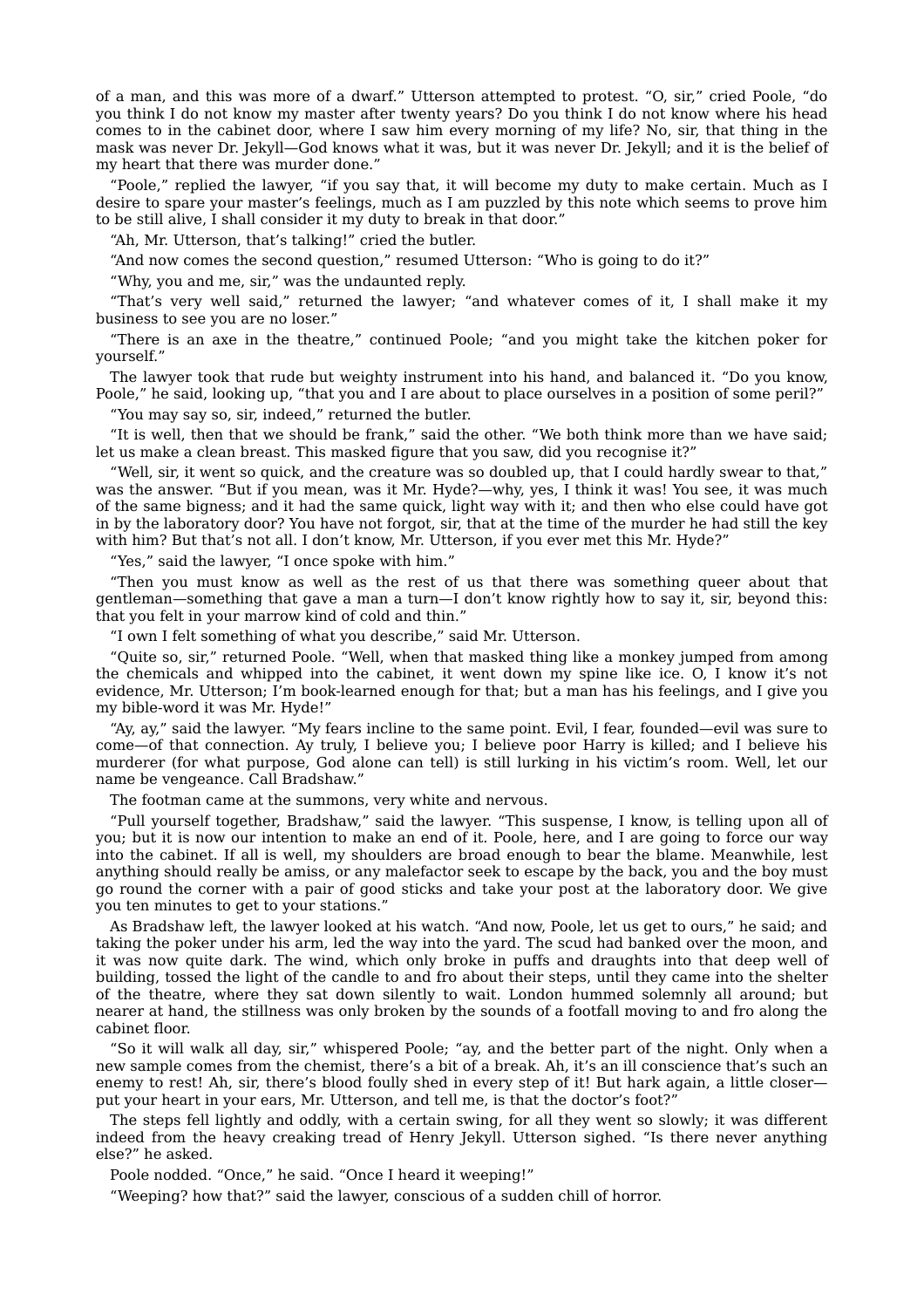"Weeping like a woman or a lost soul," said the butler. "I came away with that upon my heart, that I could have wept too."

But now the ten minutes drew to an end. Poole disinterred the axe from under a stack of packing straw; the candle was set upon the nearest table to light them to the attack; and they drew near with bated breath to where that patient foot was still going up and down, up and down, in the quiet of the night.

"Jekyll," cried Utterson, with a loud voice, "I demand to see you." He paused a moment, but there came no reply. "I give you fair warning, our suspicions are aroused, and I must and shall see you," he resumed: "if not by fair means, then by foul—if not of your consent, then by brute force!"

"Utterson," said the voice, "for God's sake, have mercy!"

"Ah, that's not Jekyll's voice—it's Hyde's!" cried Utterson. "Down with the door, Poole!"

Poole swung the axe over his shoulder; the blow shook the building, and the red baize door leaped against the lock and hinges. A dismal screech, as of mere animal terror, rang from the cabinet. Up went the axe again, and again the panels crashed and the frame bounded; four times the blow fell; but the wood was tough and the fittings were of excellent workmanship; and it was not until the fifth, that the lock burst and the wreck of the door fell inwards on the carpet.

The besiegers, appalled by their own riot and the stillness that had succeeded, stood back a little and peered in. There lay the cabinet before their eyes in the quiet lamplight, a good fire glowing and chattering on the hearth, the kettle singing its thin strain, a drawer or two open, papers neatly set forth on the business table, and nearer the fire, the things laid out for tea; the quietest room, you would have said, and, but for the glazed presses full of chemicals, the most commonplace that night in London.

Right in the middle there lay the body of a man sorely contorted and still twitching. They drew near on tiptoe, turned it on its back and beheld the face of Edward Hyde. He was dressed in clothes far too large for him, clothes of the doctor's bigness; the cords of his face still moved with a semblance of life, but life was quite gone; and by the crushed phial in the hand and the strong smell of kernels that hung upon the air, Utterson knew that he was looking on the body of a self-destroyer.

"We have come too late," he said sternly, "whether to save or punish. Hyde is gone to his account; and it only remains for us to find the body of your master."

The far greater proportion of the building was occupied by the theatre, which filled almost the whole ground storey and was lighted from above, and by the cabinet, which formed an upper storey at one end and looked upon the court. A corridor joined the theatre to the door on the by-street; and with this the cabinet communicated separately by a second flight of stairs. There were besides a few dark closets and a spacious cellar. All these they now thoroughly examined. Each closet needed but a glance, for all were empty, and all, by the dust that fell from their doors, had stood long unopened. The cellar, indeed, was filled with crazy lumber, mostly dating from the times of the surgeon who was Jekyll's predecessor; but even as they opened the door they were advertised of the uselessness of further search, by the fall of a perfect mat of cobweb which had for years sealed up the entrance. Nowhere was there any trace of Henry Jekyll, dead or alive.

Poole stamped on the flags of the corridor. "He must be buried here," he said, hearkening to the sound.

"Or he may have fled," said Utterson, and he turned to examine the door in the by-street. It was locked; and lying near by on the flags, they found the key, already stained with rust.

"This does not look like use," observed the lawyer.

"Use!" echoed Poole. "Do you not see, sir, it is broken? much as if a man had stamped on it."

"Ay," continued Utterson, "and the fractures, too, are rusty." The two men looked at each other with a scare. "This is beyond me, Poole," said the lawyer. "Let us go back to the cabinet."

They mounted the stair in silence, and still with an occasional awestruck glance at the dead body, proceeded more thoroughly to examine the contents of the cabinet. At one table, there were traces of chemical work, various measured heaps of some white salt being laid on glass saucers, as though for an experiment in which the unhappy man had been prevented.

"That is the same drug that I was always bringing him," said Poole; and even as he spoke, the kettle with a startling noise boiled over.

This brought them to the fireside, where the easy-chair was drawn cosily up, and the tea things stood ready to the sitter's elbow, the very sugar in the cup. There were several books on a shelf; one lay beside the tea things open, and Utterson was amazed to find it a copy of a pious work, for which Jekyll had several times expressed a great esteem, annotated, in his own hand with startling blasphemies.

Next, in the course of their review of the chamber, the searchers came to the cheval-glass, into whose depths they looked with an involuntary horror. But it was so turned as to show them nothing but the rosy glow playing on the roof, the fire sparkling in a hundred repetitions along the glazed front of the presses, and their own pale and fearful countenances stooping to look in.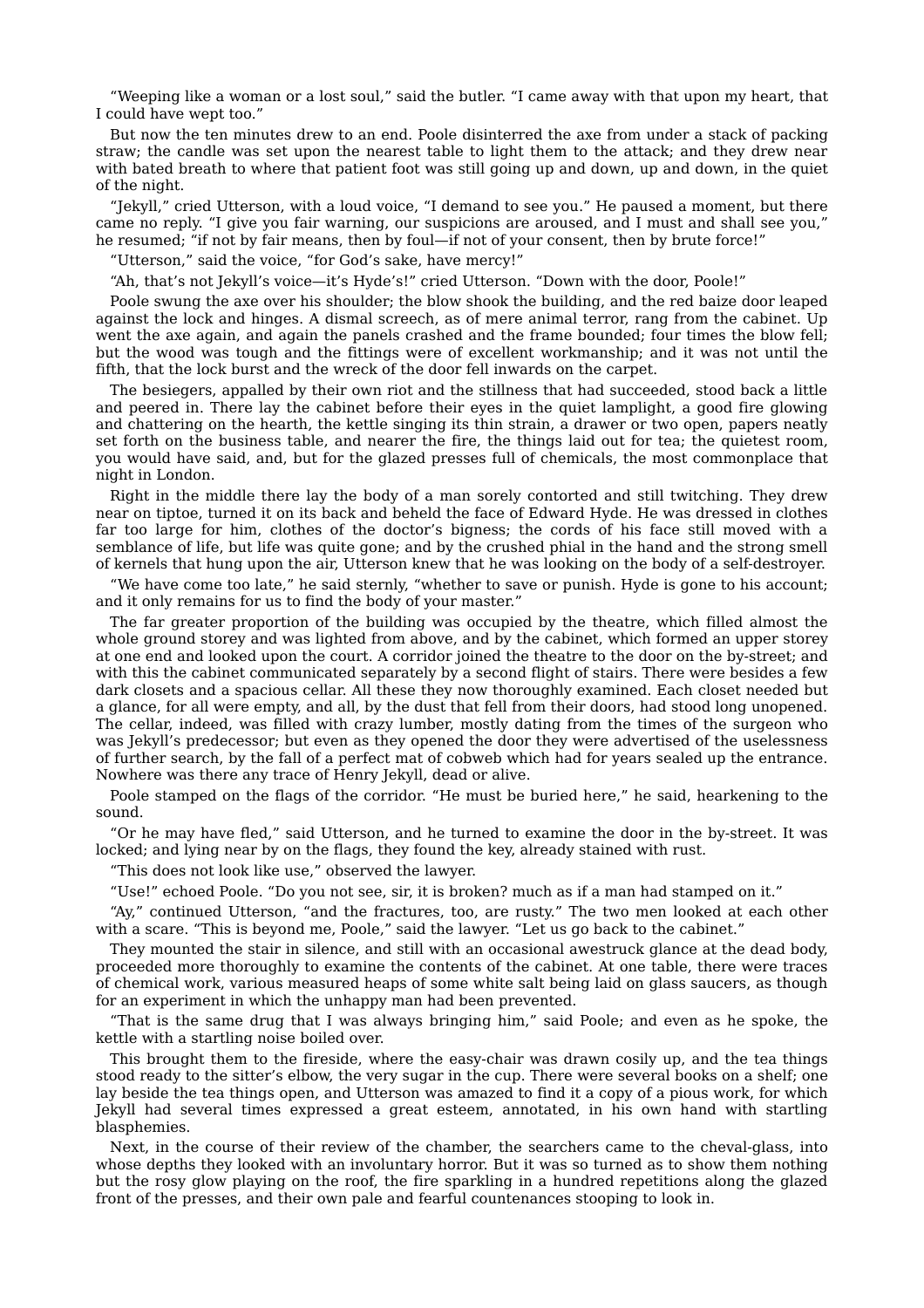"This glass has seen some strange things, sir," whispered Poole.

"And surely none stranger than itself," echoed the lawyer in the same tones. "For what did Jekyll"—he caught himself up at the word with a start, and then conquering the weakness—"what could Jekyll want with it?" he said.

"You may say that!" said Poole.

Next they turned to the business table. On the desk, among the neat array of papers, a large envelope was uppermost, and bore, in the doctor's hand, the name of Mr. Utterson. The lawyer unsealed it, and several enclosures fell to the floor. The first was a will, drawn in the same eccentric terms as the one which he had returned six months before, to serve as a testament in case of death and as a deed of gift in case of disappearance; but in place of the name of Edward Hyde, the lawyer, with indescribable amazement read the name of Gabriel John Utterson. He looked at Poole, and then back at the paper, and last of all at the dead malefactor stretched upon the carpet.

"My head goes round," he said. "He has been all these days in possession; he had no cause to like me; he must have raged to see himself displaced; and he has not destroyed this document."

He caught up the next paper; it was a brief note in the doctor's hand and dated at the top. "O Poole!" the lawyer cried, "he was alive and here this day. He cannot have been disposed of in so short a space; he must be still alive, he must have fled! And then, why fled? and how? and in that case, can we venture to declare this suicide? O, we must be careful. I foresee that we may yet involve your master in some dire catastrophe."

"Why don't you read it, sir?" asked Poole.

"Because I fear," replied the lawyer solemnly. "God grant I have no cause for it!" And with that he brought the paper to his eyes and read as follows:

"My dear Utterson,—When this shall fall into your hands, I shall have disappeared, under what circumstances I have not the penetration to foresee, but my instinct and all the circumstances of my nameless situation tell me that the end is sure and must be early. Go then, and first read the narrative which Lanyon warned me he was to place in your hands; and if you care to hear more, turn to the confession of

"Your unworthy and unhappy friend,

#### "HENRY JEKYLL."

"There was a third enclosure?" asked Utterson.

"Here, sir," said Poole, and gave into his hands a considerable packet sealed in several places.

The lawyer put it in his pocket. "I would say nothing of this paper. If your master has fled or is dead, we may at least save his credit. It is now ten; I must go home and read these documents in quiet; but I shall be back before midnight, when we shall send for the police."

They went out, locking the door of the theatre behind them; and Utterson, once more leaving the servants gathered about the fire in the hall, trudged back to his office to read the two narratives in which this mystery was now to be explained.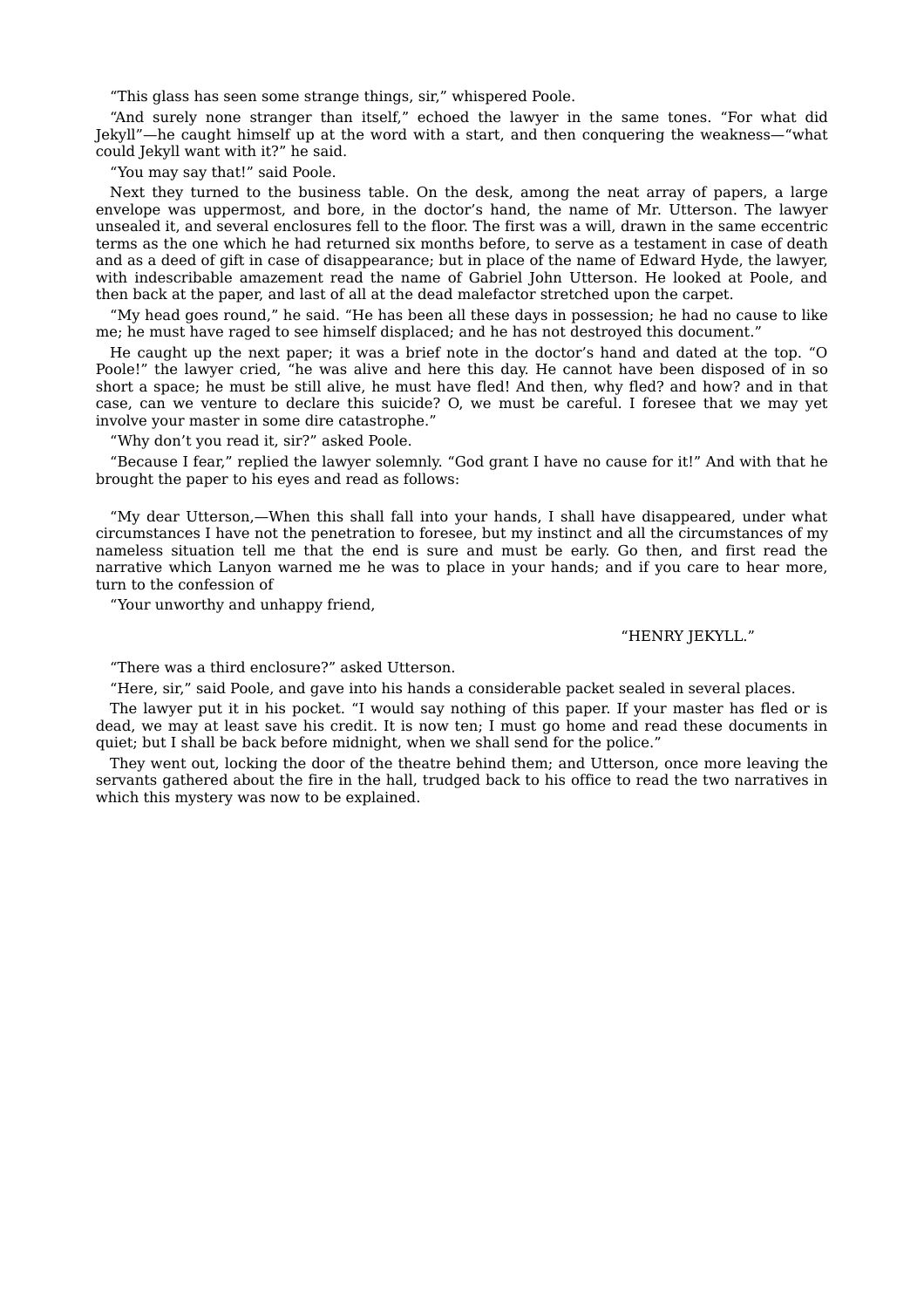## DR. LANYON'S NARRATIVE

On the ninth of January, now four days ago, I received by the evening delivery a registered envelope, addressed in the hand of my colleague and old school companion, Henry Jekyll. I was a good deal surprised by this; for we were by no means in the habit of correspondence; I had seen the man, dined with him, indeed, the night before; and I could imagine nothing in our intercourse that should justify formality of registration. The contents increased my wonder; for this is how the letter ran:

#### "10*th December*, 18—.

"Dear Lanyon,—You are one of my oldest friends; and although we may have differed at times on scientific questions, I cannot remember, at least on my side, any break in our affection. There was never a day when, if you had said to me, 'Jekyll, my life, my honour, my reason, depend upon you,' I would not have sacrificed my left hand to help you. Lanyon my life, my honour, my reason, are all at your mercy; if you fail me to-night, I am lost. You might suppose, after this preface, that I am going to ask you for something dishonourable to grant. Judge for yourself.

"I want you to postpone all other engagements for to-night—ay, even if you were summoned to the bedside of an emperor; to take a cab, unless your carriage should be actually at the door; and with this letter in your hand for consultation, to drive straight to my house. Poole, my butler, has his orders; you will find him waiting your arrival with a locksmith. The door of my cabinet is then to be forced; and you are to go in alone; to open the glazed press (letter E) on the left hand, breaking the lock if it be shut; and to draw out, *with all its contents as they stand*, the fourth drawer from the top or (which is the same thing) the third from the bottom. In my extreme distress of mind, I have a morbid fear of misdirecting you; but even if I am in error, you may know the right drawer by its contents: some powders, a phial and a paper book. This drawer I beg of you to carry back with you to Cavendish Square exactly as it stands.

"That is the first part of the service: now for the second. You should be back, if you set out at once on the receipt of this, long before midnight; but I will leave you that amount of margin, not only in the fear of one of those obstacles that can neither be prevented nor foreseen, but because an hour when your servants are in bed is to be preferred for what will then remain to do. At midnight, then, I have to ask you to be alone in your consulting room, to admit with your own hand into the house a man who will present himself in my name, and to place in his hands the drawer that you will have brought with you from my cabinet. Then you will have played your part and earned my gratitude completely. Five minutes afterwards, if you insist upon an explanation, you will have understood that these arrangements are of capital importance; and that by the neglect of one of them, fantastic as they must appear, you might have charged your conscience with my death or the shipwreck of my reason.

"Confident as I am that you will not trifle with this appeal, my heart sinks and my hand trembles at the bare thought of such a possibility. Think of me at this hour, in a strange place, labouring under a blackness of distress that no fancy can exaggerate, and yet well aware that, if you will but punctually serve me, my troubles will roll away like a story that is told. Serve me, my dear Lanyon and save

"Your friend,

#### "H.J.

"P.S.—I had already sealed this up when a fresh terror struck upon my soul. It is possible that the post-office may fail me, and this letter not come into your hands until to-morrow morning. In that case, dear Lanyon, do my errand when it shall be most convenient for you in the course of the day; and once more expect my messenger at midnight. It may then already be too late; and if that night passes without event, you will know that you have seen the last of Henry Jekyll."

Upon the reading of this letter, I made sure my colleague was insane; but till that was proved beyond the possibility of doubt, I felt bound to do as he requested. The less I understood of this farrago, the less I was in a position to judge of its importance; and an appeal so worded could not be set aside without a grave responsibility. I rose accordingly from table, got into a hansom, and drove straight to Jekyll's house. The butler was awaiting my arrival; he had received by the same post as mine a registered letter of instruction, and had sent at once for a locksmith and a carpenter. The tradesmen came while we were yet speaking; and we moved in a body to old Dr. Denman's surgical theatre, from which (as you are doubtless aware) Jekyll's private cabinet is most conveniently entered. The door was very strong, the lock excellent; the carpenter avowed he would have great trouble and have to do much damage, if force were to be used; and the locksmith was near despair.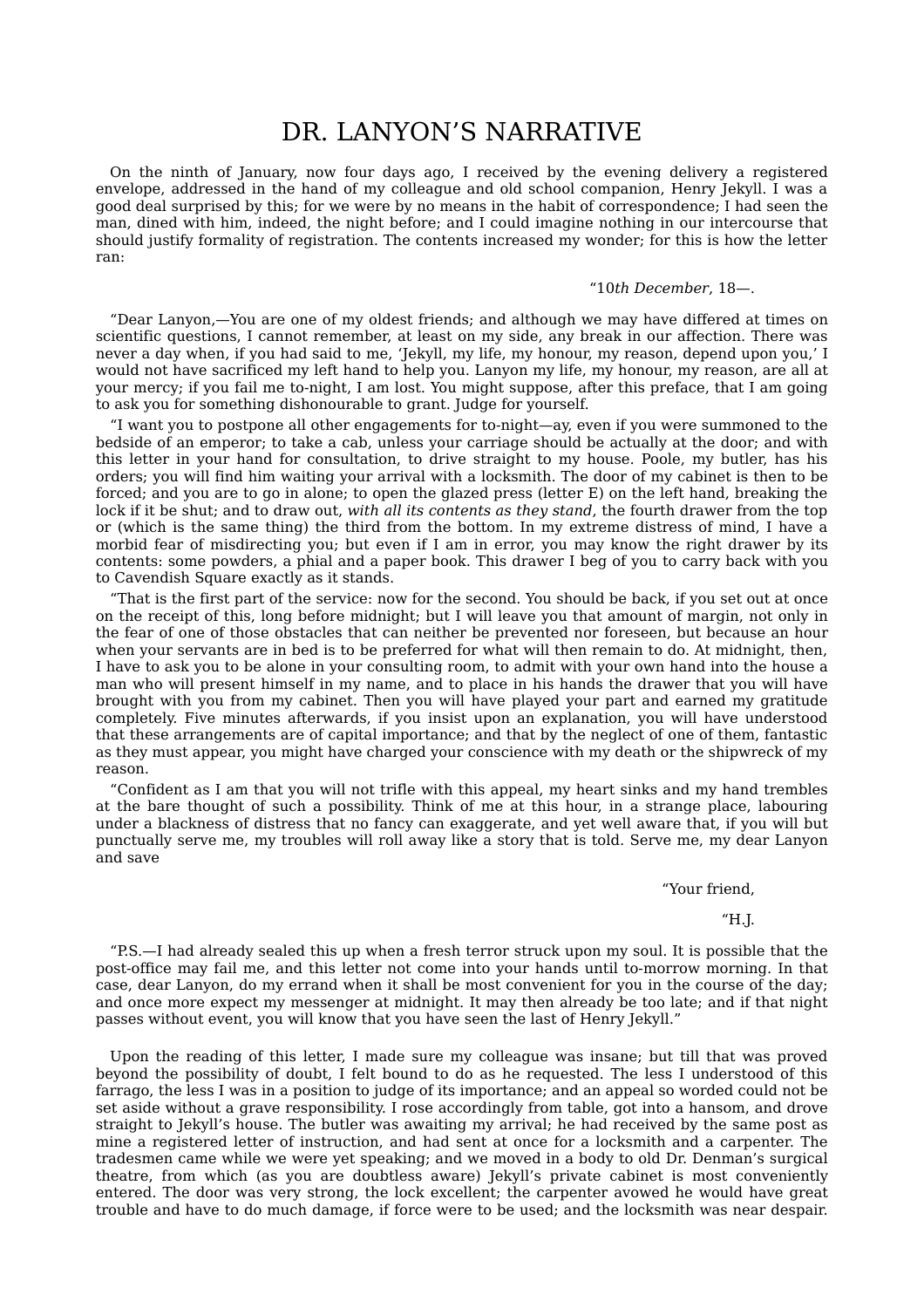But this last was a handy fellow, and after two hour's work, the door stood open. The press marked E was unlocked; and I took out the drawer, had it filled up with straw and tied in a sheet, and returned with it to Cavendish Square.

Here I proceeded to examine its contents. The powders were neatly enough made up, but not with the nicety of the dispensing chemist; so that it was plain they were of Jekyll's private manufacture; and when I opened one of the wrappers I found what seemed to me a simple crystalline salt of a white colour. The phial, to which I next turned my attention, might have been about half full of a blood-red liquor, which was highly pungent to the sense of smell and seemed to me to contain phosphorus and some volatile ether. At the other ingredients I could make no guess. The book was an ordinary version book and contained little but a series of dates. These covered a period of many years, but I observed that the entries ceased nearly a year ago and quite abruptly. Here and there a brief remark was appended to a date, usually no more than a single word: "double" occurring perhaps six times in a total of several hundred entries; and once very early in the list and followed by several marks of exclamation, "total failure!!!" All this, though it whetted my curiosity, told me little that was definite. Here were a phial of some salt, and the record of a series of experiments that had led (like too many of Jekyll's investigations) to no end of practical usefulness. How could the presence of these articles in my house affect either the honour, the sanity, or the life of my flighty colleague? If his messenger could go to one place, why could he not go to another? And even granting some impediment, why was this gentleman to be received by me in secret? The more I reflected the more convinced I grew that I was dealing with a case of cerebral disease; and though I dismissed my servants to bed, I loaded an old revolver, that I might be found in some posture of selfdefence.

Twelve o'clock had scarce rung out over London, ere the knocker sounded very gently on the door. I went myself at the summons, and found a small man crouching against the pillars of the portico.

"Are you come from Dr. Jekyll?" I asked.

He told me "yes" by a constrained gesture; and when I had bidden him enter, he did not obey me without a searching backward glance into the darkness of the square. There was a policeman not far off, advancing with his bull's eye open; and at the sight, I thought my visitor started and made greater haste.

These particulars struck me, I confess, disagreeably; and as I followed him into the bright light of the consulting room, I kept my hand ready on my weapon. Here, at last, I had a chance of clearly seeing him. I had never set eyes on him before, so much was certain. He was small, as I have said; I was struck besides with the shocking expression of his face, with his remarkable combination of great muscular activity and great apparent debility of constitution, and—last but not least—with the odd, subjective disturbance caused by his neighbourhood. This bore some resemblance to incipient rigour, and was accompanied by a marked sinking of the pulse. At the time, I set it down to some idiosyncratic, personal distaste, and merely wondered at the acuteness of the symptoms; but I have since had reason to believe the cause to lie much deeper in the nature of man, and to turn on some nobler hinge than the principle of hatred.

This person (who had thus, from the first moment of his entrance, struck in me what I can only describe as a disgustful curiosity) was dressed in a fashion that would have made an ordinary person laughable; his clothes, that is to say, although they were of rich and sober fabric, were enormously too large for him in every measurement—the trousers hanging on his legs and rolled up to keep them from the ground, the waist of the coat below his haunches, and the collar sprawling wide upon his shoulders. Strange to relate, this ludicrous accoutrement was far from moving me to laughter. Rather, as there was something abnormal and misbegotten in the very essence of the creature that now faced me—something seizing, surprising and revolting—this fresh disparity seemed but to fit in with and to reinforce it; so that to my interest in the man's nature and character, there was added a curiosity as to his origin, his life, his fortune and status in the world.

These observations, though they have taken so great a space to be set down in, were yet the work of a few seconds. My visitor was, indeed, on fire with sombre excitement.

"Have you got it?" he cried. "Have you got it?" And so lively was his impatience that he even laid his hand upon my arm and sought to shake me.

I put him back, conscious at his touch of a certain icy pang along my blood. "Come, sir," said I. "You forget that I have not yet the pleasure of your acquaintance. Be seated, if you please." And I showed him an example, and sat down myself in my customary seat and with as fair an imitation of my ordinary manner to a patient, as the lateness of the hour, the nature of my preoccupations, and the horror I had of my visitor, would suffer me to muster.

"I beg your pardon, Dr. Lanyon," he replied civilly enough. "What you say is very well founded; and my impatience has shown its heels to my politeness. I come here at the instance of your colleague, Dr. Henry Jekyll, on a piece of business of some moment; and I understood..." He paused and put his hand to his throat, and I could see, in spite of his collected manner, that he was wrestling against the approaches of the hysteria—"I understood, a drawer..."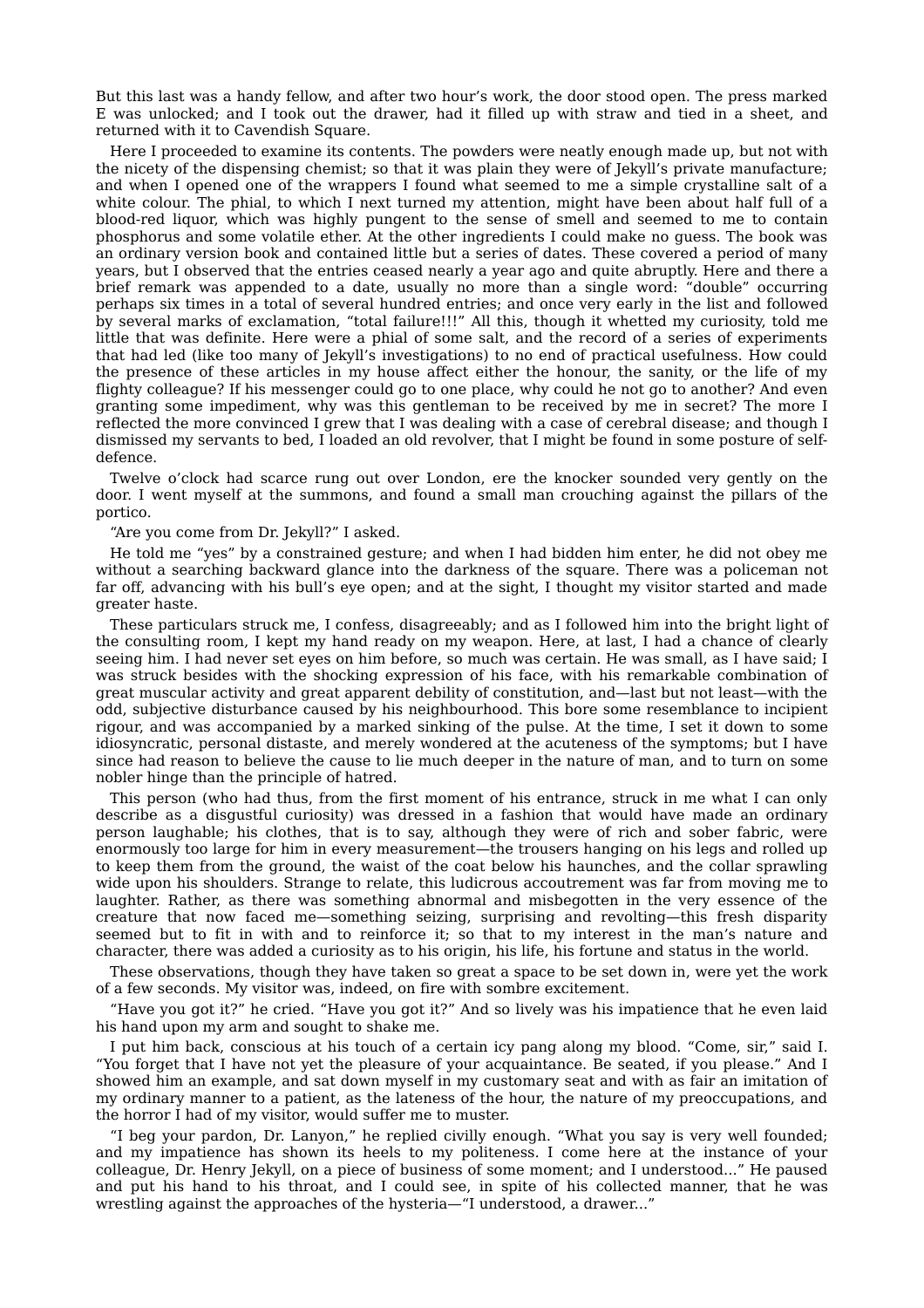But here I took pity on my visitor's suspense, and some perhaps on my own growing curiosity.

"There it is, sir," said I, pointing to the drawer, where it lay on the floor behind a table and still covered with the sheet.

He sprang to it, and then paused, and laid his hand upon his heart; I could hear his teeth grate with the convulsive action of his jaws; and his face was so ghastly to see that I grew alarmed both for his life and reason.

"Compose yourself," said I.

He turned a dreadful smile to me, and as if with the decision of despair, plucked away the sheet. At sight of the contents, he uttered one loud sob of such immense relief that I sat petrified. And the next moment, in a voice that was already fairly well under control, "Have you a graduated glass?" he asked.

I rose from my place with something of an effort and gave him what he asked.

He thanked me with a smiling nod, measured out a few minims of the red tincture and added one of the powders. The mixture, which was at first of a reddish hue, began, in proportion as the crystals melted, to brighten in colour, to effervesce audibly, and to throw off small fumes of vapour. Suddenly and at the same moment, the ebullition ceased and the compound changed to a dark purple, which faded again more slowly to a watery green. My visitor, who had watched these metamorphoses with a keen eye, smiled, set down the glass upon the table, and then turned and looked upon me with an air of scrutiny.

"And now," said he, "to settle what remains. Will you be wise? will you be guided? will you suffer me to take this glass in my hand and to go forth from your house without further parley? or has the greed of curiosity too much command of you? Think before you answer, for it shall be done as you decide. As you decide, you shall be left as you were before, and neither richer nor wiser, unless the sense of service rendered to a man in mortal distress may be counted as a kind of riches of the soul. Or, if you shall so prefer to choose, a new province of knowledge and new avenues to fame and power shall be laid open to you, here, in this room, upon the instant; and your sight shall be blasted by a prodigy to stagger the unbelief of Satan."

"Sir," said I, affecting a coolness that I was far from truly possessing, "you speak enigmas, and you will perhaps not wonder that I hear you with no very strong impression of belief. But I have gone too far in the way of inexplicable services to pause before I see the end."

"It is well," replied my visitor. "Lanyon, you remember your vows: what follows is under the seal of our profession. And now, you who have so long been bound to the most narrow and material views, you who have denied the virtue of transcendental medicine, you who have derided your superiors—behold!"

He put the glass to his lips and drank at one gulp. A cry followed; he reeled, staggered, clutched at the table and held on, staring with injected eyes, gasping with open mouth; and as I looked there came, I thought, a change—he seemed to swell—his face became suddenly black and the features seemed to melt and alter—and the next moment, I had sprung to my feet and leaped back against the wall, my arms raised to shield me from that prodigy, my mind submerged in terror.

"O God!" I screamed, and "O God!" again and again; for there before my eyes—pale and shaken, and half fainting, and groping before him with his hands, like a man restored from death—there stood Henry Jekyll!

What he told me in the next hour, I cannot bring my mind to set on paper. I saw what I saw, I heard what I heard, and my soul sickened at it; and yet now when that sight has faded from my eyes, I ask myself if I believe it, and I cannot answer. My life is shaken to its roots; sleep has left me; the deadliest terror sits by me at all hours of the day and night; and I feel that my days are numbered, and that I must die; and yet I shall die incredulous. As for the moral turpitude that man unveiled to me, even with tears of penitence, I cannot, even in memory, dwell on it without a start of horror. I will say but one thing, Utterson, and that (if you can bring your mind to credit it) will be more than enough. The creature who crept into my house that night was, on Jekyll's own confession, known by the name of Hyde and hunted for in every corner of the land as the murderer of Carew.

HASTIE LANYON.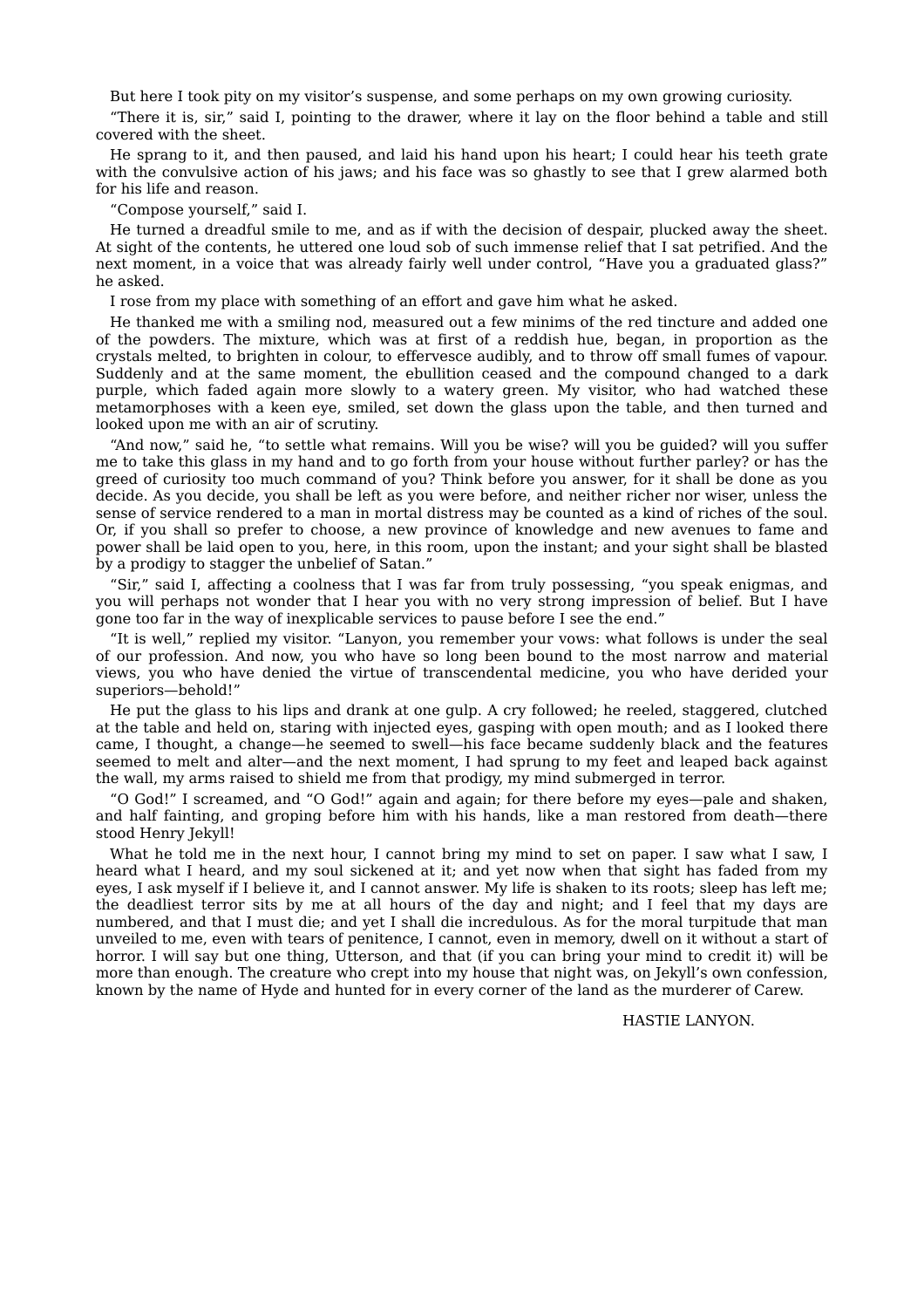## HENRY JEKYLL'S FULL STATEMENT OF THE CASE

I was born in the year 18— to a large fortune, endowed besides with excellent parts, inclined by nature to industry, fond of the respect of the wise and good among my fellowmen, and thus, as might have been supposed, with every guarantee of an honourable and distinguished future. And indeed the worst of my faults was a certain impatient gaiety of disposition, such as has made the happiness of many, but such as I found it hard to reconcile with my imperious desire to carry my head high, and wear a more than commonly grave countenance before the public. Hence it came about that I concealed my pleasures; and that when I reached years of reflection, and began to look round me and take stock of my progress and position in the world, I stood already committed to a profound duplicity of life. Many a man would have even blazoned such irregularities as I was guilty of; but from the high views that I had set before me, I regarded and hid them with an almost morbid sense of shame. It was thus rather the exacting nature of my aspirations than any particular degradation in my faults, that made me what I was, and, with even a deeper trench than in the majority of men, severed in me those provinces of good and ill which divide and compound man's dual nature. In this case, I was driven to reflect deeply and inveterately on that hard law of life, which lies at the root of religion and is one of the most plentiful springs of distress. Though so profound a double-dealer, I was in no sense a hypocrite; both sides of me were in dead earnest; I was no more myself when I laid aside restraint and plunged in shame, than when I laboured, in the eye of day, at the furtherance of knowledge or the relief of sorrow and suffering. And it chanced that the direction of my scientific studies, which led wholly towards the mystic and the transcendental, reacted and shed a strong light on this consciousness of the perennial war among my members. With every day, and from both sides of my intelligence, the moral and the intellectual, I thus drew steadily nearer to that truth, by whose partial discovery I have been doomed to such a dreadful shipwreck: that man is not truly one, but truly two. I say two, because the state of my own knowledge does not pass beyond that point. Others will follow, others will outstrip me on the same lines; and I hazard the guess that man will be ultimately known for a mere polity of multifarious, incongruous and independent denizens. I, for my part, from the nature of my life, advanced infallibly in one direction and in one direction only. It was on the moral side, and in my own person, that I learned to recognise the thorough and primitive duality of man; I saw that, of the two natures that contended in the field of my consciousness, even if I could rightly be said to be either, it was only because I was radically both; and from an early date, even before the course of my scientific discoveries had begun to suggest the most naked possibility of such a miracle, I had learned to dwell with pleasure, as a beloved daydream, on the thought of the separation of these elements. If each, I told myself, could be housed in separate identities, life would be relieved of all that was unbearable; the unjust might go his way, delivered from the aspirations and remorse of his more upright twin; and the just could walk steadfastly and securely on his upward path, doing the good things in which he found his pleasure, and no longer exposed to disgrace and penitence by the hands of this extraneous evil. It was the curse of mankind that these incongruous faggots were thus bound together—that in the agonised womb of consciousness, these polar twins should be continuously struggling. How, then were they dissociated?

I was so far in my reflections when, as I have said, a side light began to shine upon the subject from the laboratory table. I began to perceive more deeply than it has ever yet been stated, the trembling immateriality, the mistlike transience, of this seemingly so solid body in which we walk attired. Certain agents I found to have the power to shake and pluck back that fleshly vestment, even as a wind might toss the curtains of a pavilion. For two good reasons, I will not enter deeply into this scientific branch of my confession. First, because I have been made to learn that the doom and burthen of our life is bound for ever on man's shoulders, and when the attempt is made to cast it off, it but returns upon us with more unfamiliar and more awful pressure. Second, because, as my narrative will make, alas! too evident, my discoveries were incomplete. Enough then, that I not only recognised my natural body from the mere aura and effulgence of certain of the powers that made up my spirit, but managed to compound a drug by which these powers should be dethroned from their supremacy, and a second form and countenance substituted, none the less natural to me because they were the expression, and bore the stamp of lower elements in my soul.

I hesitated long before I put this theory to the test of practice. I knew well that I risked death; for any drug that so potently controlled and shook the very fortress of identity, might, by the least scruple of an overdose or at the least inopportunity in the moment of exhibition, utterly blot out that immaterial tabernacle which I looked to it to change. But the temptation of a discovery so singular and profound at last overcame the suggestions of alarm. I had long since prepared my tincture; I purchased at once, from a firm of wholesale chemists, a large quantity of a particular salt which I knew, from my experiments, to be the last ingredient required; and late one accursed night, I compounded the elements, watched them boil and smoke together in the glass, and when the ebullition had subsided, with a strong glow of courage, drank off the potion.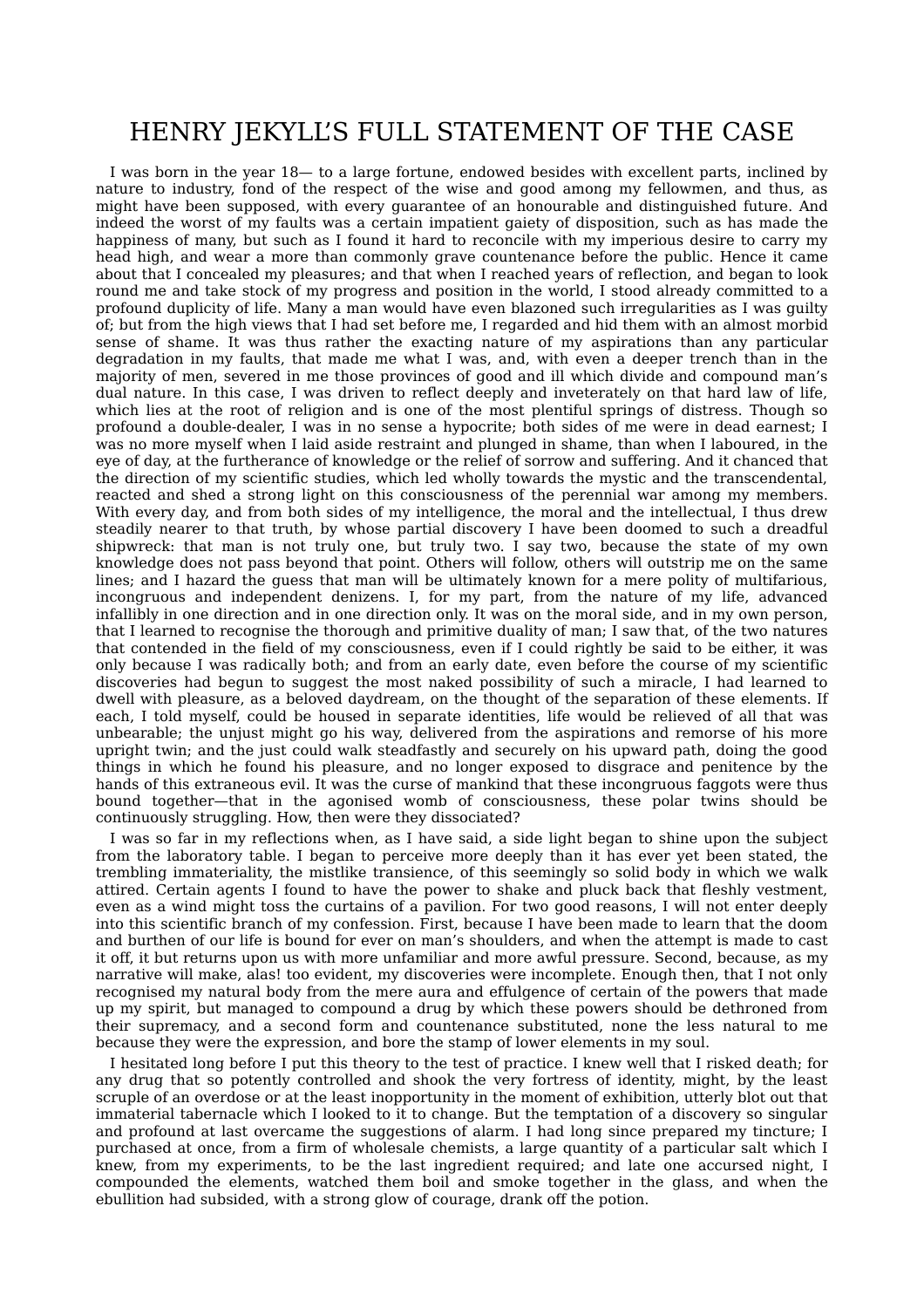The most racking pangs succeeded: a grinding in the bones, deadly nausea, and a horror of the spirit that cannot be exceeded at the hour of birth or death. Then these agonies began swiftly to subside, and I came to myself as if out of a great sickness. There was something strange in my sensations, something indescribably new and, from its very novelty, incredibly sweet. I felt younger, lighter, happier in body; within I was conscious of a heady recklessness, a current of disordered sensual images running like a millrace in my fancy, a solution of the bonds of obligation, an unknown but not an innocent freedom of the soul. I knew myself, at the first breath of this new life, to be more wicked, tenfold more wicked, sold a slave to my original evil; and the thought, in that moment, braced and delighted me like wine. I stretched out my hands, exulting in the freshness of these sensations; and in the act, I was suddenly aware that I had lost in stature.

There was no mirror, at that date, in my room; that which stands beside me as I write, was brought there later on and for the very purpose of these transformations. The night however, was far gone into the morning—the morning, black as it was, was nearly ripe for the conception of the day—the inmates of my house were locked in the most rigorous hours of slumber; and I determined, flushed as I was with hope and triumph, to venture in my new shape as far as to my bedroom. I crossed the yard, wherein the constellations looked down upon me, I could have thought, with wonder, the first creature of that sort that their unsleeping vigilance had yet disclosed to them; I stole through the corridors, a stranger in my own house; and coming to my room, I saw for the first time the appearance of Edward Hyde.

I must here speak by theory alone, saying not that which I know, but that which I suppose to be most probable. The evil side of my nature, to which I had now transferred the stamping efficacy, was less robust and less developed than the good which I had just deposed. Again, in the course of my life, which had been, after all, nine tenths a life of effort, virtue and control, it had been much less exercised and much less exhausted. And hence, as I think, it came about that Edward Hyde was so much smaller, slighter and younger than Henry Jekyll. Even as good shone upon the countenance of the one, evil was written broadly and plainly on the face of the other. Evil besides (which I must still believe to be the lethal side of man) had left on that body an imprint of deformity and decay. And yet when I looked upon that ugly idol in the glass, I was conscious of no repugnance, rather of a leap of welcome. This, too, was myself. It seemed natural and human. In my eyes it bore a livelier image of the spirit, it seemed more express and single, than the imperfect and divided countenance I had been hitherto accustomed to call mine. And in so far I was doubtless right. I have observed that when I wore the semblance of Edward Hyde, none could come near to me at first without a visible misgiving of the flesh. This, as I take it, was because all human beings, as we meet them, are commingled out of good and evil: and Edward Hyde, alone in the ranks of mankind, was pure evil.

I lingered but a moment at the mirror: the second and conclusive experiment had yet to be attempted; it yet remained to be seen if I had lost my identity beyond redemption and must flee before daylight from a house that was no longer mine; and hurrying back to my cabinet, I once more prepared and drank the cup, once more suffered the pangs of dissolution, and came to myself once more with the character, the stature and the face of Henry Jekyll.

That night I had come to the fatal cross-roads. Had I approached my discovery in a more noble spirit, had I risked the experiment while under the empire of generous or pious aspirations, all must have been otherwise, and from these agonies of death and birth, I had come forth an angel instead of a fiend. The drug had no discriminating action; it was neither diabolical nor divine; it but shook the doors of the prisonhouse of my disposition; and like the captives of Philippi, that which stood within ran forth. At that time my virtue slumbered; my evil, kept awake by ambition, was alert and swift to seize the occasion; and the thing that was projected was Edward Hyde. Hence, although I had now two characters as well as two appearances, one was wholly evil, and the other was still the old Henry Jekyll, that incongruous compound of whose reformation and improvement I had already learned to despair. The movement was thus wholly toward the worse.

Even at that time, I had not conquered my aversions to the dryness of a life of study. I would still be merrily disposed at times; and as my pleasures were (to say the least) undignified, and I was not only well known and highly considered, but growing towards the elderly man, this incoherency of my life was daily growing more unwelcome. It was on this side that my new power tempted me until I fell in slavery. I had but to drink the cup, to doff at once the body of the noted professor, and to assume, like a thick cloak, that of Edward Hyde. I smiled at the notion; it seemed to me at the time to be humourous; and I made my preparations with the most studious care. I took and furnished that house in Soho, to which Hyde was tracked by the police; and engaged as a housekeeper a creature whom I knew well to be silent and unscrupulous. On the other side, I announced to my servants that a Mr. Hyde (whom I described) was to have full liberty and power about my house in the square; and to parry mishaps, I even called and made myself a familiar object, in my second character. I next drew up that will to which you so much objected; so that if anything befell me in the person of Dr. Jekyll, I could enter on that of Edward Hyde without pecuniary loss. And thus fortified, as I supposed, on every side, I began to profit by the strange immunities of my position.

Men have before hired bravos to transact their crimes, while their own person and reputation sat under shelter. I was the first that ever did so for his pleasures. I was the first that could plod in the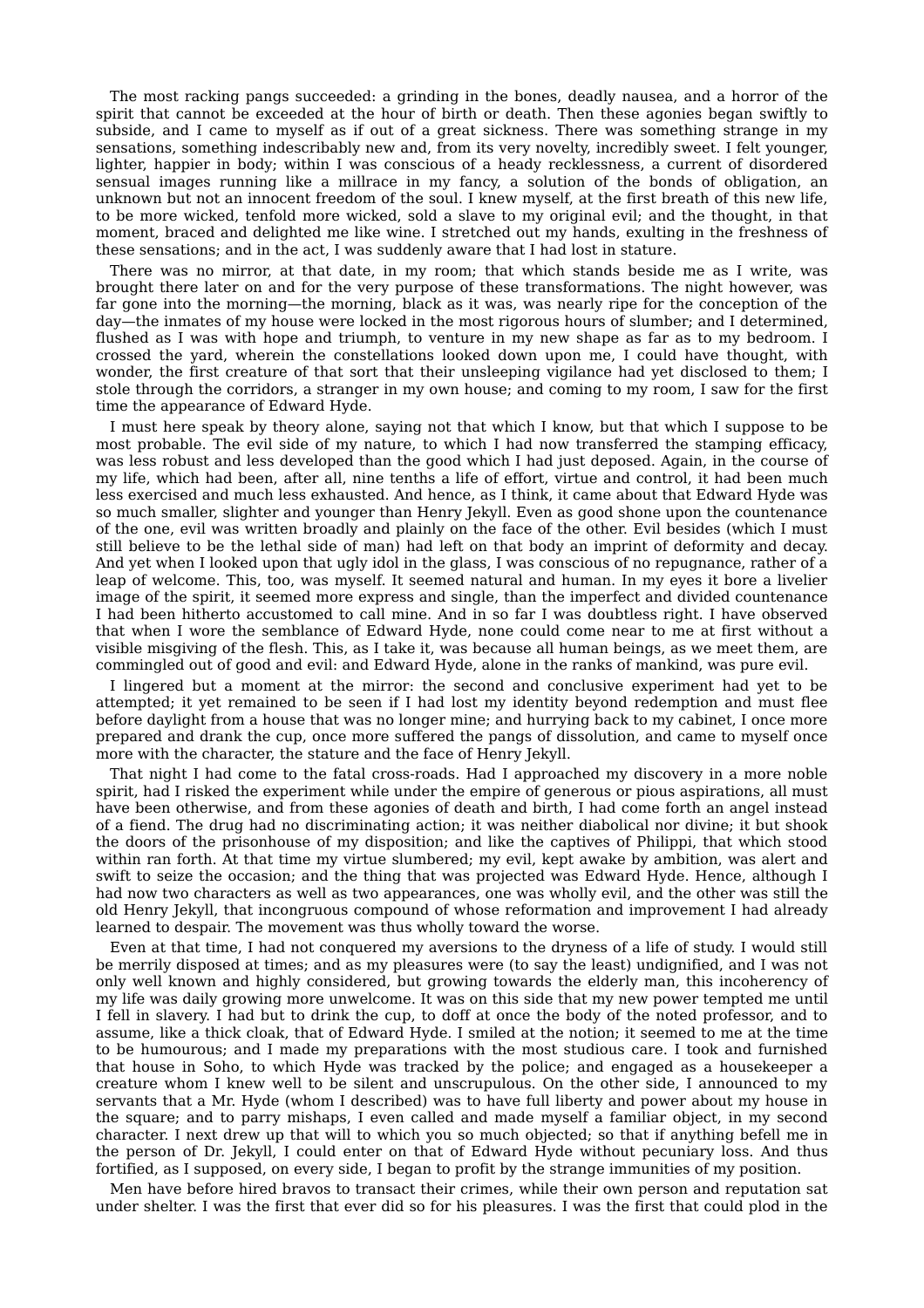public eye with a load of genial respectability, and in a moment, like a schoolboy, strip off these lendings and spring headlong into the sea of liberty. But for me, in my impenetrable mantle, the safety was complete. Think of it—I did not even exist! Let me but escape into my laboratory door, give me but a second or two to mix and swallow the draught that I had always standing ready; and whatever he had done, Edward Hyde would pass away like the stain of breath upon a mirror; and there in his stead, quietly at home, trimming the midnight lamp in his study, a man who could afford to laugh at suspicion, would be Henry Jekyll.

The pleasures which I made haste to seek in my disguise were, as I have said, undignified; I would scarce use a harder term. But in the hands of Edward Hyde, they soon began to turn toward the monstrous. When I would come back from these excursions, I was often plunged into a kind of wonder at my vicarious depravity. This familiar that I called out of my own soul, and sent forth alone to do his good pleasure, was a being inherently malign and villainous; his every act and thought centered on self; drinking pleasure with bestial avidity from any degree of torture to another; relentless like a man of stone. Henry Jekyll stood at times aghast before the acts of Edward Hyde; but the situation was apart from ordinary laws, and insidiously relaxed the grasp of conscience. It was Hyde, after all, and Hyde alone, that was guilty. Jekyll was no worse; he woke again to his good qualities seemingly unimpaired; he would even make haste, where it was possible, to undo the evil done by Hyde. And thus his conscience slumbered.

Into the details of the infamy at which I thus connived (for even now I can scarce grant that I committed it) I have no design of entering; I mean but to point out the warnings and the successive steps with which my chastisement approached. I met with one accident which, as it brought on no consequence, I shall no more than mention. An act of cruelty to a child aroused against me the anger of a passer-by, whom I recognised the other day in the person of your kinsman; the doctor and the child's family joined him; there were moments when I feared for my life; and at last, in order to pacify their too just resentment, Edward Hyde had to bring them to the door, and pay them in a cheque drawn in the name of Henry Jekyll. But this danger was easily eliminated from the future, by opening an account at another bank in the name of Edward Hyde himself; and when, by sloping my own hand backward, I had supplied my double with a signature, I thought I sat beyond the reach of fate.

Some two months before the murder of Sir Danvers, I had been out for one of my adventures, had returned at a late hour, and woke the next day in bed with somewhat odd sensations. It was in vain I looked about me; in vain I saw the decent furniture and tall proportions of my room in the square; in vain that I recognised the pattern of the bed curtains and the design of the mahogany frame; something still kept insisting that I was not where I was, that I had not wakened where I seemed to be, but in the little room in Soho where I was accustomed to sleep in the body of Edward Hyde. I smiled to myself, and in my psychological way, began lazily to inquire into the elements of this illusion, occasionally, even as I did so, dropping back into a comfortable morning doze. I was still so engaged when, in one of my more wakeful moments, my eyes fell upon my hand. Now the hand of Henry Jekyll (as you have often remarked) was professional in shape and size; it was large, firm, white and comely. But the hand which I now saw, clearly enough, in the yellow light of a mid-London morning, lying half shut on the bedclothes, was lean, corded, knuckly, of a dusky pallor and thickly shaded with a swart growth of hair. It was the hand of Edward Hyde.

I must have stared upon it for near half a minute, sunk as I was in the mere stupidity of wonder, before terror woke up in my breast as sudden and startling as the crash of cymbals; and bounding from my bed I rushed to the mirror. At the sight that met my eyes, my blood was changed into something exquisitely thin and icy. Yes, I had gone to bed Henry Jekyll, I had awakened Edward Hyde. How was this to be explained? I asked myself; and then, with another bound of terror—how was it to be remedied? It was well on in the morning; the servants were up; all my drugs were in the cabinet—a long journey down two pairs of stairs, through the back passage, across the open court and through the anatomical theatre, from where I was then standing horror-struck. It might indeed be possible to cover my face; but of what use was that, when I was unable to conceal the alteration in my stature? And then with an overpowering sweetness of relief, it came back upon my mind that the servants were already used to the coming and going of my second self. I had soon dressed, as well as I was able, in clothes of my own size: had soon passed through the house, where Bradshaw stared and drew back at seeing Mr. Hyde at such an hour and in such a strange array; and ten minutes later, Dr. Jekyll had returned to his own shape and was sitting down, with a darkened brow, to make a feint of breakfasting.

Small indeed was my appetite. This inexplicable incident, this reversal of my previous experience, seemed, like the Babylonian finger on the wall, to be spelling out the letters of my judgment; and I began to reflect more seriously than ever before on the issues and possibilities of my double existence. That part of me which I had the power of projecting, had lately been much exercised and nourished; it had seemed to me of late as though the body of Edward Hyde had grown in stature, as though (when I wore that form) I were conscious of a more generous tide of blood; and I began to spy a danger that, if this were much prolonged, the balance of my nature might be permanently overthrown, the power of voluntary change be forfeited, and the character of Edward Hyde become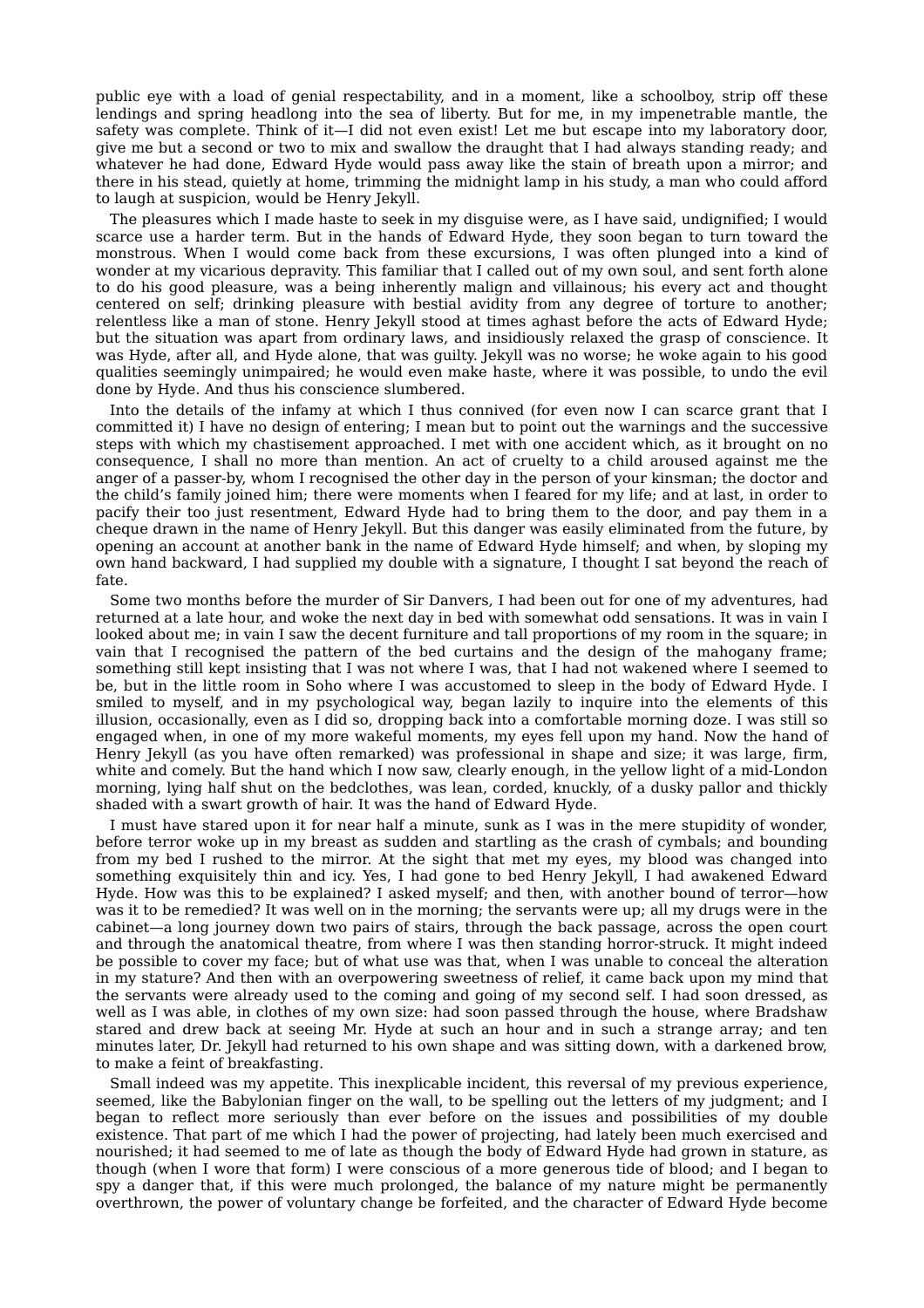irrevocably mine. The power of the drug had not been always equally displayed. Once, very early in my career, it had totally failed me; since then I had been obliged on more than one occasion to double, and once, with infinite risk of death, to treble the amount; and these rare uncertainties had cast hitherto the sole shadow on my contentment. Now, however, and in the light of that morning's accident, I was led to remark that whereas, in the beginning, the difficulty had been to throw off the body of Jekyll, it had of late gradually but decidedly transferred itself to the other side. All things therefore seemed to point to this; that I was slowly losing hold of my original and better self, and becoming slowly incorporated with my second and worse.

Between these two, I now felt I had to choose. My two natures had memory in common, but all other faculties were most unequally shared between them. Jekyll (who was composite) now with the most sensitive apprehensions, now with a greedy gusto, projected and shared in the pleasures and adventures of Hyde; but Hyde was indifferent to Jekyll, or but remembered him as the mountain bandit remembers the cavern in which he conceals himself from pursuit. Jekyll had more than a father's interest; Hyde had more than a son's indifference. To cast in my lot with Jekyll, was to die to those appetites which I had long secretly indulged and had of late begun to pamper. To cast it in with Hyde, was to die to a thousand interests and aspirations, and to become, at a blow and forever, despised and friendless. The bargain might appear unequal; but there was still another consideration in the scales; for while Jekyll would suffer smartingly in the fires of abstinence, Hyde would be not even conscious of all that he had lost. Strange as my circumstances were, the terms of this debate are as old and commonplace as man; much the same inducements and alarms cast the die for any tempted and trembling sinner; and it fell out with me, as it falls with so vast a majority of my fellows, that I chose the better part and was found wanting in the strength to keep to it.

Yes, I preferred the elderly and discontented doctor, surrounded by friends and cherishing honest hopes; and bade a resolute farewell to the liberty, the comparative youth, the light step, leaping impulses and secret pleasures, that I had enjoyed in the disguise of Hyde. I made this choice perhaps with some unconscious reservation, for I neither gave up the house in Soho, nor destroyed the clothes of Edward Hyde, which still lay ready in my cabinet. For two months, however, I was true to my determination; for two months, I led a life of such severity as I had never before attained to, and enjoyed the compensations of an approving conscience. But time began at last to obliterate the freshness of my alarm; the praises of conscience began to grow into a thing of course; I began to be tortured with throes and longings, as of Hyde struggling after freedom; and at last, in an hour of moral weakness, I once again compounded and swallowed the transforming draught.

I do not suppose that, when a drunkard reasons with himself upon his vice, he is once out of five hundred times affected by the dangers that he runs through his brutish, physical insensibility; neither had I, long as I had considered my position, made enough allowance for the complete moral insensibility and insensate readiness to evil, which were the leading characters of Edward Hyde. Yet it was by these that I was punished. My devil had been long caged, he came out roaring. I was conscious, even when I took the draught, of a more unbridled, a more furious propensity to ill. It must have been this, I suppose, that stirred in my soul that tempest of impatience with which I listened to the civilities of my unhappy victim; I declare, at least, before God, no man morally sane could have been guilty of that crime upon so pitiful a provocation; and that I struck in no more reasonable spirit than that in which a sick child may break a plaything. But I had voluntarily stripped myself of all those balancing instincts by which even the worst of us continues to walk with some degree of steadiness among temptations; and in my case, to be tempted, however slightly, was to fall.

Instantly the spirit of hell awoke in me and raged. With a transport of glee, I mauled the unresisting body, tasting delight from every blow; and it was not till weariness had begun to succeed, that I was suddenly, in the top fit of my delirium, struck through the heart by a cold thrill of terror. A mist dispersed; I saw my life to be forfeit; and fled from the scene of these excesses, at once glorying and trembling, my lust of evil gratified and stimulated, my love of life screwed to the topmost peg. I ran to the house in Soho, and (to make assurance doubly sure) destroyed my papers; thence I set out through the lamplit streets, in the same divided ecstasy of mind, gloating on my crime, light-headedly devising others in the future, and yet still hastening and still hearkening in my wake for the steps of the avenger. Hyde had a song upon his lips as he compounded the draught, and as he drank it, pledged the dead man. The pangs of transformation had not done tearing him, before Henry Jekyll, with streaming tears of gratitude and remorse, had fallen upon his knees and lifted his clasped hands to God. The veil of self-indulgence was rent from head to foot. I saw my life as a whole: I followed it up from the days of childhood, when I had walked with my father's hand, and through the self-denying toils of my professional life, to arrive again and again, with the same sense of unreality, at the damned horrors of the evening. I could have screamed aloud; I sought with tears and prayers to smother down the crowd of hideous images and sounds with which my memory swarmed against me; and still, between the petitions, the ugly face of my iniquity stared into my soul. As the acuteness of this remorse began to die away, it was succeeded by a sense of joy. The problem of my conduct was solved. Hyde was thenceforth impossible; whether I would or not, I was now confined to the better part of my existence; and O, how I rejoiced to think of it! with what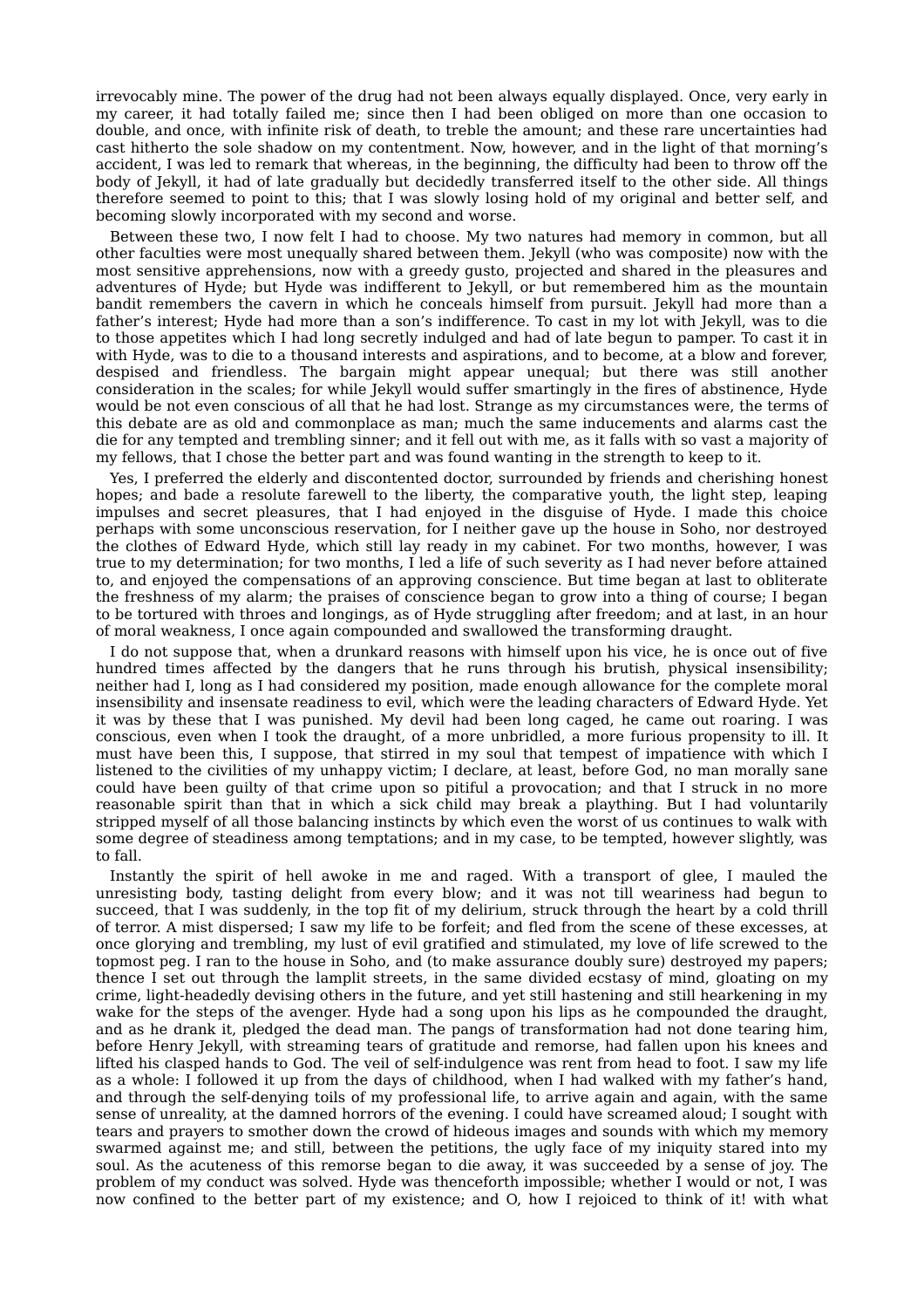willing humility I embraced anew the restrictions of natural life! with what sincere renunciation I locked the door by which I had so often gone and come, and ground the key under my heel!

The next day, came the news that the murder had not been overlooked, that the guilt of Hyde was patent to the world, and that the victim was a man high in public estimation. It was not only a crime, it had been a tragic folly. I think I was glad to know it; I think I was glad to have my better impulses thus buttressed and guarded by the terrors of the scaffold. Jekyll was now my city of refuge; let but Hyde peep out an instant, and the hands of all men would be raised to take and slay him.

I resolved in my future conduct to redeem the past; and I can say with honesty that my resolve was fruitful of some good. You know yourself how earnestly, in the last months of the last year, I laboured to relieve suffering; you know that much was done for others, and that the days passed quietly, almost happily for myself. Nor can I truly say that I wearied of this beneficent and innocent life; I think instead that I daily enjoyed it more completely; but I was still cursed with my duality of purpose; and as the first edge of my penitence wore off, the lower side of me, so long indulged, so recently chained down, began to growl for licence. Not that I dreamed of resuscitating Hyde; the bare idea of that would startle me to frenzy: no, it was in my own person that I was once more tempted to trifle with my conscience; and it was as an ordinary secret sinner that I at last fell before the assaults of temptation.

There comes an end to all things; the most capacious measure is filled at last; and this brief condescension to my evil finally destroyed the balance of my soul. And yet I was not alarmed; the fall seemed natural, like a return to the old days before I had made my discovery. It was a fine, clear, January day, wet under foot where the frost had melted, but cloudless overhead; and the Regent's Park was full of winter chirrupings and sweet with spring odours. I sat in the sun on a bench; the animal within me licking the chops of memory; the spiritual side a little drowsed, promising subsequent penitence, but not yet moved to begin. After all, I reflected, I was like my neighbours; and then I smiled, comparing myself with other men, comparing my active good-will with the lazy cruelty of their neglect. And at the very moment of that vainglorious thought, a qualm came over me, a horrid nausea and the most deadly shuddering. These passed away, and left me faint; and then as in its turn faintness subsided, I began to be aware of a change in the temper of my thoughts, a greater boldness, a contempt of danger, a solution of the bonds of obligation. I looked down; my clothes hung formlessly on my shrunken limbs; the hand that lay on my knee was corded and hairy. I was once more Edward Hyde. A moment before I had been safe of all men's respect, wealthy, beloved—the cloth laying for me in the dining-room at home; and now I was the common quarry of mankind, hunted, houseless, a known murderer, thrall to the gallows.

My reason wavered, but it did not fail me utterly. I have more than once observed that in my second character, my faculties seemed sharpened to a point and my spirits more tensely elastic; thus it came about that, where Jekyll perhaps might have succumbed, Hyde rose to the importance of the moment. My drugs were in one of the presses of my cabinet; how was I to reach them? That was the problem that (crushing my temples in my hands) I set myself to solve. The laboratory door I had closed. If I sought to enter by the house, my own servants would consign me to the gallows. I saw I must employ another hand, and thought of Lanyon. How was he to be reached? how persuaded? Supposing that I escaped capture in the streets, how was I to make my way into his presence? and how should I, an unknown and displeasing visitor, prevail on the famous physician to rifle the study of his colleague, Dr. Jekyll? Then I remembered that of my original character, one part remained to me: I could write my own hand; and once I had conceived that kindling spark, the way that I must follow became lighted up from end to end.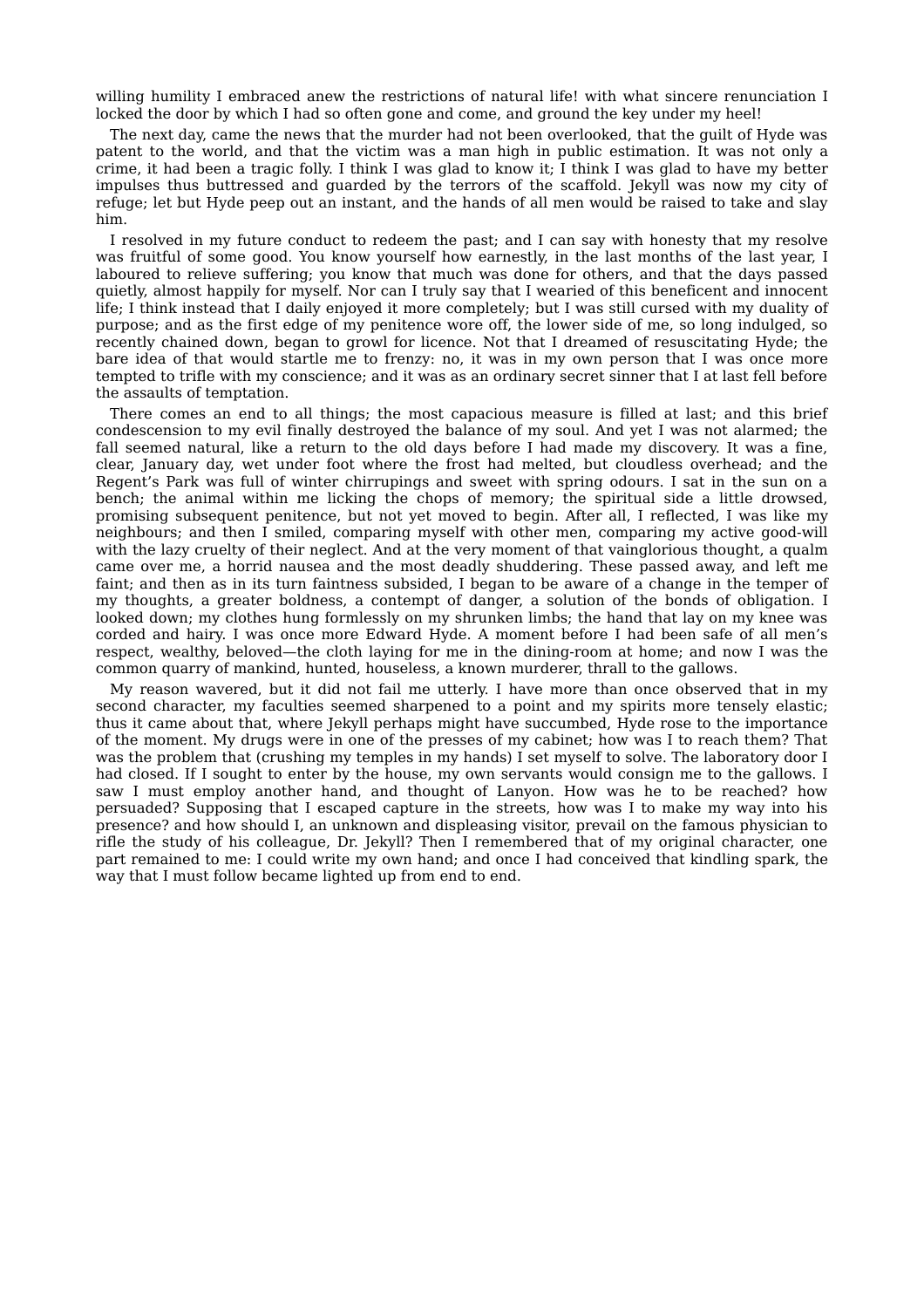Thereupon, I arranged my clothes as best I could, and summoning a passing hansom, drove to an hotel in Portland Street, the name of which I chanced to remember. At my appearance (which was indeed comical enough, however tragic a fate these garments covered) the driver could not conceal his mirth. I gnashed my teeth upon him with a gust of devilish fury; and the smile withered from his face—happily for him—yet more happily for myself, for in another instant I had certainly dragged him from his perch. At the inn, as I entered, I looked about me with so black a countenance as made the attendants tremble; not a look did they exchange in my presence; but obsequiously took my orders, led me to a private room, and brought me wherewithal to write. Hyde in danger of his life was a creature new to me; shaken with inordinate anger, strung to the pitch of murder, lusting to inflict pain. Yet the creature was astute; mastered his fury with a great effort of the will; composed his two important letters, one to Lanyon and one to Poole; and that he might receive actual evidence of their being posted, sent them out with directions that they should be registered. Thenceforward, he sat all day over the fire in the private room, gnawing his nails; there he dined, sitting alone with his fears, the waiter visibly quailing before his eye; and thence, when the night was fully come, he set forth in the corner of a closed cab, and was driven to and fro about the streets of the city. He, I say—I cannot say, I. That child of Hell had nothing human; nothing lived in him but fear and hatred. And when at last, thinking the driver had begun to grow suspicious, he discharged the cab and ventured on foot, attired in his misfitting clothes, an object marked out for observation, into the midst of the nocturnal passengers, these two base passions raged within him like a tempest. He walked fast, hunted by his fears, chattering to himself, skulking through the less frequented thoroughfares, counting the minutes that still divided him from midnight. Once a woman spoke to him, offering, I think, a box of lights. He smote her in the face, and she fled.

When I came to myself at Lanyon's, the horror of my old friend perhaps affected me somewhat: I do not know; it was at least but a drop in the sea to the abhorrence with which I looked back upon these hours. A change had come over me. It was no longer the fear of the gallows, it was the horror of being Hyde that racked me. I received Lanyon's condemnation partly in a dream; it was partly in a dream that I came home to my own house and got into bed. I slept after the prostration of the day, with a stringent and profound slumber which not even the nightmares that wrung me could avail to break. I awoke in the morning shaken, weakened, but refreshed. I still hated and feared the thought of the brute that slept within me, and I had not of course forgotten the appalling dangers of the day before; but I was once more at home, in my own house and close to my drugs; and gratitude for my escape shone so strong in my soul that it almost rivalled the brightness of hope.

I was stepping leisurely across the court after breakfast, drinking the chill of the air with pleasure, when I was seized again with those indescribable sensations that heralded the change; and I had but the time to gain the shelter of my cabinet, before I was once again raging and freezing with the passions of Hyde. It took on this occasion a double dose to recall me to myself; and alas! six hours after, as I sat looking sadly in the fire, the pangs returned, and the drug had to be readministered. In short, from that day forth it seemed only by a great effort as of gymnastics, and only under the immediate stimulation of the drug, that I was able to wear the countenance of Jekyll. At all hours of the day and night, I would be taken with the premonitory shudder; above all, if I slept, or even dozed for a moment in my chair, it was always as Hyde that I awakened. Under the strain of this continually impending doom and by the sleeplessness to which I now condemned myself, ay, even beyond what I had thought possible to man, I became, in my own person, a creature eaten up and emptied by fever, languidly weak both in body and mind, and solely occupied by one thought: the horror of my other self. But when I slept, or when the virtue of the medicine wore off, I would leap almost without transition (for the pangs of transformation grew daily less marked) into the possession of a fancy brimming with images of terror, a soul boiling with causeless hatreds, and a body that seemed not strong enough to contain the raging energies of life. The powers of Hyde seemed to have grown with the sickliness of Jekyll. And certainly the hate that now divided them was equal on each side. With Jekyll, it was a thing of vital instinct. He had now seen the full deformity of that creature that shared with him some of the phenomena of consciousness, and was co-heir with him to death: and beyond these links of community, which in themselves made the most poignant part of his distress, he thought of Hyde, for all his energy of life, as of something not only hellish but inorganic. This was the shocking thing; that the slime of the pit seemed to utter cries and voices; that the amorphous dust gesticulated and sinned; that what was dead, and had no shape, should usurp the offices of life. And this again, that that insurgent horror was knit to him closer than a wife, closer than an eye; lay caged in his flesh, where he heard it mutter and felt it struggle to be born; and at every hour of weakness, and in the confidence of slumber, prevailed against him, and deposed him out of life. The hatred of Hyde for Jekyll was of a different order. His terror of the gallows drove him continually to commit temporary suicide, and return to his subordinate station of a part instead of a person; but he loathed the necessity, he loathed the despondency into which Jekyll was now fallen, and he resented the dislike with which he was himself regarded. Hence the ape-like tricks that he would play me, scrawling in my own hand blasphemies on the pages of my books, burning the letters and destroying the portrait of my father; and indeed, had it not been for his fear of death, he would long ago have ruined himself in order to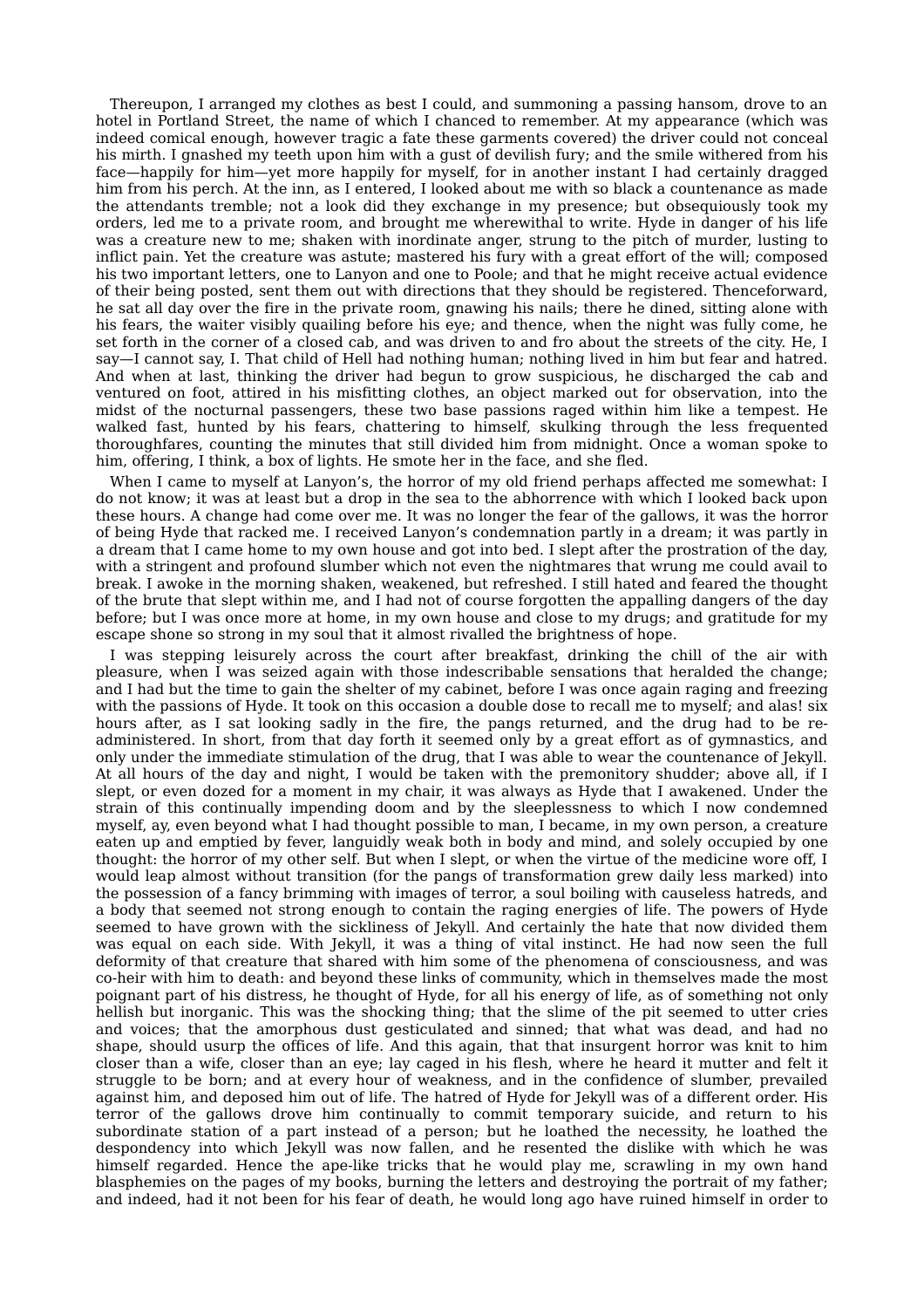involve me in the ruin. But his love of life is wonderful; I go further: I, who sicken and freeze at the mere thought of him, when I recall the abjection and passion of this attachment, and when I know how he fears my power to cut him off by suicide, I find it in my heart to pity him.

It is useless, and the time awfully fails me, to prolong this description; no one has ever suffered such torments, let that suffice; and yet even to these, habit brought—no, not alleviation—but a certain callousness of soul, a certain acquiescence of despair; and my punishment might have gone on for years, but for the last calamity which has now fallen, and which has finally severed me from my own face and nature. My provision of the salt, which had never been renewed since the date of the first experiment, began to run low. I sent out for a fresh supply and mixed the draught; the ebullition followed, and the first change of colour, not the second; I drank it and it was without efficiency. You will learn from Poole how I have had London ransacked; it was in vain; and I am now persuaded that my first supply was impure, and that it was that unknown impurity which lent efficacy to the draught.

About a week has passed, and I am now finishing this statement under the influence of the last of the old powders. This, then, is the last time, short of a miracle, that Henry Jekyll can think his own thoughts or see his own face (now how sadly altered!) in the glass. Nor must I delay too long to bring my writing to an end; for if my narrative has hitherto escaped destruction, it has been by a combination of great prudence and great good luck. Should the throes of change take me in the act of writing it, Hyde will tear it in pieces; but if some time shall have elapsed after I have laid it by, his wonderful selfishness and circumscription to the moment will probably save it once again from the action of his ape-like spite. And indeed the doom that is closing on us both has already changed and crushed him. Half an hour from now, when I shall again and forever reindue that hated personality, I know how I shall sit shuddering and weeping in my chair, or continue, with the most strained and fearstruck ecstasy of listening, to pace up and down this room (my last earthly refuge) and give ear to every sound of menace. Will Hyde die upon the scaffold? or will he find courage to release himself at the last moment? God knows; I am careless; this is my true hour of death, and what is to follow concerns another than myself. Here then, as I lay down the pen and proceed to seal up my confession, I bring the life of that unhappy Henry Jekyll to an end.

\*\*\* END OF THIS PROJECT GUTENBERG EBOOK THE STRANGE CASE OF DR. JEKYLL AND MR. HYDE \*\*\*

\*\*\*\*\* This file should be named 43-h.htm or 43-h.zip \*\*\*\*\* This and all associated files of various formats will be found in: http://www.gutenberg.org/4/43/

Produced by David Widger

Updated editions will replace the previous one--the old editions will be renamed.

Creating the works from public domain print editions means that no one owns a United States copyright in these works, so the Foundation (and you!) can copy and distribute it in the United States without permission and without paying copyright royalties. Special rules, set forth in the General Terms of Use part of this license, apply to copying and distributing Project Gutenberg-tm electronic works to protect the PROJECT GUTENBERG-tm concept and trademark. Project Gutenberg is a registered trademark, and may not be used if you charge for the eBooks, unless you receive specific permission. If you do not charge anything for copies of this eBook, complying with the rules is very easy. You may use this eBook for nearly any purpose such as creation of derivative works, reports, performances and research. They may be modified and printed and given away--you may do practically ANYTHING with public domain eBooks. Redistribution is subject to the trademark license, especially commercial redistribution.

\*\*\* START: FULL LICENSE \*\*\*

THE FULL PROJECT GUTENBERG LICENSE PLEASE READ THIS BEFORE YOU DISTRIBUTE OR USE THIS WORK

To protect the Project Gutenberg-tm mission of promoting the free distribution of electronic works, by using or distributing this work (or any other work associated in any way with the phrase "Project Gutenberg"), you agree to comply with all the terms of the Full Project Gutenberg-tm License (available with this file or online at http://gutenberg.org/license).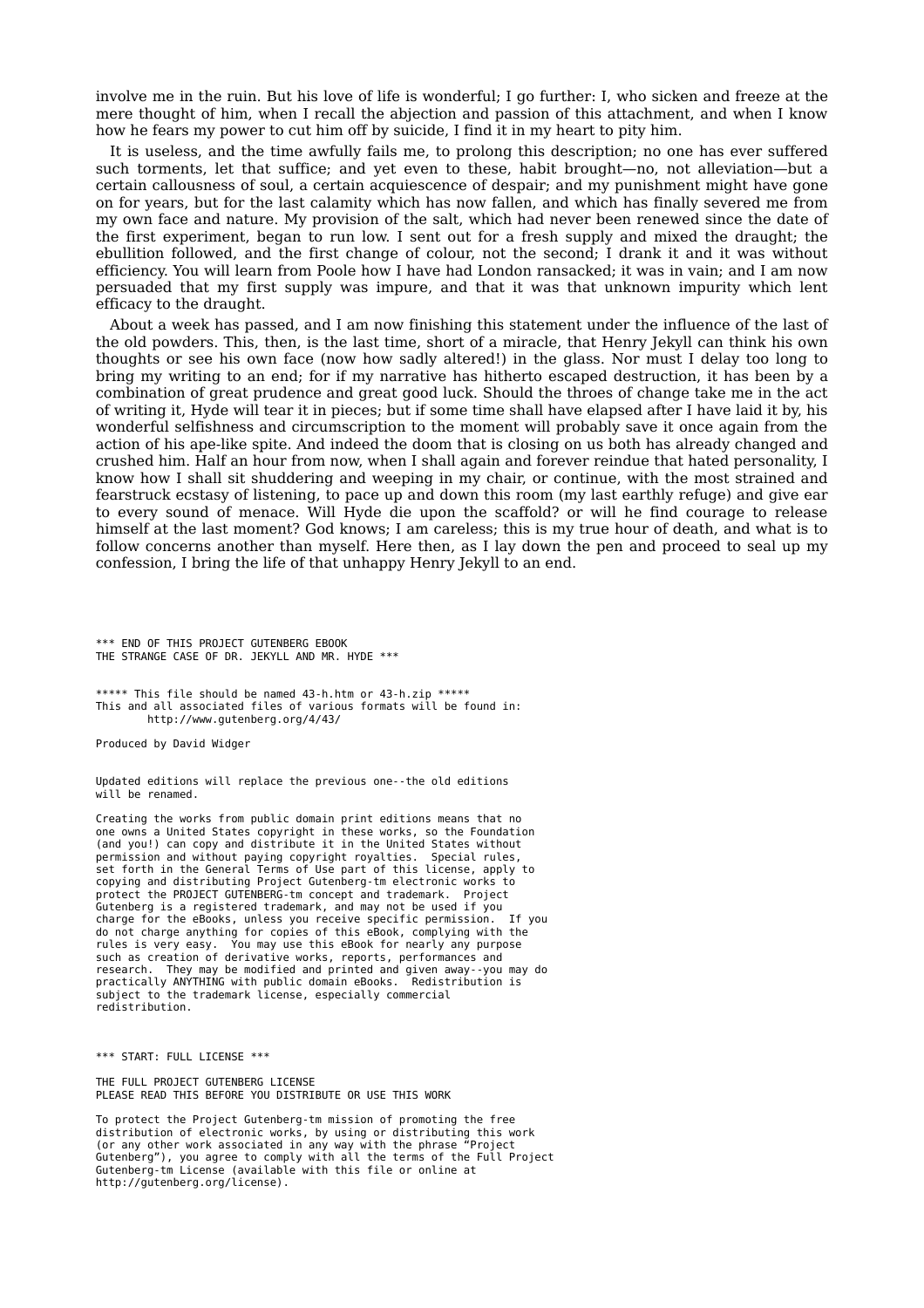Section 1. General Terms of Use and Redistributing Project Gutenberg-tm electronic works

1.A. By reading or using any part of this Project Gutenberg-tm electronic work, you indicate that you have read, understand, agree to and accept all the terms of this license and intellectual property (trademark/copyright) agreement. If you do not agree to abide by all the terms of this agreement, you must cease using and return or destroy all copies of Project Gutenberg-tm electronic works in your possession. If you paid a fee for obtaining a copy of or access to a Project Gutenberg-tm electronic work and you do not agree to be bound by the terms of this agreement, you may obtain a refund from the person or entity to whom you paid the fee as set forth in paragraph 1.E.8.

1.B. "Project Gutenberg" is a registered trademark. It may only be used on or associated in any way with an electronic work by people who agree to be bound by the terms of this agreement. There are a few things that you can do with most Project Gutenberg-tm electronic works even without complying with the full terms of this agreement. See paragraph 1.C below. There are a lot of things you can do with Project Gutenberg-tm electronic works if you follow the terms of this agreement and help preserve free future access to Project Gutenberg-tm electronic works. See paragraph 1.E below.

1.C. The Project Gutenberg Literary Archive Foundation ("the Foundation" or PGLAF), owns a compilation copyright in the collection of Project Gutenberg-tm electronic works. Nearly all the individual works in the collection are in the public domain in the United States. If an individual work is in the public domain in the United States and you are located in the United States, we do not claim a right to prevent you from copying, distributing, performing, displaying or creating derivative works based on the work as long as all references to Project Gutenberg are removed. Of course, we hope that you will support the Project Gutenberg-tm mission of promoting free access to electronic works by freely sharing Project Gutenberg-tm works in compliance with the terms of this agreement for keeping the Project Gutenberg-tm name associated with the work. You can easily comply with the terms of this agreement by keeping this work in the same format with its attached full Project Gutenberg-tm License when you share it without charge with others.

1.D. The copyright laws of the place where you are located also govern what you can do with this work. Copyright laws in most countries are in a constant state of change. If you are outside the United States, check the laws of your country in addition to the terms of this agreement before downloading, copying, displaying, performing, distributing or creating derivative works based on this work or any other Project Gutenberg-tm work. The Foundation makes no representations concerning the copyright status of any work in any country outside the United States.

1.E. Unless you have removed all references to Project Gutenberg:

1.E.1. The following sentence, with active links to, or other immediate access to, the full Project Gutenberg-tm License must appear prominently whenever any copy of a Project Gutenberg-tm work (any work on which the phrase "Project Gutenberg" appears, or with which the phrase "Project Gutenberg" is associated) is accessed, displayed, performed, viewed, copied or distributed:

This eBook is for the use of anyone anywhere at no cost and with almost no restrictions whatsoever. You may copy it, give it away or re-use it under the terms of the Project Gutenberg License included with this eBook or online at www.gutenberg.org

1.E.2. If an individual Project Gutenberg-tm electronic work is derived from the public domain (does not contain a notice indicating that it is posted with permission of the copyright holder), the work can be copied and distributed to anyone in the United States without paying any fees or charges. If you are redistributing or providing access to a work with the phrase "Project Gutenberg" associated with or appearing on the work, you must comply either with the requirements of paragraphs 1.E.1 through 1.E.7 or obtain permission for the use of the work and the Project Gutenberg-tm trademark as set forth in paragraphs 1.E.8 or 1.E.9.

1.E.3. If an individual Project Gutenberg-tm electronic work is posted with the permission of the copyright holder, your use and distribution must comply with both paragraphs 1.E.1 through 1.E.7 and any additional terms imposed by the copyright holder. Additional terms will be linked to the Project Gutenberg-tm License for all works posted with the permission of the copyright holder found at the beginning of this work.

1.E.4. Do not unlink or detach or remove the full Project Gutenberg-tm License terms from this work, or any files containing a part of this work or any other work associated with Project Gutenberg-tm.

1.E.5. Do not copy, display, perform, distribute or redistribute this electronic work, or any part of this electronic work, without prominently displaying the sentence set forth in paragraph 1.E.1 with active links or immediate access to the full terms of the Project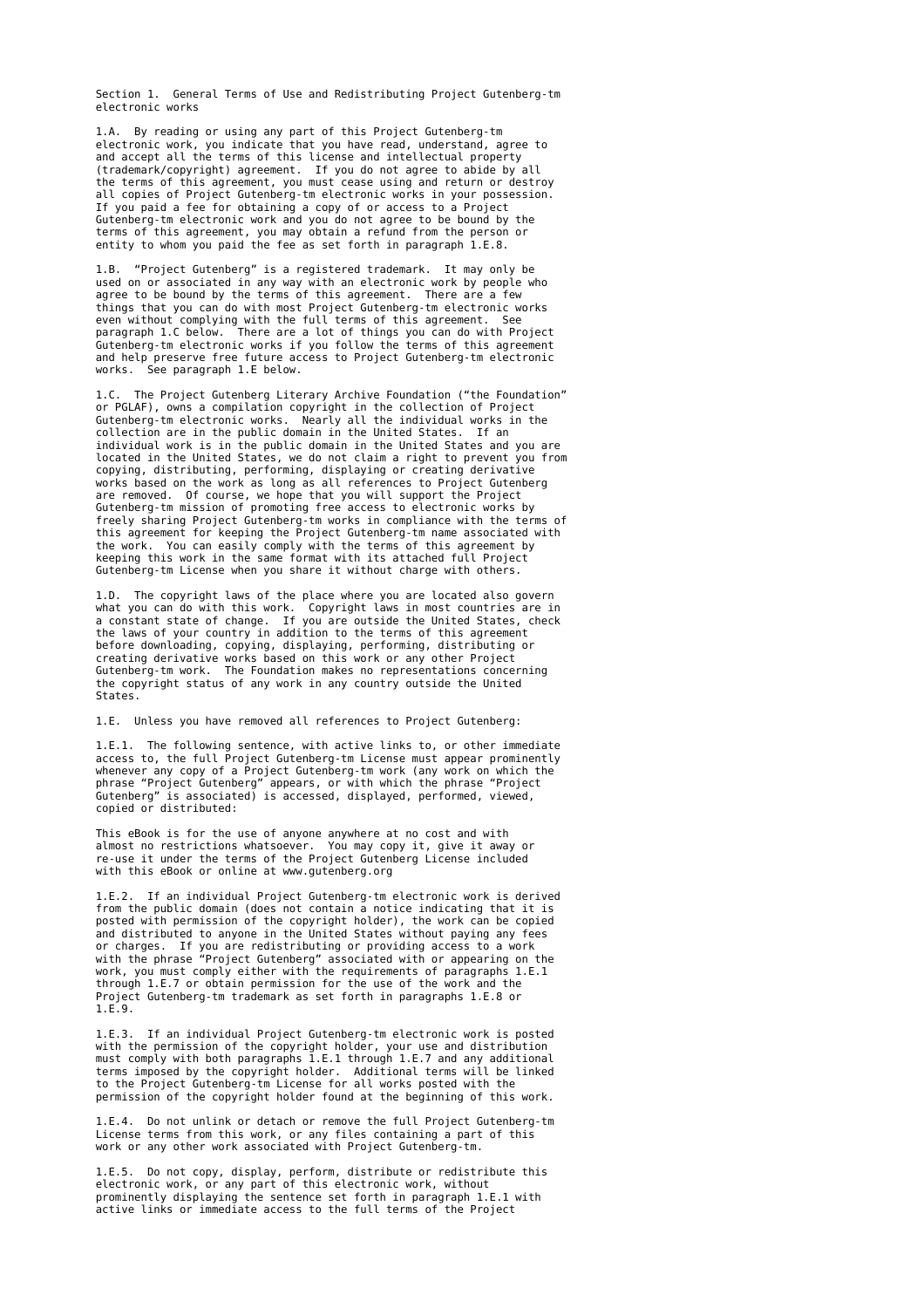Gutenberg-tm License.

1.E.6. You may convert to and distribute this work in any binary, compressed, marked up, nonproprietary or proprietary form, including any word processing or hypertext form. However, if you provide access to or distribute copies of a Project Gutenberg-tm work in a format other than "Plain Vanilla ASCII" or other format used in the official version posted on the official Project Gutenberg-tm web site (www.gutenberg.org), you must, at no additional cost, fee or expense to the user, provide a copy, a means of exporting a copy, or a means of obtaining a copy upon request, of the work in its original "Plain Vanilla ASCII" or other form. Any alternate format must include the full Project Gutenberg-tm License as specified in paragraph 1.E.1.

1.E.7. Do not charge a fee for access to, viewing, displaying, performing, copying or distributing any Project Gutenberg-tm works unless you comply with paragraph 1.E.8 or 1.E.9.

1.E.8. You may charge a reasonable fee for copies of or providing access to or distributing Project Gutenberg-tm electronic works provided that

- You pay a royalty fee of 20% of the gross profits you derive from the use of Project Gutenberg-tm works calculated using the method you already use to calculate your applicable taxes. The fee is owed to the owner of the Project Gutenberg-tm trademark, but he has agreed to donate royalties under this paragraph to the Project Gutenberg Literary Archive Foundation. Royalty payments must be paid within 60 days following each date on which you prepare (or are legally required to prepare) your periodic tax returns. Royalty payments should be clearly marked as such and sent to the Project Gutenberg Literary Archive Foundation at the address specified in Section 4, "Information about donations to the Project Gutenberg Literary Archive Foundation."
- You provide a full refund of any money paid by a user who notifies you in writing (or by e-mail) within 30 days of receipt that s/he does not agree to the terms of the full Project Gutenberg-tm License. You must require such a user to return or destroy all copies of the works possessed in a physical medium and discontinue all use of and all access to other copies of Project Gutenberg-tm works.
- You provide, in accordance with paragraph 1.F.3, a full refund of any money paid for a work or a replacement copy, if a defect in the electronic work is discovered and reported to you within 90 days of receipt of the work.
- You comply with all other terms of this agreement for free distribution of Project Gutenberg-tm works.

1.E.9. If you wish to charge a fee or distribute a Project Gutenberg-tm electronic work or group of works on different terms than are set forth in this agreement, you must obtain permission in writing from both the Project Gutenberg Literary Archive Foundation and Michael Hart, the owner of the Project Gutenberg-tm trademark. Contact the Foundation as set forth in Section 3 below.

1.F.

1.F.1. Project Gutenberg volunteers and employees expend considerable effort to identify, do copyright research on, transcribe and proofread public domain works in creating the Project Gutenberg-tm collection. Despite these efforts, Project Gutenberg-tm electronic works, and the medium on which they may be stored, may contain "Defects," such as, but not limited to, incomplete, inaccurate or corrupt data, transcription errors, a copyright or other intellectual property infringement, a defective or damaged disk or other medium, a computer virus, or computer codes that damage or cannot be read by your equipment.

1.F.2. LIMITED WARRANTY, DISCLAIMER OF DAMAGES - Except for the "Right of Replacement or Refund" described in paragraph 1.F.3, the Project Gutenberg Literary Archive Foundation, the owner of the Project Gutenberg-tm trademark, and any other party distributing a Project Gutenberg-tm electronic work under this agreement, disclaim all liability to you for damages, costs and expenses, including legal fees. YOU AGREE THAT YOU HAVE NO REMEDIES FOR NEGLIGENCE, STRICT LIABILITY, BREACH OF WARRANTY OR BREACH OF CONTRACT EXCEPT THOSE PROVIDED IN PARAGRAPH F3. YOU AGREE THAT THE FOUNDATION, THE TRADEMARK OWNER, AND ANY DISTRIBUTOR UNDER THIS AGREEMENT WILL NOT BE LIABLE TO YOU FOR ACTUAL, DIRECT, INDIRECT, CONSEQUENTIAL, PUNITIVE OR INCIDENTAL DAMAGES EVEN IF YOU GIVE NOTICE OF THE POSSIBILITY OF SUCH DAMAGE.

1.F.3. LIMITED RIGHT OF REPLACEMENT OR REFUND - If you discover a defect in this electronic work within 90 days of receiving it, you can receive a refund of the money (if any) you paid for it by sending a written explanation to the person you received the work from. If you received the work on a physical medium, you must return the medium with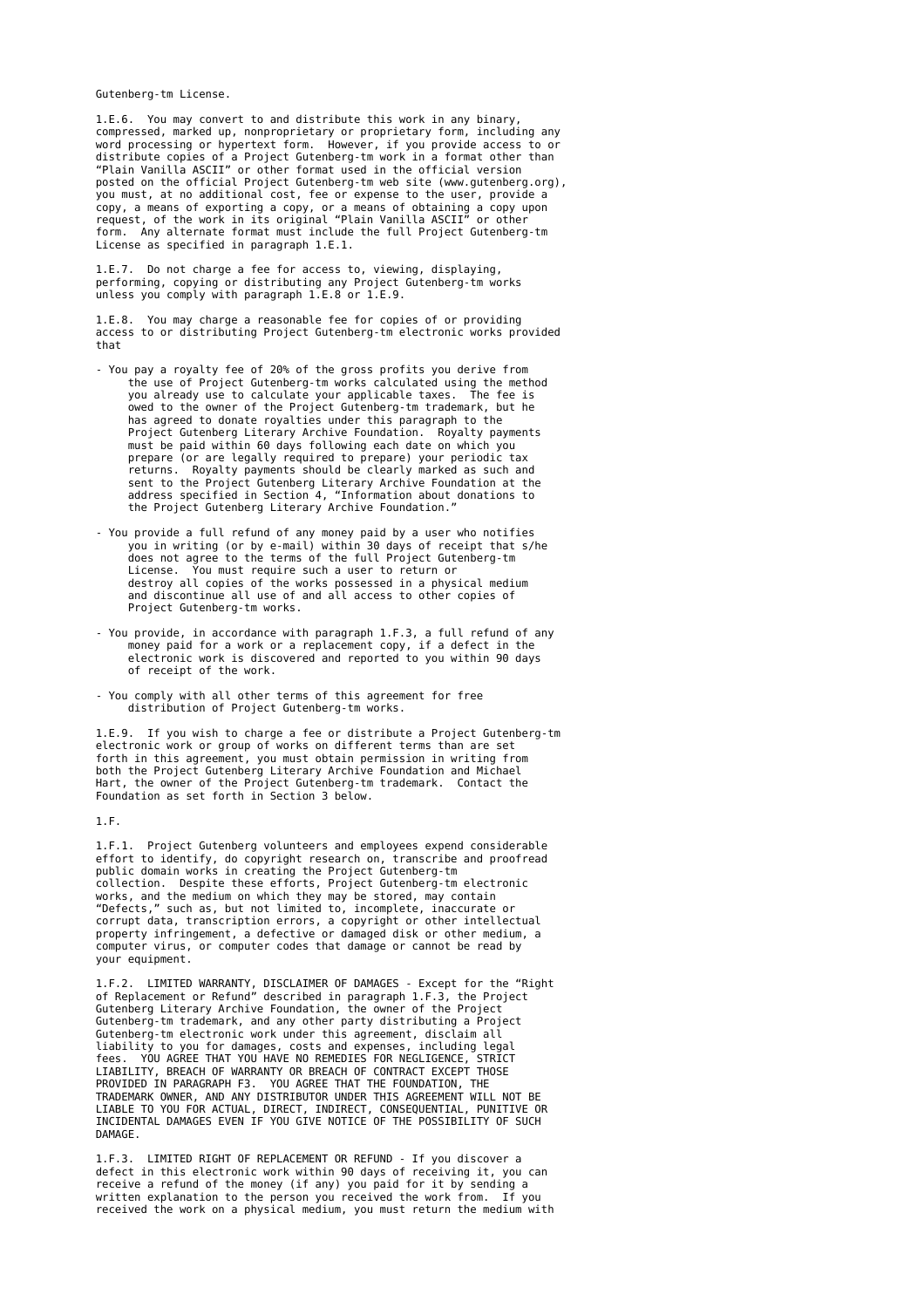your written explanation. The person or entity that provided you with the defective work may elect to provide a replacement copy in lieu of a refund. If you received the work electronically, the person or entity providing it to you may choose to give you a second opportunity to receive the work electronically in lieu of a refund. If the second copy is also defective, you may demand a refund in writing without further opportunities to fix the problem.

1.F.4. Except for the limited right of replacement or refund set forth in paragraph 1.F.3, this work is provided to you 'AS-IS' WITH NO OTHER WARRANTIES OF ANY KIND, EXPRESS OR IMPLIED, INCLUDING BUT NOT LIMITED TO WARRANTIES OF MERCHANTIBILITY OR FITNESS FOR ANY PURPOSE.

1.F.5. Some states do not allow disclaimers of certain implied warranties or the exclusion or limitation of certain types of damages. If any disclaimer or limitation set forth in this agreement violates the law of the state applicable to this agreement, the agreement shall be interpreted to make the maximum disclaimer or limitation permitted by the applicable state law. The invalidity or unenforceability of any provision of this agreement shall not void the remaining provisions.

1.F.6. INDEMNITY - You agree to indemnify and hold the Foundation, the trademark owner, any agent or employee of the Foundation, anyone providing copies of Project Gutenberg-tm electronic works in accordance with this agreement, and any volunteers associated with the production, promotion and distribution of Project Gutenberg-tm electronic works, harmless from all liability, costs and expenses, including legal fees, that arise directly or indirectly from any of the following which you do or cause to occur: (a) distribution of this or any Project Gutenberg-tm work, (b) alteration, modification, or additions or deletions to any Project Gutenberg-tm work, and (c) any Defect you cause.

Section 2. Information about the Mission of Project Gutenberg-tm

Project Gutenberg-tm is synonymous with the free distribution of electronic works in formats readable by the widest variety of computers including obsolete, old, middle-aged and new computers. It exists because of the efforts of hundreds of volunteers and donations from people in all walks of life.

Volunteers and financial support to provide volunteers with the assistance they need, is critical to reaching Project Gutenberg-tm's goals and ensuring that the Project Gutenberg-tm collection will remain freely available for generations to come. In 2001, the Project Gutenberg Literary Archive Foundation was created to provide a secure and permanent future for Project Gutenberg-tm and future generations. To learn more about the Project Gutenberg Literary Archive Foundation and how your efforts and donations can help, see Sections 3 and 4 and the Foundation web page at http://www.pglaf.org.

Section 3. Information about the Project Gutenberg Literary Archive Foundation

The Project Gutenberg Literary Archive Foundation is a non profit 501(c)(3) educational corporation organized under the laws of the state of Mississippi and granted tax exempt status by the Internal Revenue Service. The Foundation's EIN or federal tax identification number is 64-6221541. Its 501(c)(3) letter is posted at http://pglaf.org/fundraising. Contributions to the Project Gutenberg Literary Archive Foundation are tax deductible to the full extent permitted by U.S. federal laws and your state's laws.

The Foundation's principal office is located at 4557 Melan Dr. S. Fairbanks, AK, 99712., but its volunteers and employees are scattered throughout numerous locations. Its business office is located at 809 North 1500 West, Salt Lake City, UT 84116, (801) 596-1887, email business@pglaf.org. Email contact links and up to date contact information can be found at the Foundation's web site and official page at http://pglaf.org

For additional contact information: Dr. Gregory B. Newby Chief Executive and Director gbnewby@pglaf.org

Section 4. Information about Donations to the Project Gutenberg Literary Archive Foundation

Project Gutenberg-tm depends upon and cannot survive without wide spread public support and donations to carry out its mission of increasing the number of public domain and licensed works that can be freely distributed in machine readable form accessible by the widest array of equipment including outdated equipment. Many small donations (\$1 to \$5,000) are particularly important to maintaining tax exempt status with the IRS.

The Foundation is committed to complying with the laws regulating